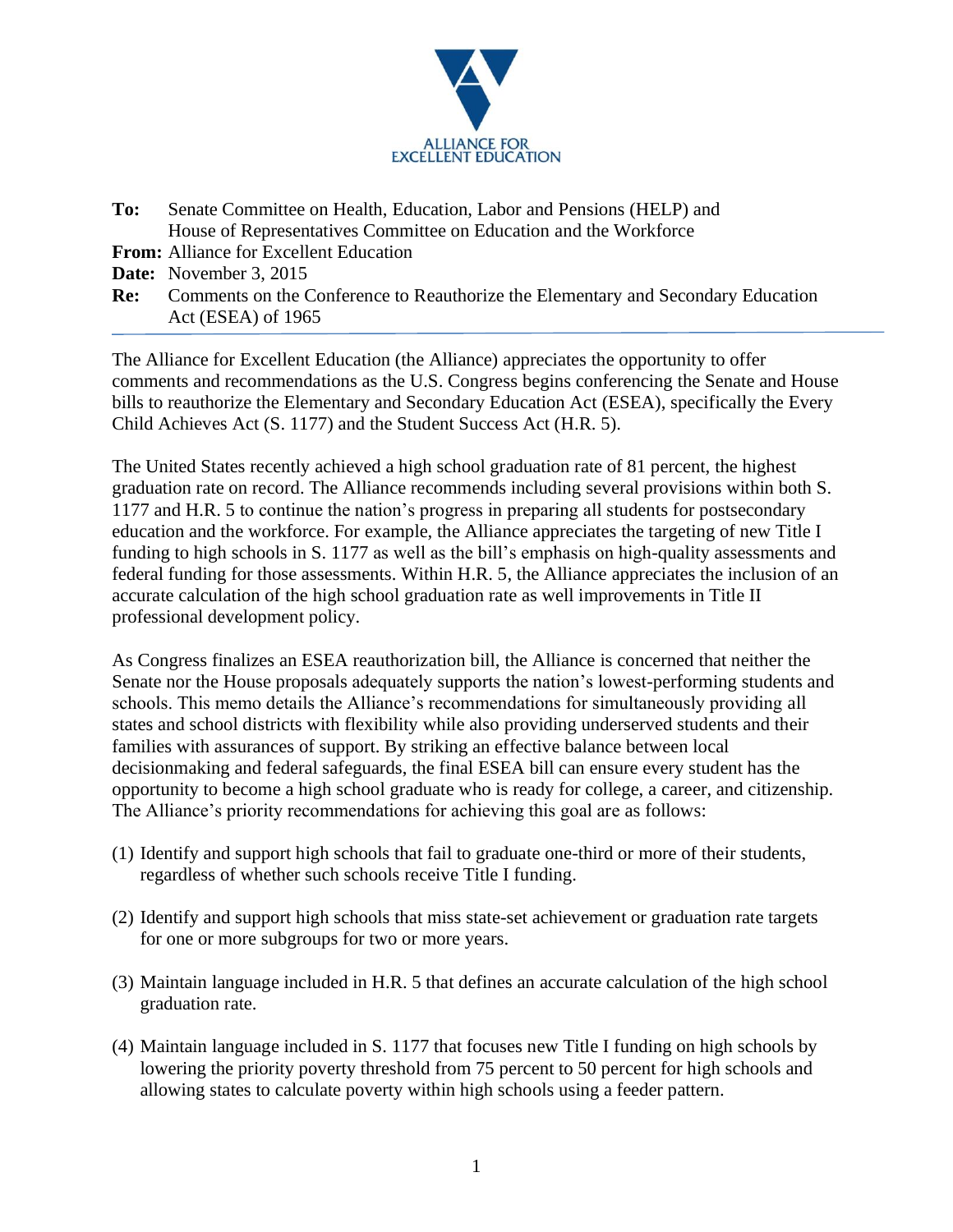- (5) Maintain language included in S. 1177 that strengthens the quality of state assessments by allowing state assessments to be delivered in part in the form of portfolios, projects, and performance tasks and by providing funding for state assessments and assessment audits.
- (6) Maintain language included in S. 1177 that allows states to incorporate measures of readiness for postsecondary education and the workforce into state accountability systems.

Please find below specific recommendations for conference with accompanying legislative language and rationale. The Alliance looks forward to working with Congress to reauthorize ESEA and prepare all students for postsecondary education and the workforce.

**Table of Contents:** Recommendations, Senate and House Language and Suggested Red-lines, and Rationale

- **1. Accountability**, page 3
- **2. Strengthening Low-Performing and Low-Income High Schools**, page 9
- **3. Assessments**, page 19
- **4. Postsecondary Education and Workforce Readiness**, page 24
- **5. Access to Effective Teaching**, page 26
- **6. Digital Learning**, page 30
- **7. Literacy**, page 37
- **8. Focusing on Traditionally Underserved Students**, page 38
- **9. Appendix A**: S.A. 2190 (Improving Secondary Schools), page 42
- **10. Appendix B:** Low-Graduation Rate High Schools, page 46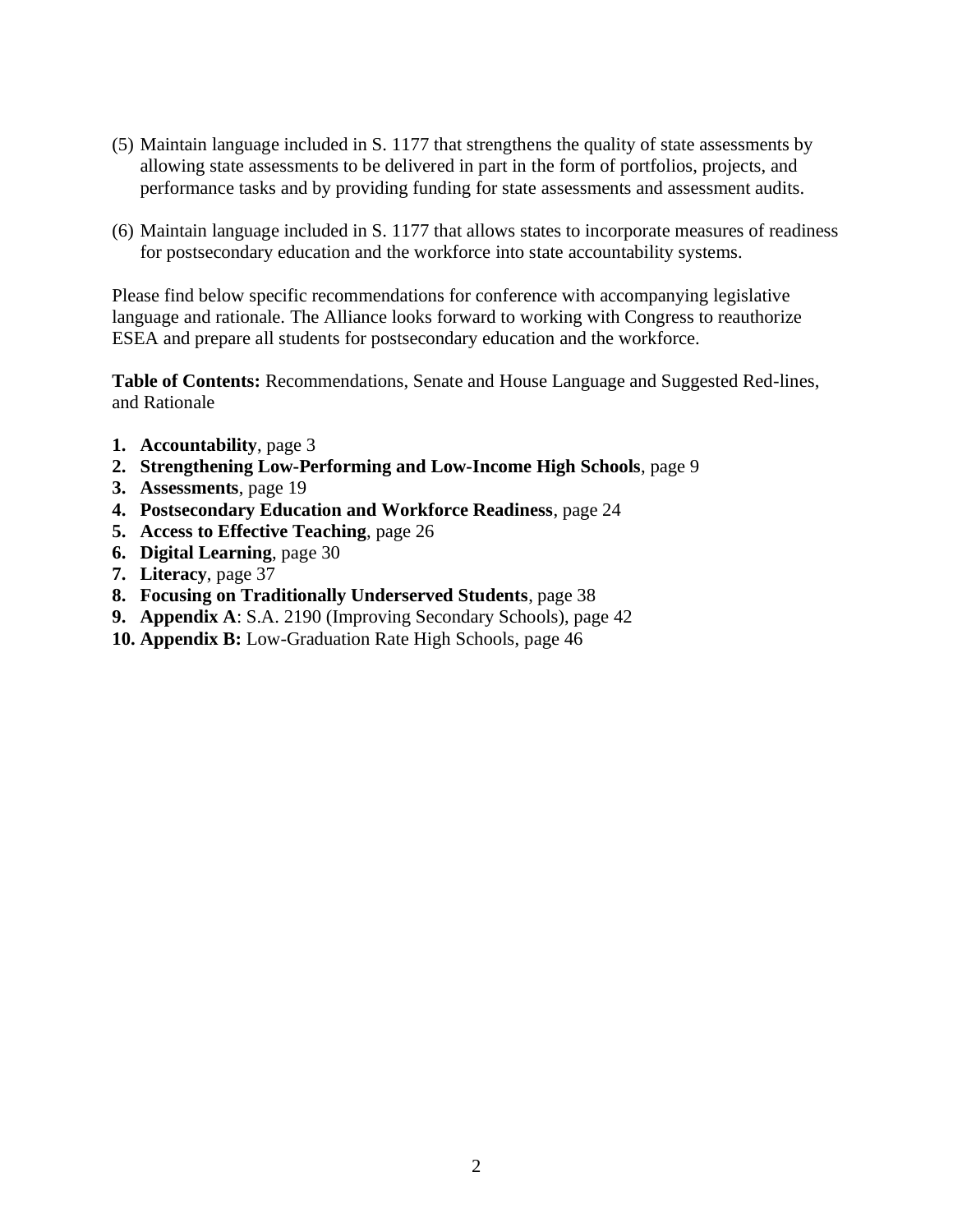## **I. Accountability**

The Alliance appreciates that the Every Child Achieves Act (S. 1177), the Senate bill to reauthorize ESEA requires states to develop an accountability system that incorporates multiple measures of performance, including high school graduation rates. Since graduation is the ultimate goal of a K–12 education system, this indicator is particularly critical. In addition, S. 1177 allows state accountability systems to include indicators of student readiness to enter postsecondary education or the workforce without the need for postsecondary education remediation (see sec.  $1111(b)(3)(B)(ii)(IV)(aa)$ , page 59, line 9–23). This language was included in a bipartisan amendment offered on the Senate floor by Senators Kaine and Portman and was approved by voice vote. S. 1177 also requires state report cards to include the rates of enrollment in postsecondary education and remediation rates for high schools, language that was originally proposed by Senators Capito and Durbin.

However, as states develop accountability systems that incorporate several important indicators, safeguards must be provided to ensure that these systems identify high schools with low performance and graduation rates. Further, these systems should identify high schools with significant gaps in performance and graduation rates among student subgroups, in order to provide locally determined and tailored intervention and support. To achieve this goal, the Alliance offers the following recommendations:

**1. Recommendation: Require all states to identify any high school with a graduation rate at or below 67 percent for intervention and support, regardless of whether the school receives Title I funding.**

**Alliance Suggested Redline to S. 1177, sec. 1114(a)(1)(A), page 164, lines 1–5:** Insert new (A):

"(A) identify any public high school that has a four-year adjusted cohort graduation rate at or below 67 percent for two or more consecutive years, or an extended-year adjusted cohort graduation rate for two or more consecutive years that is at or below a rate determined by the State and set higher than 67 percent;"

**NOTE:** This language is similar to language included in Rep. Scott's Substitute Amendment (Scott Substitute), page 87, lines  $14-16$ , sec.  $1116(a)(2)(B)(v)$ . This language is also similar to Senator Murphy's amendment submitted during HELP committee markup of S. 1177.

**Rationale:** There are 1,235 high schools that do not graduate one-third or more of their students.<sup>1</sup> These schools represent 6 percent of the nation's high schools and enroll more than 1.1 million students.<sup>2</sup> The students attending these high schools are disproportionately students with the greatest needs. For example, 40 percent of students in these schools are African American, even though African American students make up less than 16 percent of the overall K–12 public school student population. Seventy percent are students from lowincome families, even though students from low-income families make up 50 percent of the overall K–12 public school student population.<sup>3</sup> This language would ensure that these high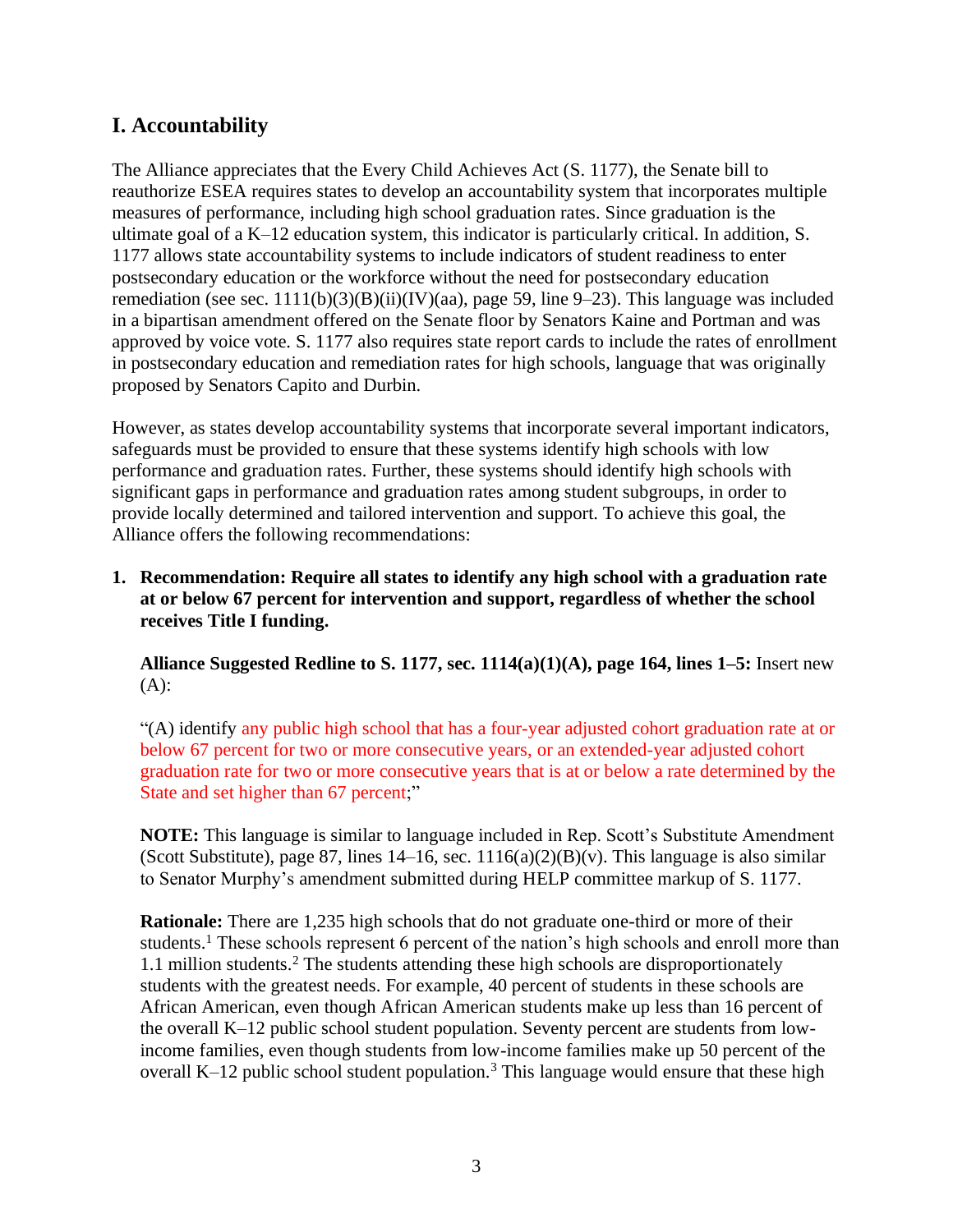schools are included within the state accountability system and make them eligible to receive funding for improvement.

Although current policy under the School Improvement Grant program and ESEA flexibility is to identify high schools with a four-year graduation rate at or below 60 percent, *raising the floor to at or below 67 percent would almost double the number of schools and students eligible to receive support*. Specifically, of the 1,235 high schools previously mentioned, more than 600 enroll nearly 535,000 students and are "stuck" with graduation rates between 60 percent and 67 percent. By maintaining the federal focus on improving high schools with low graduation rates and raising the threshold from 60 percent to 67 percent, the number of students eligible for support would almost double (535,000 students attend high schools with graduation rates at or below 60 percent; 1.1 million students attend high schools with graduation rates at or below 67 percent). See Appendix B for state-specific data on additional schools and students captured by raising the graduation floor that no high school should fall below.

Under this recommendation, states would have the flexibility to use a five-year, six-year, or other "extended-year" high school graduation rate. Such states would set a threshold for identification that is at or above 67 percent because they would have an extended timeline to reach this threshold. With additional time, more students should graduate. Therefore, a threshold at or above 67 percent would be increased to a threshold selected by the state.

In addition, this recommendation would provide states with the flexibility to serve high schools that do not receive Title I funding. Under current law and policy, a high school must receive Title I funding in order to be included in the state's accountability system and eligible for school improvement funding (unless states exercise their authority under sec. 1114(a)(2), page 165, lines 11–21). This requirement should be removed because it prevents highpoverty, low-performing high schools from receiving support simply because they are not supported under Title I. In effect, current policy creates a double jeopardy for high schools. Relatively few high schools receive Title I funding. As a result, these high schools are ineligible for school improvement funding—even if the high schools have low graduation rates and serve high percentages of students from low-income families.

The recommendation for removing the requirement that high schools receive Title I funding in order to be included in state accountability systems and in order to be eligible for school improvement funding is justified by the following data:

- High schools receive only 10 percent of Title I funding yet serve almost one-quarter of the nation's  $K-12$  students.<sup>4</sup>
- There are 5,001 high schools with poverty rates 40 percent or higher that do not receive Title I funding.
- Of the 1,235 high schools with graduation rates at or below 67 percent for which Title I data is available, one-third do not receive Title I funding (see Appendix B for a state-bystate breakdown).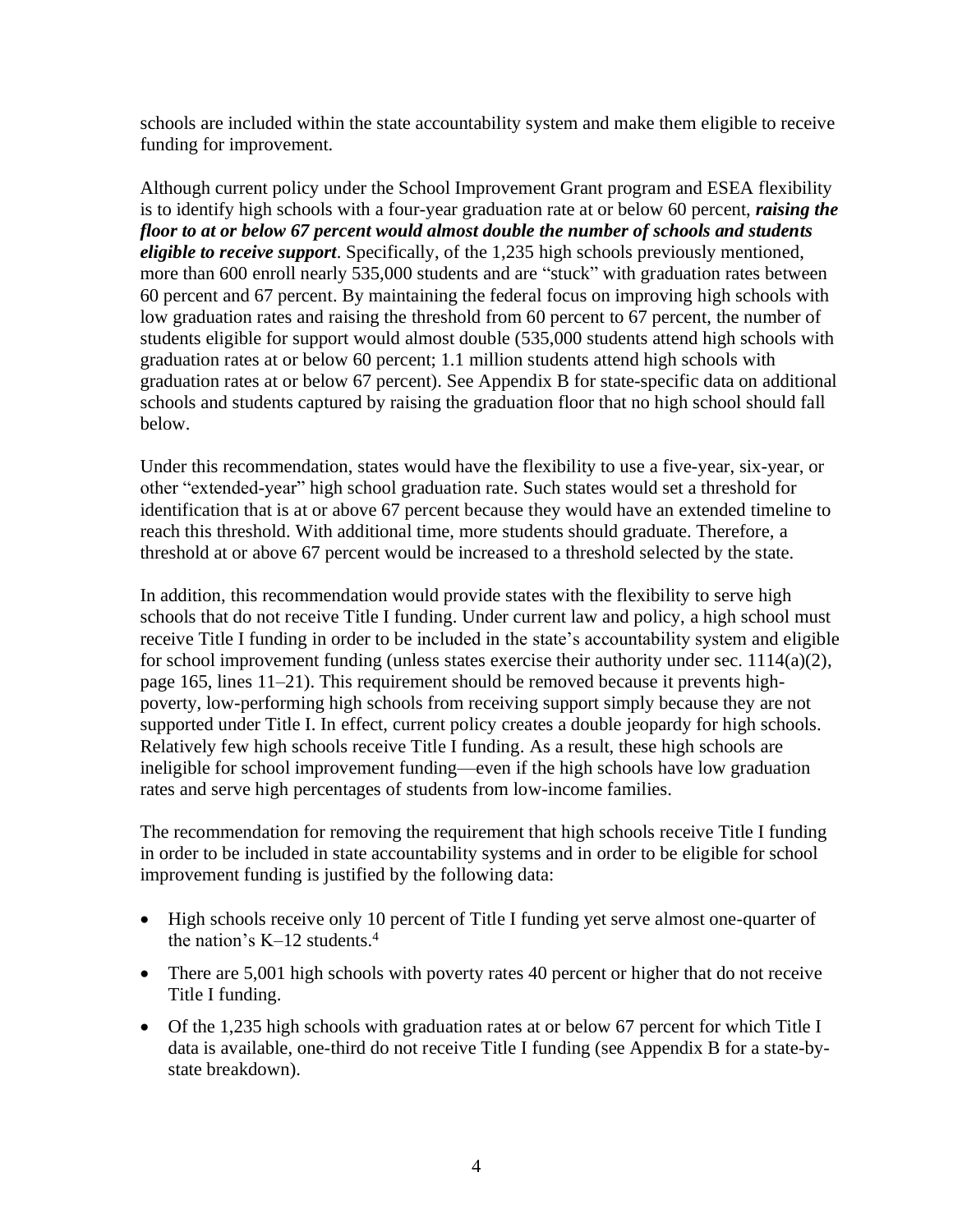For additional information on Title I and high schools, see *[Title I and High Schools:](http://all4ed.org/reports-factsheets/title-i-and-high-schools-addressing-the-needs-of-disadvantaged-students-at-all-grade-levels/)  [Addressing the Needs of Disadvantaged Students at All Grade Levels](http://all4ed.org/reports-factsheets/title-i-and-high-schools-addressing-the-needs-of-disadvantaged-students-at-all-grade-levels/)*.

### **2. Recommendation: Ensure that state accountability systems identify and provide support to schools with low-performing student subgroups.**

**Alliance Suggested Redline to S. 1177, sec. 1111(b)(3)(B)(iii), page 64, line 1:** Insert new (III), state accountability systems shall ...

"(III) include identification of schools with categories of students, as defined in section  $1111(b)(3)(A)$ , not meeting the goals described under section  $1111(b)(3)(B)(i)$  for 2 consecutive years, for targeted intervention as described under section  $1114(b)(3)(A)(iii)(II)$ ,

**NOTE:** This language is similar to language included in the Scott substitute, sec.  $1111(c)(1)(E)(ii)(I)$ , page 32, lines  $11-17$ , and to Senator Murphy's amendment submitted during committee markup of S. 1177.

**Rationale:** The nation's high school graduation rate remained nearly flat for decades until the Bush administration issued regulations in 2008 that called on states and districts to implement interventions when student subgroups missed state-set graduation rate targets. Specifically, from 2003 to 2008, the graduation rate increased less than 1 percentage point. However, between 2008 (the year the Bush regulations were issued) and 2012, the graduation rate increased 6.3 percentage points.<sup>5</sup> In order to continue increasing the nation's high school graduation rate, subgroup accountability must be included in ESEA reauthorization.

### **3. Recommendation: Maintain the inclusion of an accurate measure of the high school graduation rate, specifically the adjusted cohort graduation rate (ACGR), as defined in H.R. 5.**

**Rationale:** Based on the work of the nation's governors to develop a common, accurate calculation of the high school graduation rate known as the 2005 National Governors Association Compact, the Bush administration issued regulations (34 CFR 200.19(b)(1)) to address the concern of inaccurate and inconsistent measures of the graduation rate. Although some states are not in full compliance with the regulation, the majority of states are implementing this regulation with fidelity and evidence suggests that the use of an accurate, comparable graduation rate calculation has contributed to the record-high high school graduation rate of 81 percent reported this year.<sup>6</sup> To ensure that an accurate and comparable measure is used by every state, a complete definition of the ACGR based on the 2008 regulations should be included in ESEA. States are also accustomed to calculating and reporting data based on this measure and therefore they would not need to alter their practices were this definition codified into law.

The Alliance recommends utilizing the ACGR definition included in H.R. 5 instead of the definition used in S. 1177 because H.R. 5 includes language to create a more accurate calculation of the cohort (i.e., the number of students enrolled in the incoming class of ninth graders). H.R. 5 does this by ensuring the cohort is calculated based on the number of ninth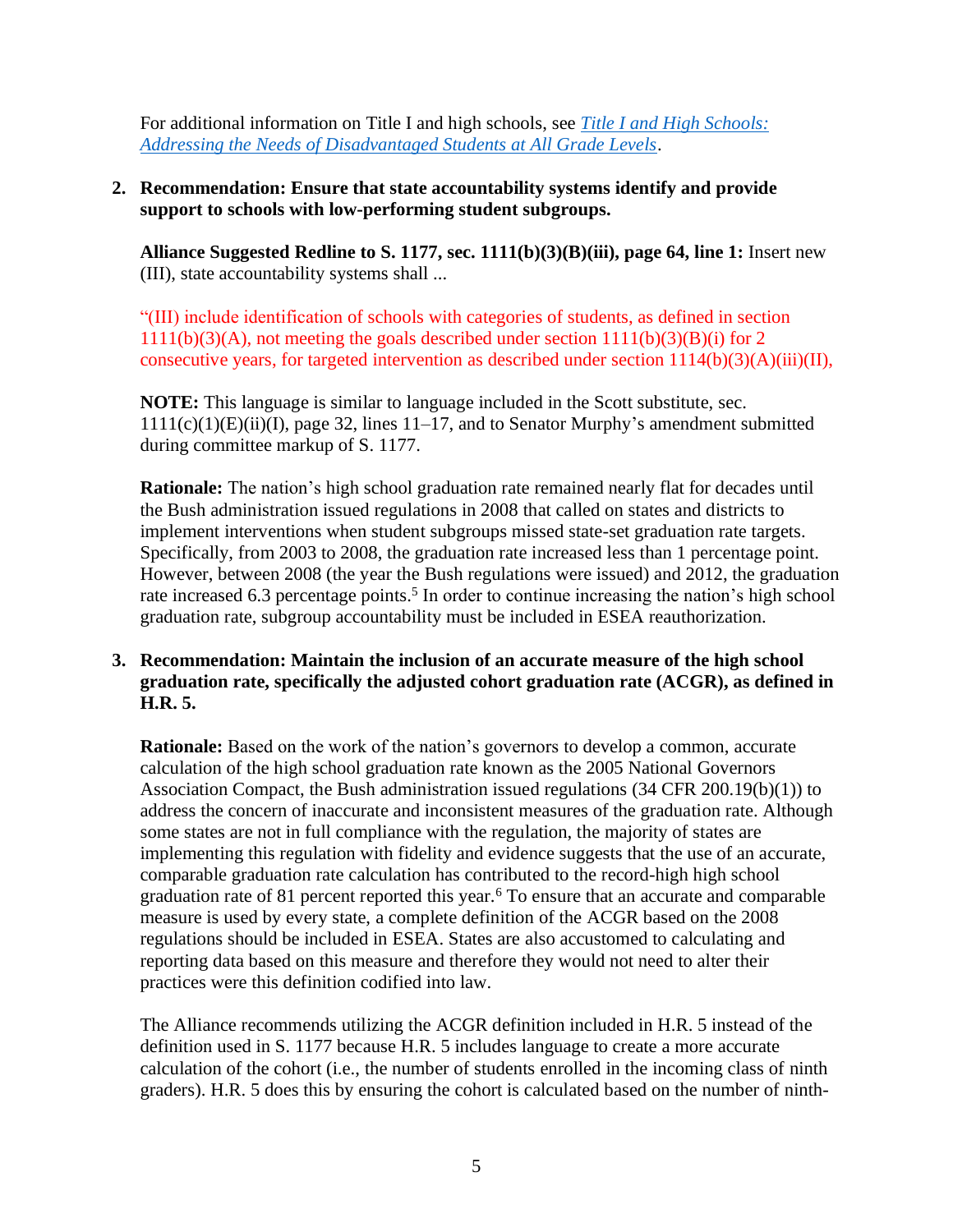grade students enrolled at the beginning of the school year, rather than the end of the school year after students may have dropped out.

#### **4. Recommendation: Require annual state report cards to include the high school graduation rate by type of diploma awarded.**

### **Alliance Suggested Redline to S. 1177:**

- Sec.  $1111(d)(1)(C)(xix)$  page 95, lines 8–12: "(xix) for each high school in the state, and beginning with the report card released in 2017, the cohort rate (in the aggregate, and disaggregated by diploma or diploma pathway and for each category of students ... )"
- Sec.  $1111(d)(1)(C)(xx)$  page 96, lines 6–12: " $(xx)$  if available and to the extent practicable, for each high school and beginning with the report card released in 2018, the remediation rate (in the aggregated, and disaggregated by diploma or diploma pathway and for each category of students … )"

**NOTE:** This language is similar to language included in the Scott Substitute, page 63, lines 19–24.

**Rationale:** Including high school graduation rate by type of diploma awarded on state reports cards will help to ensure that all students have equitable access to the most rigorous college- and career-ready diploma. Several states offer multiple pathways toward a diploma and/or multiple diplomas (e.g., Indiana's "waiver" diploma and Massachusetts's diploma awarded with an educational proficiency plan). It is important to know of disparities by student subgroup and as to who is receiving which type of diploma.

For example, more than one-quarter of the graduates in Indianapolis Public Schools—a district with predominantly students of color and students from low-income families received a waiver diploma. However, Carmel Clay, one of Indiana's predominantly white and upper-income districts only 15 miles away, only awarded three waiver diplomas.<sup>7</sup> Legitimate equality questions arise as to whether all students in Indiana are being held to the same high standard.

While there may be advantages to offering multiple pathways to a diploma, this approach can lead to tracking low-performing students—and other student subgroups—toward a less rigorous academic pathway, especially since higher standards are being implemented in many of these states. By disaggregating postsecondary education outcomes by diploma type, students and parents will have important information that may inform their decisions regarding what pathway/diploma should be sought.

#### **5. Recommendation: Set a minimum and consistent subgroup size for reporting and accountability**.

**Alliance Suggested Redline to S. 1177, sec. 1111(b)(3), page 55:** Insert the following between lines 19 and 20: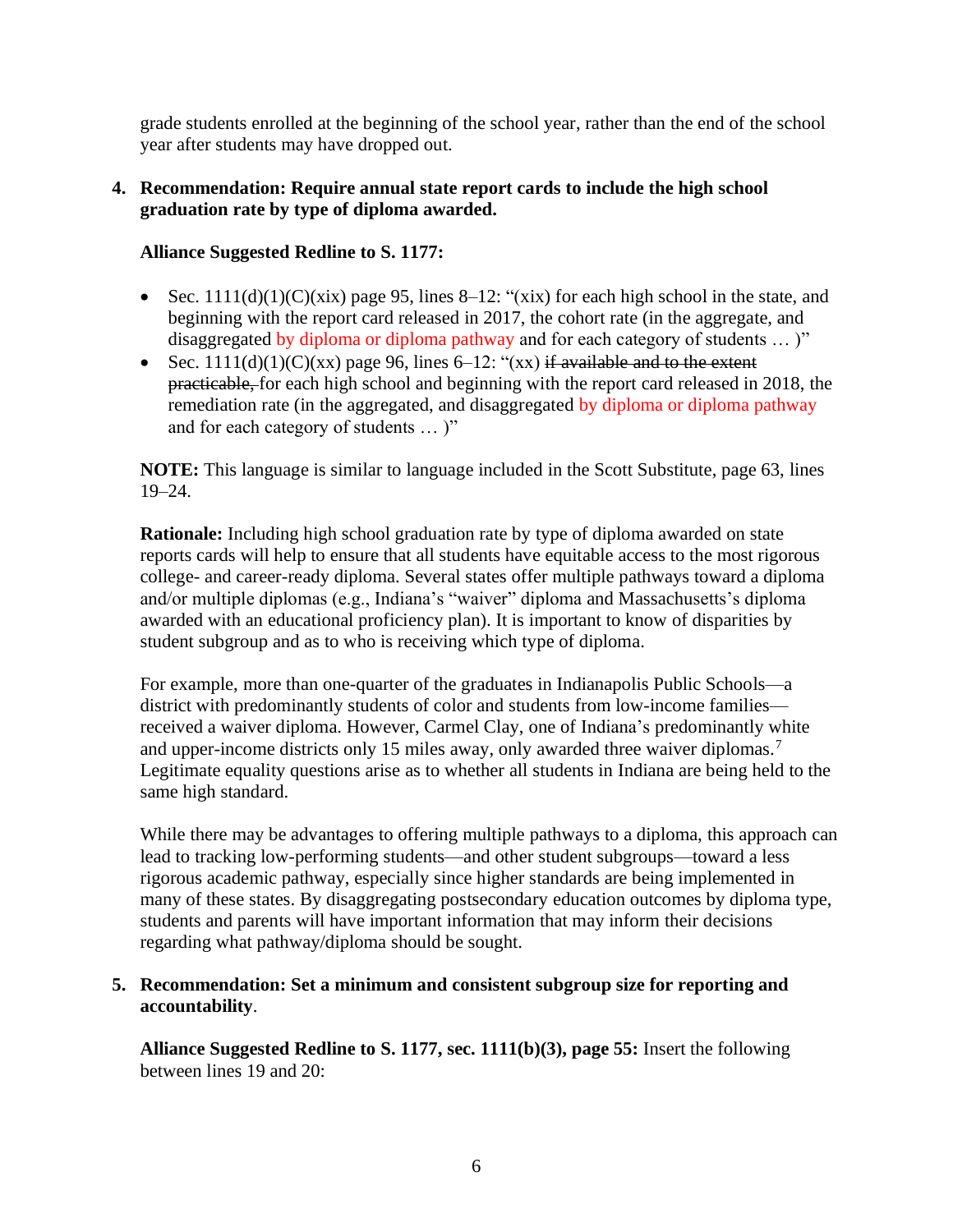"(B) Category Size.—Each State educational agency shall establish category size requirements to be used for reporting under this Act and for the State-designed accountability system under this Act, which shall—

- (i) be the same for all categories of students described in paragraph  $(A)$ ;
- (ii) not exceed 15 students;
- (iii) yield statistically reliable information; and
- (iv) not reveal personally identifiable information about an individual student."

**NOTE:** This language mirrors language from an amendment submitted by Senator Baldwin during the HELP committee markup of S. 1177 and is similar to language from the Scott Substitute, page 37, line 16 through page 38, line 3, sec.  $1111(c)(3)(B)$ .

**Rationale:** Several states set their subgroup category n-sizes higher than necessary, increasing the likelihood that those states will overlook a number of student subgroups in their accountability systems. Fifteen states with approved waivers set an n-size of thirty students and five states set it at forty or more students. States can more accurately identify and support schools by lowering their n-sizes. For example, Massachusetts was able to hold 100 additional schools accountable for the performance of student subgroups by lowering its n-size. States should structure their accountability systems to expand, rather than limit, the number of student subgroups included within those systems. A bill to reauthorize ESEA should include language that requires states to set their n-size as high as needed to protect the identities of students, yet low enough to capture as many traditionally underserved students as possible.

**6. Recommendation: Require the U.S. secretary of education to review and approve state high school graduation rate and achievement targets. Set targets to be continuous and substantial.**

**(a) Alliance Suggested Redline to S. 1177, sec. 1111(b)(3)(B)(i), page 56, lines 6–15:**

"(i) Establishes annual measurable State-designed goals that are continuous and substantial for all students and each of the categories of students in the State that, take into account the progress necessary for all students and each of the categories of students to meet these annual State-determined goals and to graduate from high school prepared for postsecondary education or the workforce without the need for postsecondary education remediation, for, at a minimum each of the following, as approved by the Secretary:"

#### **(b) Alliance Suggested Redline to S. 1177, sec. 1111(b)(3)(B)(i)(II), page 56, line 20 through page 57, line 3:**

"(II) High school graduation rates, including—

(aa) the four-year adjusted cohort graduation rate for which: (AA) the goal shall be set at not less than 90 percent; and (BB) the annual targets set shall not be less rigorous than the targets approved by the Secretary under section 200.19 of Title 34, Code of Federal Regulations, as such section was in effect on November 28, 2008,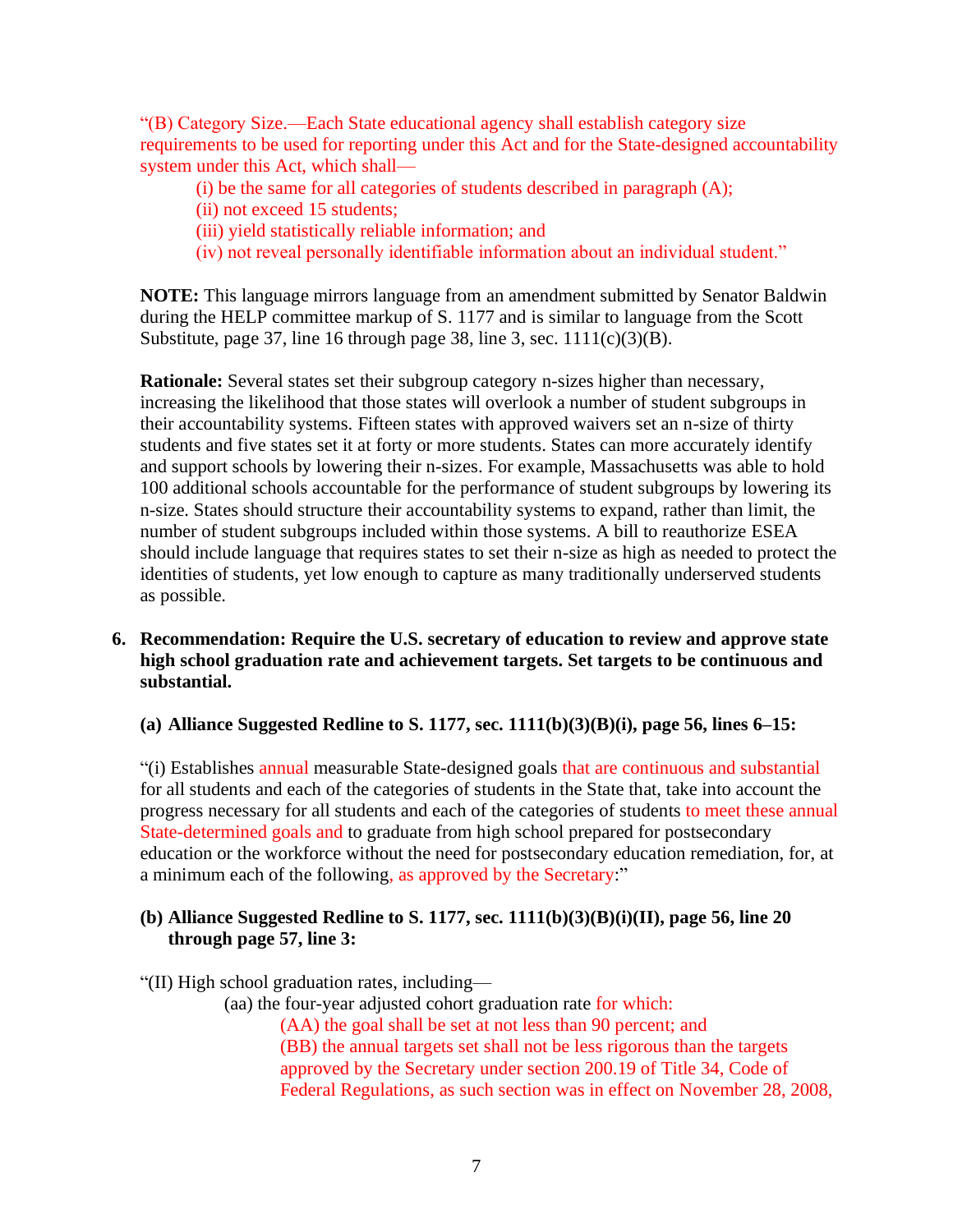on the date of enactment of this Act and shall be designed to meet the goal described in subclause (AA); and

(bb) at the State's discretion, the extended-year adjusted cohort graduation rate, which shall include more rigorous targets than those set under clause (aa) and, if applicable, are not less rigorous than the targets approved by the Secretary under section 200.19 of Title 34, Code of Federal Regulations, as such section was in effect on November 28, 2008, on the date of enactment of this Act, and shall be designed to meet a goal that is set by the State and higher than 90 percent."

**NOTE:** This language is similar to language included in the Scott Substitute, page 34, lines 12–23 and page 35, line 12 through page 36, line 12.

**Rationale:** The language recommended for annual targets that are "continuous and substantial" is analogous to the policy states are currently implementing. Specifically, ED's 2008 Regulations require states to set a single high school graduation rate goal and targets that "demonstrate continuous and substantial improvement from the prior year toward meeting or exceeding the goal" (see 34 C.F.R. 200.19(b)(3)(i)). Prior to these regulations, the No Child Left Behind Act (NCLB) effectively permitted states to set their own graduation rate goals and annual targets for improving graduation rates without meaningful oversight from ED. Unfortunately, some states used this flexibility to set high school graduation rate goals as low as 50 percent and required as little annual improvement as 0.1 percentage point each year.<sup>8</sup> Secretarial oversight will help to ensure that state-set goals are ambitious, yet achievable.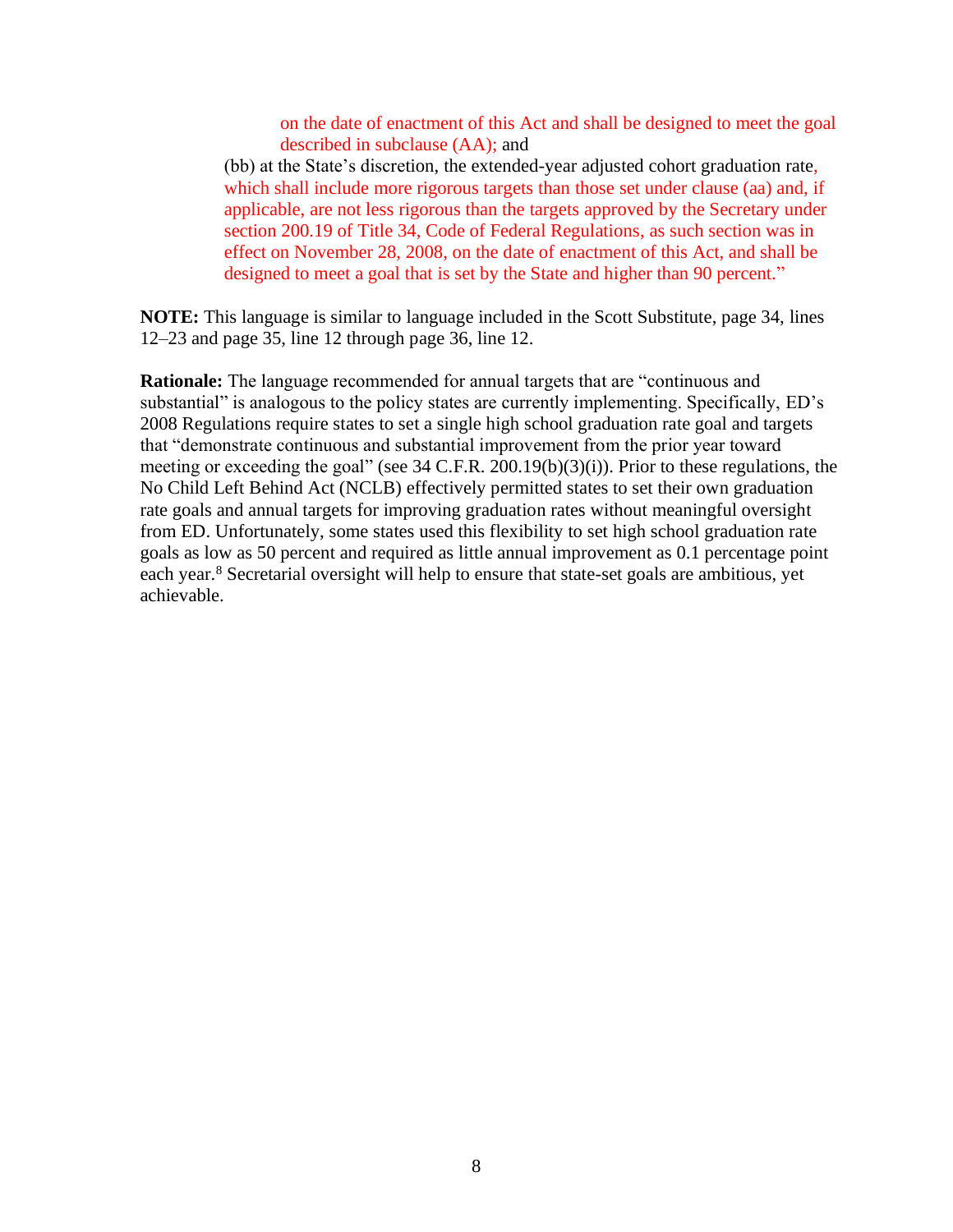## **II. Strengthening Low-Performing and Low-Income High Schools**

The Alliance supports language within S. 1177 that will support low-performing and low-income high schools. Specifically, the Alliance supports maintaining provisions within the bill that do the following:

- Addresses the needs of disadvantaged high schools:
	- Change the requirements for the allocation of Title I funds to allow more high schools to receive Title I funding. For high schools, the bill lowers the Title I priority threshold for high schools from 75 percent to 50 percent (see sec.  $1113(a)(1)(C)(i)(I)$ , page 133, lines 14–23). A hold-harmless clause is included (see sec.1113(a)(1)(C)(ii), page 134, lines 1– 13) applying this provision only to new Title I funds to ensure that this provision does not result in lower Title I allocations to elementary and middle schools.

**Rationale:** High schools receive 10 percent of Title I funding; however, they enroll nearly one-quarter of all students from low-income families.<sup>9</sup> There are 3,102 high schools with a poverty rate of 50 percent or higher that do not receive Title I funding. Lowering the priority threshold from 75 percent to 50 percent will provide 2,670 highpoverty unfunded high schools with "priority status" for Title I funding.<sup>10</sup> However, their "priority status" will only be in effect if new Title I funds are made available; no funds will be taken from elementary or middle schools in order to implement this provision.

Explicitly includes the use of a feeder pattern as a measure of poverty at the secondary school level (see sec.  $1113(a)(1)(E)(ii)(II)$ , page 136, lines 12–21).

**Rationale:** Under current policy guidance from ED, local educational agencies (LEAs) may use "feeder pattern" data to project percentages of students from low-income families for middle and high schools based on the rates for the lower-level schools that "feed" into them. This policy was put into place in order to provide a more accurate calculation of poverty at the high school. This is necessary because eligibility for free- or reduced-price lunch, the measure typically used by school districts to measure poverty, undercounts poverty at the high school level because older students are reluctant to participate in the program. Nonetheless, this feeder pattern option is rarely implemented and survey data indicate that only 4 percent of LEAs utilize feeder pattern projections to calculate the percentages of students from low-income families in high schools. <sup>11</sup> By explicitly allowing the use of a feeder pattern calculation in law, hopefully more LEAs will use the option and the calculation of poverty within high schools will be more accurate.

Expands eligibility for school improvement funding to high schools that have a poverty rate of 40 percent or higher (see sec.  $1114(a)(2)$ , page 165, lines 11–21).

**Rationale:** There are more than 2,000 high schools with a percentage of students from low-income families of 40 percent or higher that are not classified as eligible for Title I funding and therefore not eligible for school improvement funding under current policy.<sup>12</sup>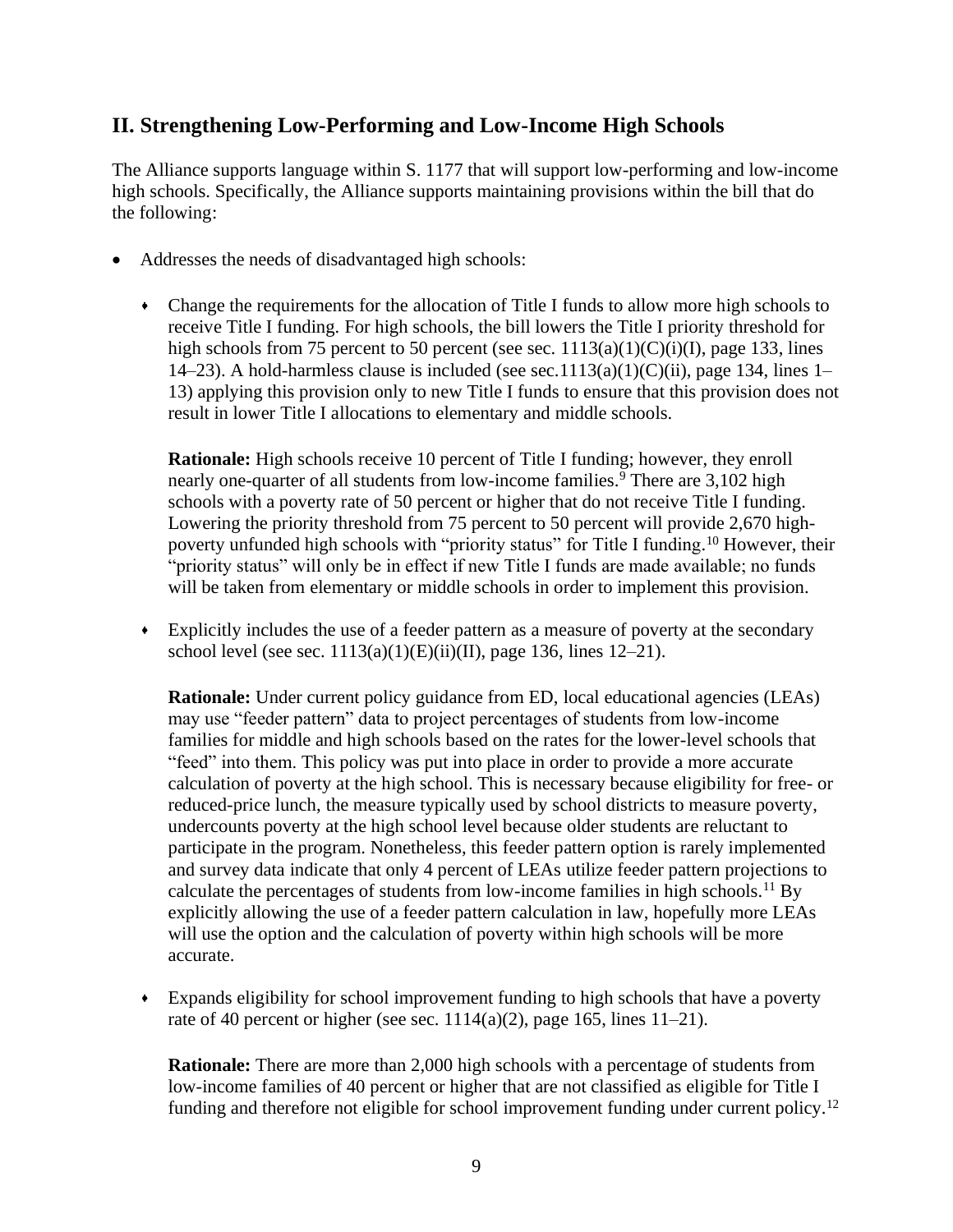This change included in S. 1177 would open up school improvement funding to more than two thousand high schools, while still providing states the authority to determine which schools would receive grants.

- Allows up to 4 percent of a state's Title I allocation to be used to support school improvement (see sec.  $1003(c)(1)$ , page 18, lines 12–19). This provision will serve to enhance states' capacity to support low-performing schools and ensures that a portion of Title I is specifically focused on struggling schools, while allowing states to determine the most effective uses of these funds.
- Maintains a separate funding stream for school intervention and support (see sec. 1002(f), page 17, line 25 through page 18, line 2). The 4 percent set-aside for school improvement is insufficient to address the needs of low-performing schools. S. 1177 eliminates the mandates of the existing School Improvement Grant program and allows states and districts to more effectively target funding to address the specific needs of low-performing schools.

The Alliance recommends maintaining the following provisions of S. 1177 in order to sustain the nation's progress in increasing graduation rates and making high school education more meaningful for employers and more engaging for students. These provisions are based on evidence and practice that demonstrate increased high school graduation rates and improved postsecondary education outcomes resulting from partnerships between school districts, institutions of higher education, and employers.<sup>13</sup> In addition, these provisions support states and districts in establishing a positive school climate, identified by research as a central factor in an effective education at the high school level. For additional information on creating a positive school climate, see the Alliance's *[Climate Change Series](http://all4ed.org/?s=Climate%2BChange&search_scope=site&submit=Go&post_type%5Breports-factsheets%5D=false&post_type%5Bpost%5D=false&post_type%5Bnewsletters%5D=false&post_type%5Bwebinar%5D=false&state-select=&show_only=reports)*.

- Requires states to develop a plan for ensuring dropout prevention and to support students' successful transition from middle to high school and from high school to postsecondary education (see sec.  $1111(c)(1)(M)$ , page 75, line 7 through page 76, line 21 and sec. 1111(c)(1)(O), page 77, lines 1–9).
- Encourages states to establish partnerships between LEAs and institutions of higher education that include the integration of rigorous academics, career and technical education, and work-based learning (see sec. 1111 (c)(1)(M)(iii), page 76, lines  $3-12$ ).
- Requires LEA plans to describe how they will implement strategies to facilitate effective transitions from middle school to high school and from high school to postsecondary education (see sec.  $1112(b)(14)$ , page 119, line 17 through page 120, line 12).
- Allows states to include as part of their accountability system measures of school climate and safety, including rates of suspension, expulsion, referrals to law enforcement, school-based arrests, and transfers to alternative schools (see sec.  $1111(b)(3)(B)(ii)(IV)(ee)$ , page 62, line 12-21), which are particularly critical as the secondary school level.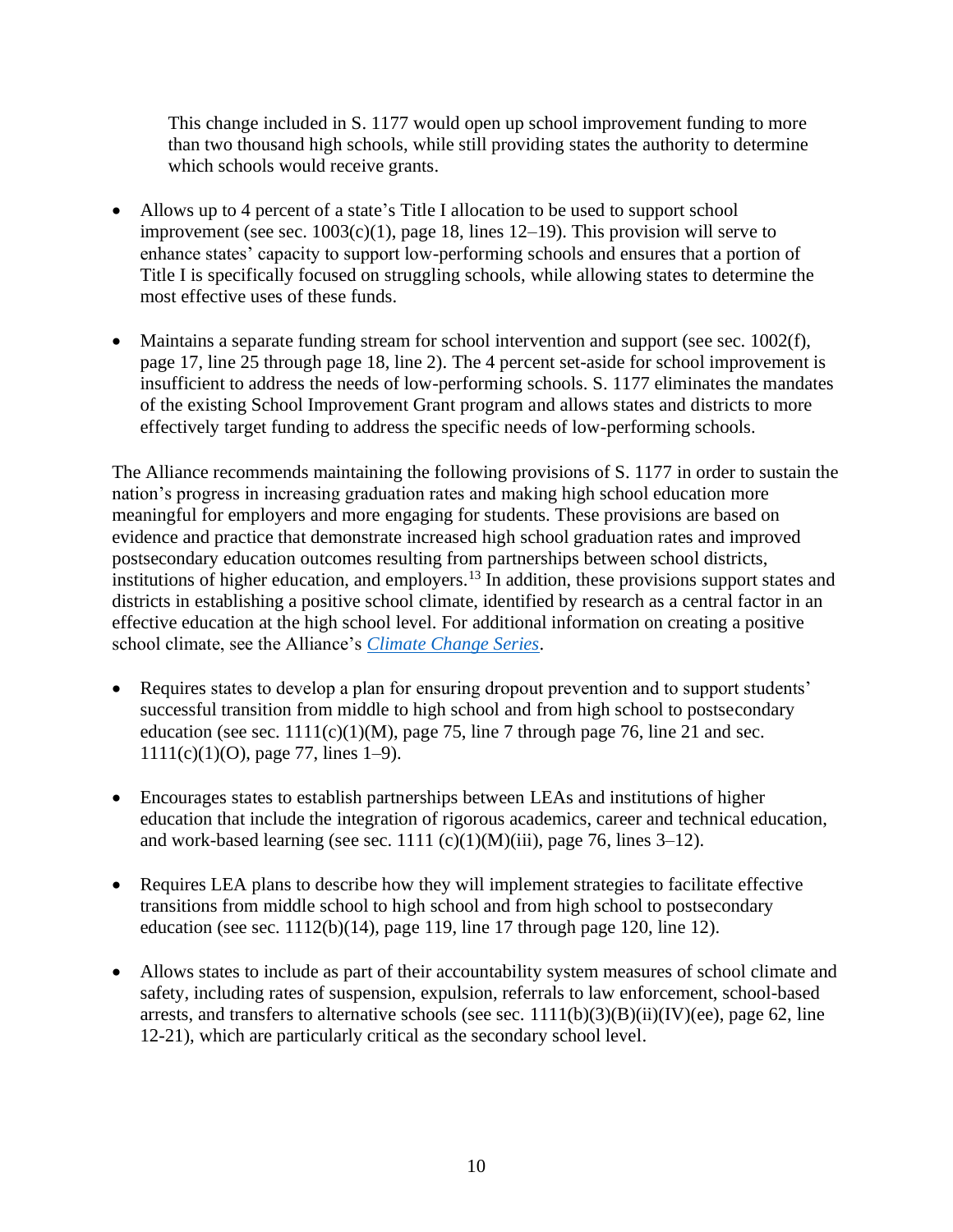- Requires state plans to describe how they will address schools discipline issues, including exclusionary discipline or disproportionality in rates of discipline (see sec.  $1111(c)(1)(I)$ , page 72, line 10–18).
- Requires public disclosure of information on indicators of school quality, climate, safety, and discipline on state report cards, including rates of chronic absenteeism. Establishes a fullservice community schools grant program and to allows Title I funds to support a site-based coordinator (see sec.  $1111(d)(1)(C)(v)$ , page 88, line 1–17 and sec.  $(d)(5)(B)(ii)$ , page 161, line 8).

While these provisions will help to ensure that low-performing high schools and high schools that serve a significant number of students from low-income families are supported, the Alliance believes more support is warranted given the scope of these issues. Therefore, the Alliance offers the following recommendations:

**1. Recommendation: Ensure proportional accountability and timeline for school improvement depending upon the reason the school is identified for intervention.** 

**House and Senate Language, and AEE Suggested Red-Line, sec. 1114(b)(3)(A), page 171, lines 15–23:** "(iii) distinguish between—

- (I) schools that are identified under subsection  $(a)(1)(A)$ <sup>a</sup> and are in need of comprehensive reform, and
- (II) schools that are identified under section  $1111(b)(3)(B)(iii)^{b}$  and are in need of targeted intervention. ,the lowest performing schools and other schools identified as in need of intervention and support for other reasons, including schools with categories of students, as defined in section  $1111(b)(3)(A)$ , not meeting the goals described in section 1111(b)(3)(B)(i), as determined by the review in subparagraphs  $(A)$  and  $(B)$  of paragraph  $(1)$ ."

**Rationale:** The supports, expectations, and timeline for improvement should be reflective of the extent of the performance challenges of the school. Schools that have overall low performance and achievement will need a different type and degree of intervention and support compared to schools that are struggling to raise the performance and achievement levels of one or more student subgroups. The selected language would provide the flexibility to address this differentiation in need.

**2. Recommendation: Include additional provisions to ensure that LEAs support comprehensive secondary school reform in schools identified for low overall performance and tailored support for secondary schools with low performance among student subgroups, such as targeted research-based interventions in feeder middle schools, increased access to rigorous academics, and implementation of early-warning indicator and intervention systems.**

<sup>&</sup>lt;sup>a</sup> See page 3, recommendation (I)(1), for the Alliance's recommended changes to section 1114(a)(1)(A).

<sup>&</sup>lt;sup>b</sup> See page 5, recommendation (I)(2), for the Alliance's recommended changes to section  $1111(b)(3)(B)(iii)(III)$ .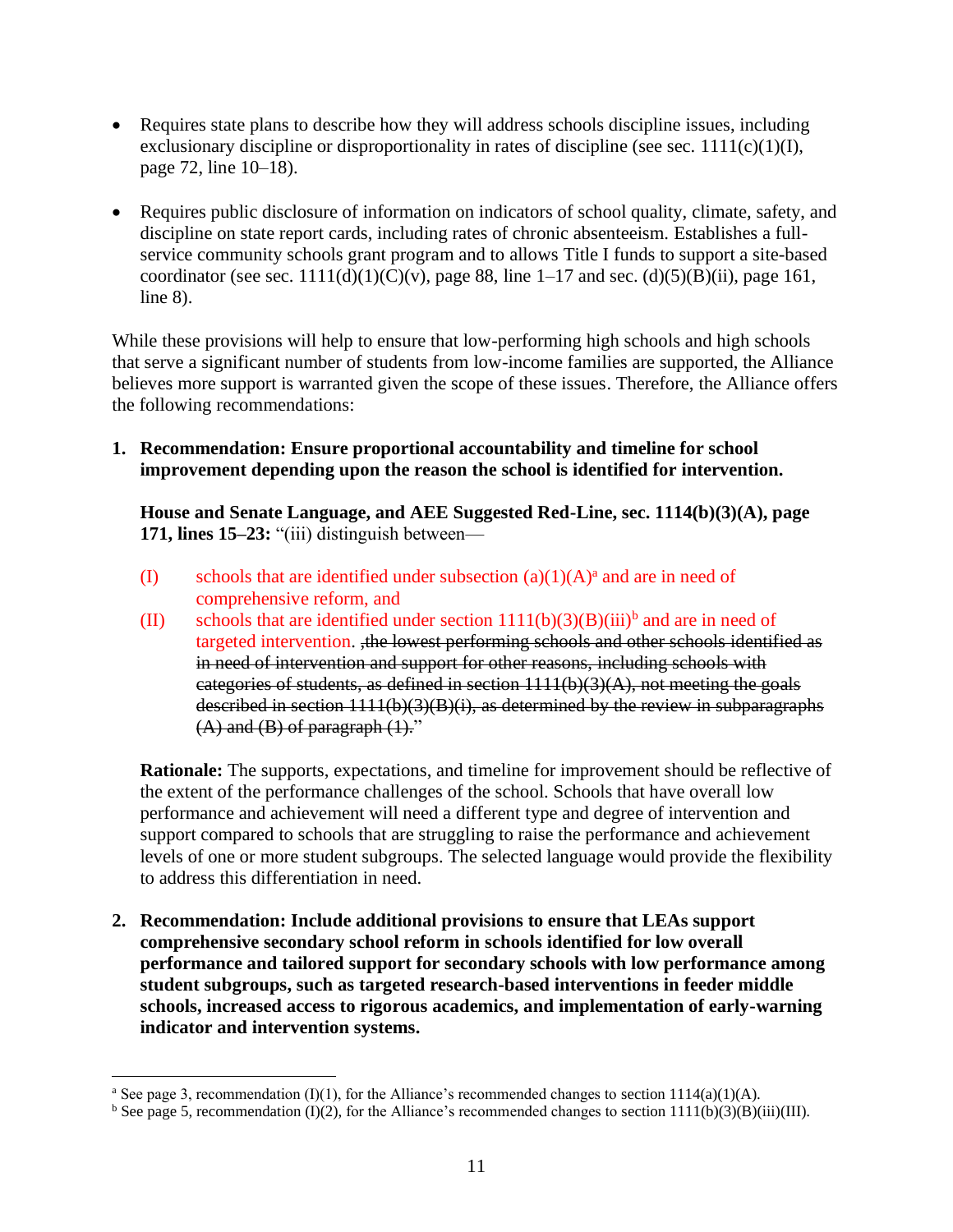**(a) Alliance Suggested Redline to S. 1177, sec. 1114(a)(3)(A), page 165, line 24 through page 166, line 2:** Insert: "(A) make technical assistance available to local educational agencies that serve schools identified as in need of intervention and support under paragraph (1)(A), and assist local educational agencies in developing early-warning indicator systems;"

**NOTE:** This language is similar to language included in the Scott Substitute, sec. 1116(d)(7), page 113, lines 6–7.

#### **(b) Alliance Suggested Redline to S. 1177, sec. 1114(b)(1), page 167, line 22 through page 169, line 11:**

(D) develop a rigorous comprehensive plan that will be publicly available and provided to parents, for schools identified for targeted intervention under section

 $1114(b)(3)(A)(iii)(II)<sup>c</sup>$  and schools identified for comprehensive reform under section  $1114(b)(3)(A)(iii)(I)<sup>d</sup>$ , for ensuring the successful implementation of the evidence-based intervention and support strategies described in paragraph (3) in identified schools, which may include—

(i) technical assistance that will be provided to the school;

(ii) improved delivery of services to be provided by the local educational agency;

(iii) increased support for stronger curriculum, program of instruction,

wraparound services, or other resources provided to students in the school; (iv) any changes to personnel necessary to improve educational opportunities for

children in the school;

(v) redesigning how time for student learning or teacher collaboration is used within the school;

(vi) using data to inform instruction for continuous improvement;

(vii) providing increased coaching or support for principals and other school leaders to have the knowledge and skills to lead and implement efforts to improve schools and to support teachers to improve instruction;  $\langle \rangle$ 

(viii) improving school climate and safety;

(ix) providing ongoing mechanisms for family and community engagement to improve student learning;

(x) establishing partnerships with entities, including private entities with a demonstrated record of improving student achievement, that will assist the local educational agency in fulfilling its responsibilities under this section;

(xi) increasing personalization, including by—

(I) using continuous and timely student data (such as from formative, interim, and summative assessments) to inform and differentiate instruction in order to meet the academic needs of individual students;

(II) providing a personalized sequence of instructional content and skill development informed by the student's academic interests and learning styles that is designed to enable the student to achieve his

<sup>&</sup>lt;sup>c</sup> See page 11, recommendation (II)(1), for the Alliance's recommended language for section 1114(b)(3)(A)(iii)(II).

<sup>&</sup>lt;sup>d</sup> See page 11, recommendation (II)(1), for the Alliance's recommended language for section 1114(b)(3)(A)(iii)(I).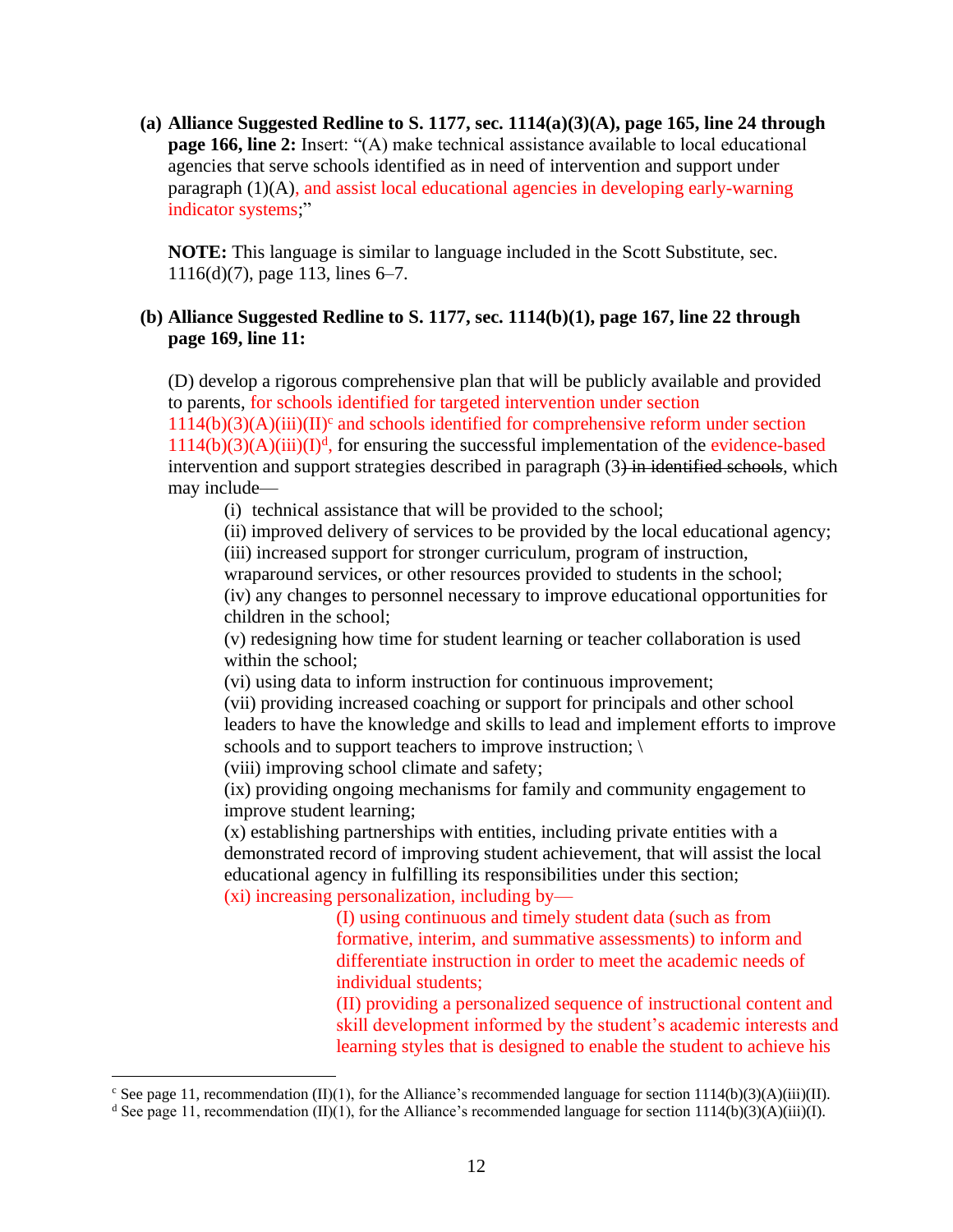or her individual goals and ensure he or she can graduate on time and ready for college and a career;

(III) implementing strategies that develop caring, consistent relationships between students and adults that communicate high expectations for student learning and behavior; and

(IV) providing individualized support to students to assist in the transition from middle school to high school and from high school to postsecondary education;

(xii) providing targeted research-based interventions to middle schools that feed into high schools identified for school improvement under this section; (xiii) providing academically rigorous education options such as—

> (I) effective dropout prevention, credit and dropout recovery and recuperative education programs for disconnected youth and students who are not making sufficient progress to graduate from high school in the standard number of years or who have dropped out of high school;

(II) providing students with postsecondary education learning opportunities, such as dual enrollment or early college high schools, including opportunities to earn a secondary school diploma and—

(aa) an associate's degree; or

(bb) not more than two years of transferable credit toward a postsecondary education degree or credential;

(III) integrating rigorous academic education with career training, including training that leads to postsecondary education credentials for students;

(IV) increasing access to Advanced Placement or International Baccalaureate courses and examinations; or

(V) developing and utilizing innovative, high-quality digital

learning strategies to improve student academic achievement; (xiv) identifying and implementing strategies for pairing individualized academic support with integrated student services and case-managed interventions for students requiring intensive supports which may include partnerships with other external partners;

**NOTE:** Some of this language is similar to language included in the Scott Substitute, sec. 1116(b)(3)(C)(iv), page 91, line 8 through page 92, line 11; sec. 1116(c)(2)(B)(ii), page 107, lines 18–21; and sec. 1116(c)(4)(B), page 108, line 24 through page 110, line 2.

### **(c) Alliance Suggested Redline to S. 1177, sec. 1114(b)(1), page 169, lines 12–16:** Strike current language and replace with the following:

"(E) establish an early-warning indicator system to identify students who are at risk of dropping out of high school and to guide preventive and recuperative school improvement strategies, which includes—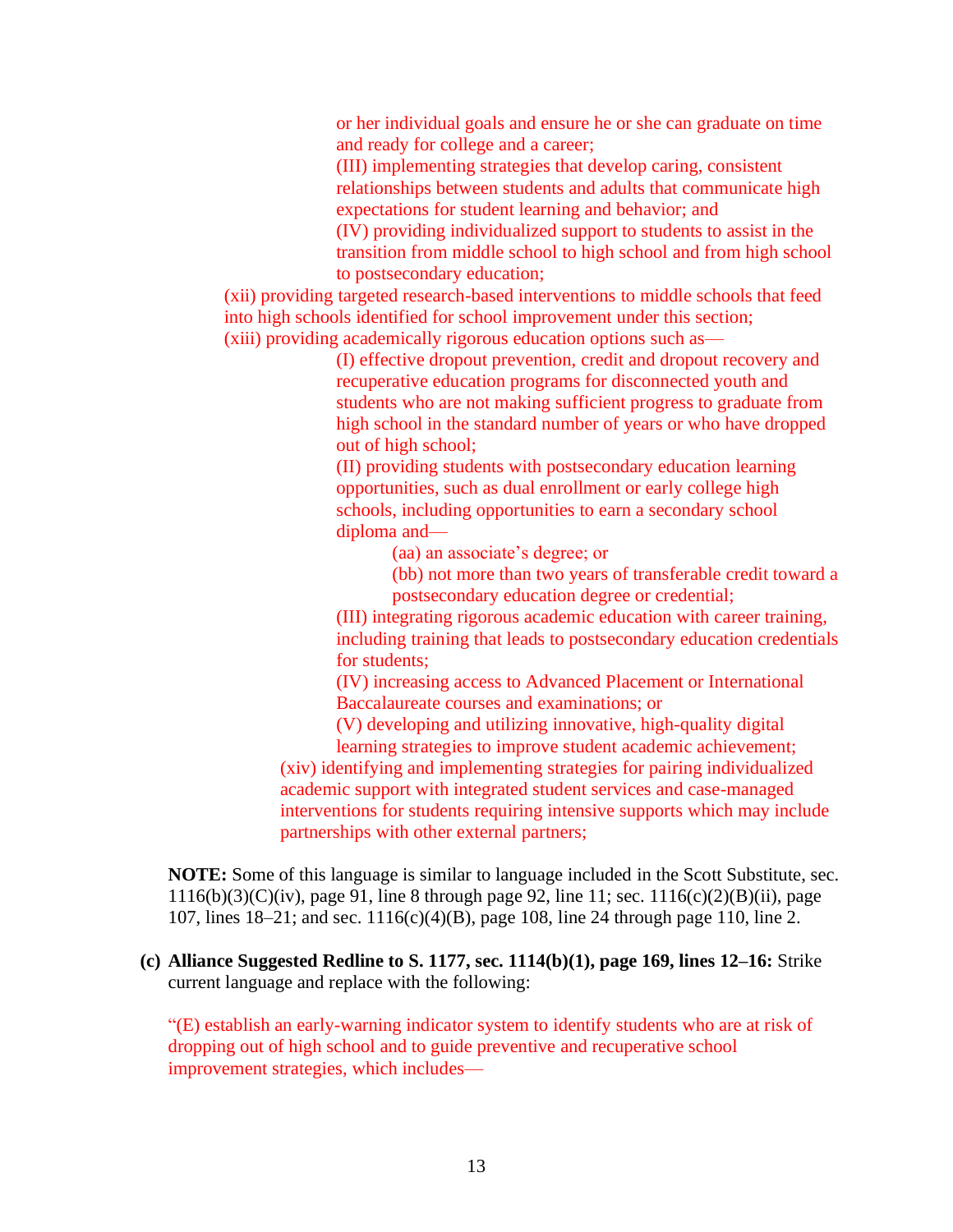(i) identifying and analyzing the academic risk factors that most reliably predict dropouts by using longitudinal data of past cohorts of students; (ii) identifying specific indicators of student progress and performance, such as attendance, academic performance in core courses, and credit accumulation, to guide decisionmaking; (iii) analyzing academic indicators to determine whether students are on track to graduate from secondary school in the standard numbers of years; and (iv) identifying or developing a mechanism for regularly collecting and analyzing data about the impact of interventions on the indicators of student progress and performance."

**NOTE:** This language is similar to language included in the Scott substitute, sec. 1116(c)(5)(A), page 110, line 7 to page 111, line 4.

**(d) Alliance Suggested Redline to S. 1177, sec. 1114(b), page 169, between lines 16 and 17:** Insert a new (2) and renumber accordingly: "(2) PLANNING PERIOD.—The LEA may use a planning period, which shall not be longer than one school year to develop and prepare to implement a school improvement plan."

**NOTE:** This language is similar to language included in the Scott Substitute, page 89, line 23 through page 90, line 2.

**(e) Alliance Suggested Redline to S. 1177, sec. 1114(b), page 169, between lines 16 and**  17: Insert a new  $(3)$ <sup>e</sup> and renumber accordingly:

"(3) SUFFICIENT PROGRESS.—If, after three years of implementing interventions under this subsection, a school identified for targeted intervention under section  $1114(b)(3)(A)(iii)(II)<sup>f</sup>$  or for comprehensive reform under section  $1114(b)(3)(A)(iii)(I)<sup>g</sup>$ does not demonstrate sufficient progress as defined by the State pursuant to section  $1111(b)(3)(B)(i)h$ , then the local educational agency, in collaboration with the State educational agency, parents, and the community, shall determine the process for modifying existing reform efforts to increase effectiveness. For schools identified for comprehensive reform, such reforms may include-

(A) opening a new school based on a model with demonstrated effectiveness; (B) graduating out current students and closing the school in stages and providing opportunities such as those described under paragraph (D)<sup>i</sup> and targeted and intensive support to students and staff in the school being closed; and (C) enrolling the students who attended the school in other schools in the local educational agency that are higher performing, provided the other schools are within reasonable proximity to the closed school and ensures receiving schools have the capacity to enroll incoming students;

<sup>&</sup>lt;sup>e</sup> See page 14, recommendation  $(II)(2)(d)$ , for the Alliance's recommended language for a new sec. 1114(b)(2).

f See page 11, recommendation (II)(1), for the Alliance's recommended language for section 1114(b)(3)(A)(iii)(II).

<sup>&</sup>lt;sup>g</sup> See page 11, recommendation (II)(1), for the Alliance's recommended language for section 1114(b)(3)(A)(iii)(I).

<sup>&</sup>lt;sup>h</sup> See page 7, recommendation (I)(6)(a), for the Alliance's recommended changes to section 1111(b)(3)(B)(i).

<sup>&</sup>lt;sup>i</sup> See page 12, recommendation (II)(2)(b) for the Alliance's recommended changes to section 1114(b)(1)(D).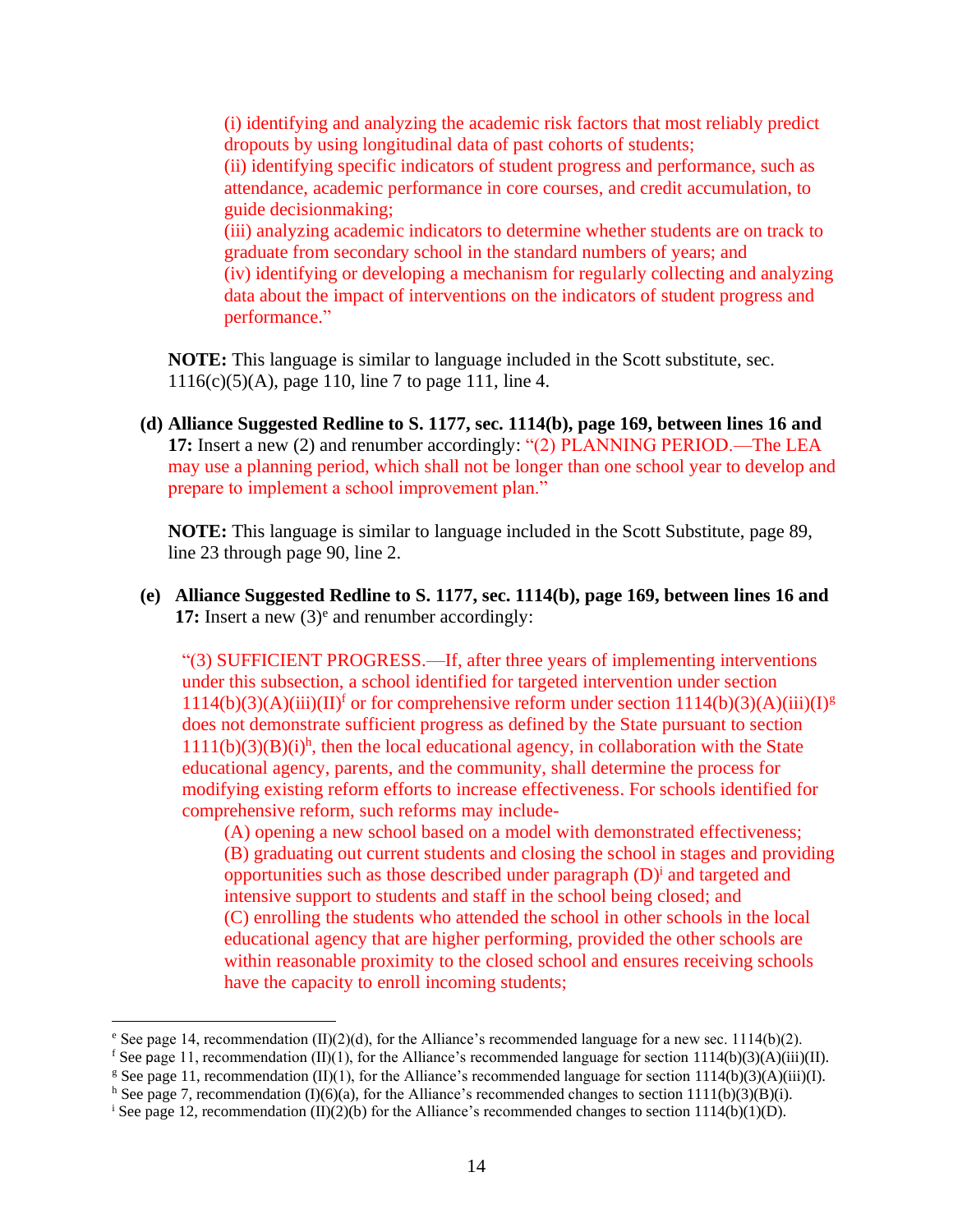**Rationale:** Much has been learned since the passage of NCLB regarding effective school turnaround strategies. Any bill to reauthorize ESEA should be reflective of these strategies and best practices. This will ensure that federal resources are used in an effective and efficient manner and maximize the impact on student achievement. The following research supports specific policies within the recommendation:

- *Early College/Dual Enrollment (referenced in above recommendation (b)):* Research shows that participation in dual-enrollment courses can increase high school graduation rates and increase college enrollment and persistence. Ninety percent of students in early college high schools graduate from high school and 30 percent earn an associate's degree or other postsecondary education credential while in high school.<sup>14</sup> Further, a comprehensive evaluation of early college high schools finds that 22 percent of early college students earned a college degree compared to just 2 percent of comparison students who did not attend an early college high school.<sup>15</sup>
- *Personalization and Phase-in/Phase-Out:* The strategies and interventions referenced in the above recommendation (b) have been demonstrated to have significant impact on student outcomes. For example, MDRC conducted an evaluation<sup>16</sup> of New York City's "small schools of choice (SSCs)," which implemented these strategies. This evaluation consisted of a multiyear, "gold standard" (i.e., randomized controlled trial) study of more than 12,000 students. These SSCs implemented the strategies recommended above and the results of this reform effort are compelling. The overall graduation rate has increased by 9.5 percentage points, from 60.9 percent to 70.4 percent. Graduation rates at these schools for African American males and Hispanic females were even greater, improving by 13.5 percentage points and 10.3 percentage points, respectively.<sup>17</sup> The increase in four-year graduation rates is equivalent to nearly half of the gap in graduation rates between white students and students of color in New York City. In addition, this initiative increased the overall college enrollment rate by 8 percentage points as well as an increase in college enrollment for African American males by 11 percentage points, a 36 percent increase relative to their peers.<sup>18</sup> Principals and teachers at these SSCs with the strongest evidence of effectiveness strongly believe that academic rigor and personal relationships, two of the strategies described, account for the effectiveness of their schools.

Further, in reference to the "phase-in, phase-out component" referenced in above recommendation (e) at the heart of New York City's small schools of choice and high school reform work were three interrelated changes: the institution of a district wide high school choice process for all rising ninth graders, the closure of thirty-one large, failing high schools with average graduate rate of 40 percent, and the opening of more than 200 new small high schools. Most of the small schools of choice were designed in partnership with a local nonprofit organization in response to a competitive proposal process.

• *Early-Warning Identification and Interventions Systems (referenced in above recommendations (a) and (c)):* This set of strategies is based on a broad body of research supporting the use of these systems in secondary schools and the impact on student achievement. For example, Diplomas Now, an organization supporting the successful implementation of these systems, partners with the school community and works with "administrators and teachers to sets goals based on students' attendance, behavior and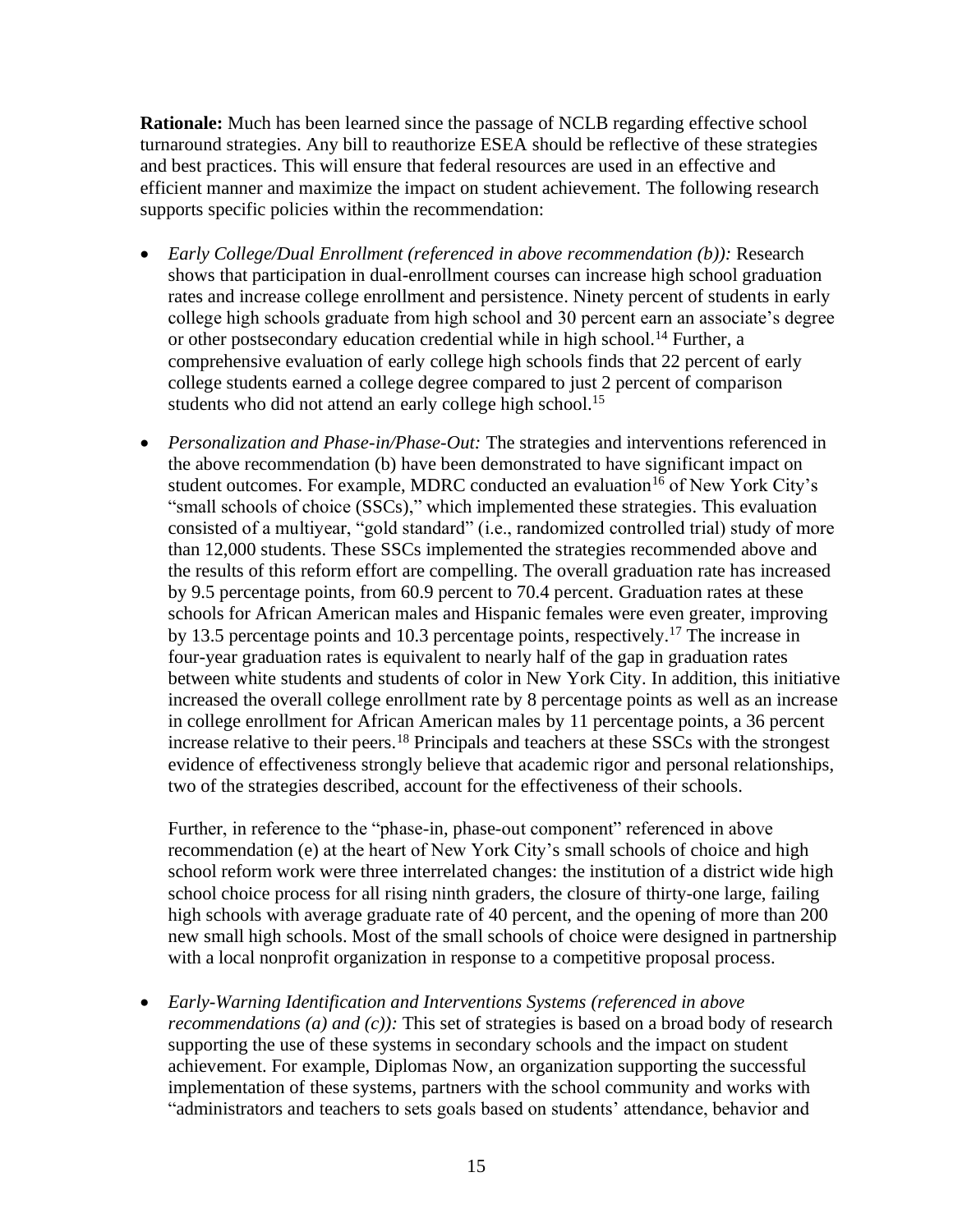course performance.<sup>19</sup> They develop a strategic plan, implement an early-warning system to identify struggling student and regularly review the data … For the neediest students, Diplomas Now helps form support groups and connects them with community resources, such as counseling, health care, housing, food and clothing." MDRC recently conducted a first-year process evaluation<sup>20</sup> of Diploma's Now and reports impressive results. For School Year (SY) 2013–14, Diploma's Now reports a 62 percent reduction in student suspension; a 58 percent reduction in students failing English; and a 54 percent reduction in students failing math.

- *Use of Data (referenced in above recommendations (b) and (c)):* Chicago's high school graduation rate rose from 47 percent in 1999 to 69 percent in 2013. This progress resulted from a focused effort to keep Chicago's ninth-grade students on track toward graduation by using data to individualize instruction. The University of Chicago Urban Education Institute predicts that Chicago's graduation rate will exceed 80 percent within the next few years.<sup>21</sup>
- *Advanced Placement (AP) and International Baccalaureate (IB) Programs (referenced in above recommendation (b)):* Research demonstrates AP students are more likely than their non-AP peers to enroll in a four-year college, perform better in college, return for a second year in college, and graduate from college.<sup>22</sup> Students—including women and underrepresented students—who take AP math or science exams are more likely to major in science, technology, engineering, and math (STEM) fields.<sup>23</sup> Further, a recent study by IB Global Research on students completing IB programs demonstrates postsecondary education outcomes for students from low-income families. Specifically, diploma program (DP) students from Title I schools enroll in college at the same rate as DP students from public schools generally, at a rate of 82 percent.<sup>24</sup> Further, DP students from low-income families enroll in postsecondary education at a rate of 79 percent compared to the national average for students from low-income families, which is 46 percent.<sup>25</sup>
- *Digital Learning (referenced in above recommendation (b)):* Several studies demonstrate the role of the effective use of technology for students, particularly those who are struggling.<sup>26</sup> Specifically, research demonstrates that for students who are at risk of not graduating from high school, learning new skills is aided by interactive learning, use of technology to explore, and blended instruction between teachers and technology.<sup>27</sup> Further, students with behavioral issues and low performance on tests demonstrated increased motivation through the use of technology.<sup>28</sup> Effective use engages students in projects with a high level of agency while also supporting teachers in the differentiation of instruction.<sup>29</sup>

These studies highlight re-emerging themes regarding what is working to turn around lowperforming schools. These advancements should be reflected in a bill intended to provide federal support to increase educational opportunity and student success.

### **3. Recommendation: Maintain and upgrade the High School Graduation Initiative (HGSI), currently included in ESEA.**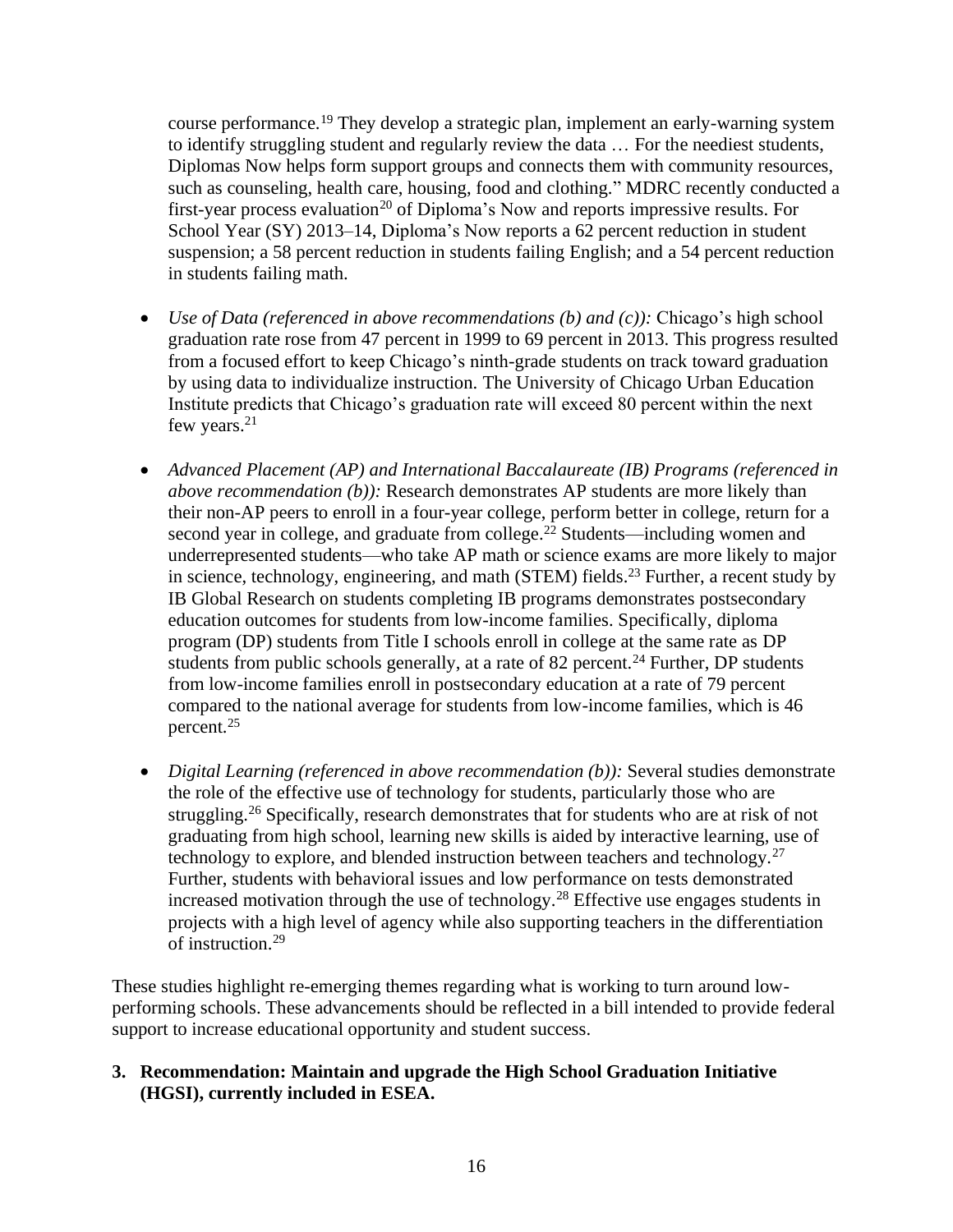#### **Alliance Suggested Language from Senate and House Amendments:**

#### **(a) Baldwin/Whitehouse Amendment 2190 (see Appendix A for full language).**

**(b) Scott Substitute**: See sec. 114, page 180, line 3 through page 182, line 24, regarding "School Dropout Prevention."

**Rationale:** A high school diploma is the gateway to success and the ultimate goal of a K–12 education, yet neither S. 1177 nor H.R. 5 include a dedicated program to prevent dropouts and create graduates. Although NCLB had many flaws, it recognizes the importance of supporting high schools by authorizing a dedicated program in Part H of Title I.

The promise of a high-quality education remains unrealized by many of the nation's youth, especially students of color and students from low-income families. One-fifth of all students and nearly one-third of all students of color fail to graduate from high school on time, if at all.<sup>30</sup> Unless high schools are able to graduate their students at higher rates, nearly 12 million students will likely drop out over the next decade, resulting in an estimated loss to the national economy of \$1.5 trillion.<sup>31</sup> Nevertheless, between Fiscal Years 2010 and 2015, federal funding for secondary school programs declined.<sup>32</sup>

A dedicated and flexible high school program that supports preparing all students to enter postsecondary institutions and the workforce ready to think critically, solve complex problems, and communicate effectively must be maintained. By maintaining and upgrading the HSGI that is included in NCLB, this program would support high schools that enroll traditionally underserved students in the development and implementation of comprehensive, evidenced-based reform.

Specifically, the Baldwin/Whitehouse amendment would maintain a competitive high school redesign program within ESEA to increase the number and percentage of students who graduate from high school ready for college and a career by (1) developing and implementing comprehensive high school redesign models and strategies that personalize education for students and connect their learning to real-world experiences; (2) increasing student readiness to pursue postsecondary education STEM degrees, particularly for student groups historically underrepresented in these fields; (3) providing students with opportunities to earn college-level credit and postsecondary education credentials while in high school; (4) supporting the provision and sequencing of course work that integrates rigorous academics with career-based learning and real world workplace experiences in an effort to provide students with increased opportunities to have career-related experiences, develop careerrelated competencies and earn industry-recognized credentials; (5) reducing the need for remediation at the postsecondary education level and increase postsecondary education enrollment, persistence and completion; (6) establishing an early-warning indicator and intervention system; and (7) implementing supports and reform in feeder middle schools.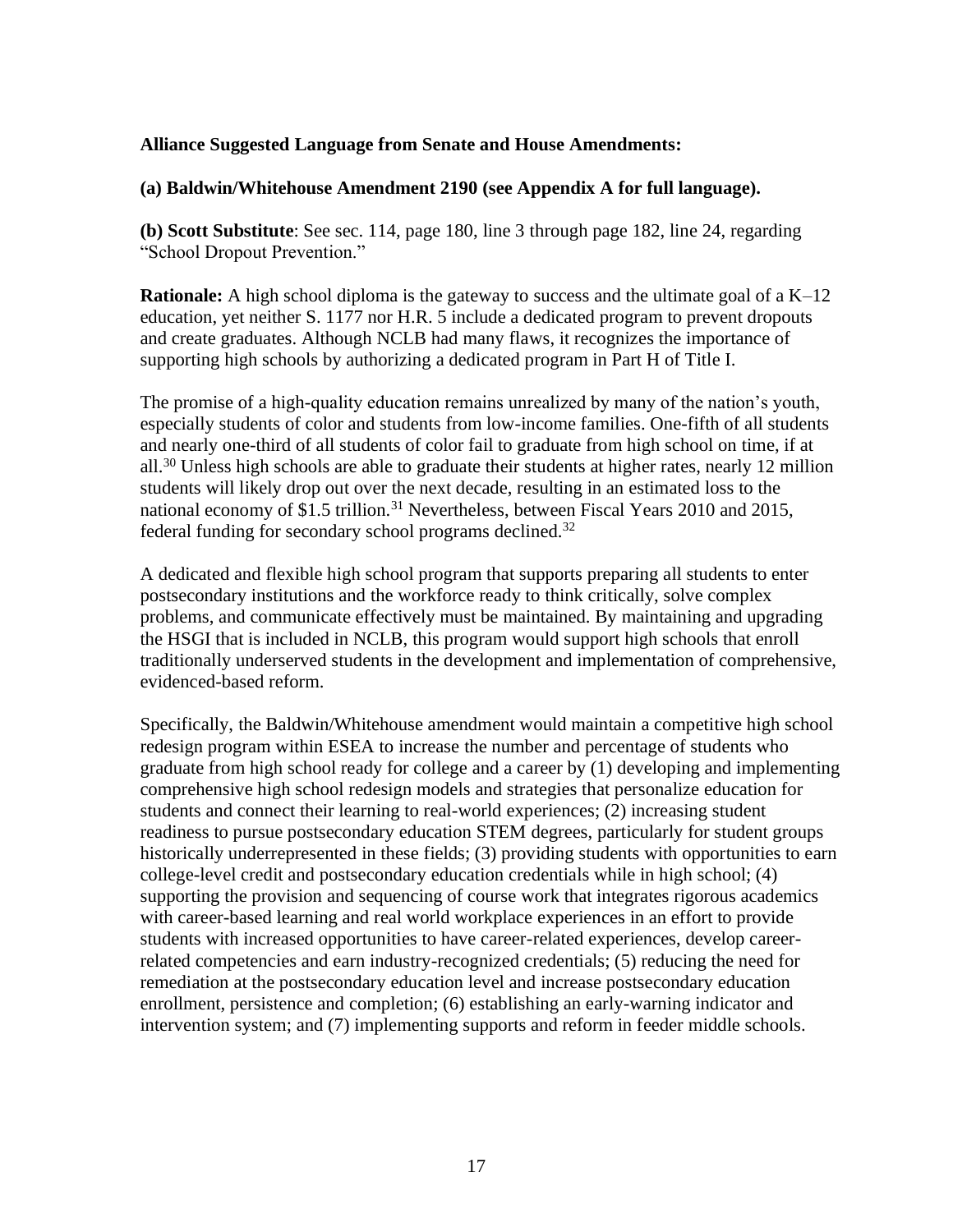## **III. Assessments**

The Alliance appreciates several key provisions included in S. 1177 and H.R. 5 to support highquality assessments. These types of assessments are critical in providing educators and policymakers with the information they need to design instruction and create educational opportunities that fully prepare each student for postsecondary education and the workforce. Specifically, the Alliance supports maintaining provisions within the bills that:

- S. 1177 stipulates that the annual assessments required under the law "must involve multiple up-to-date measures of student academic achievement, including measures that assess higherorder thinking skills and understanding" and which may in part be delivered in the form of projects, portfolios and extended-performance tasks (see sec.  $(1111)(b)(2)(B)(vi)$ , page 40, line 24 through page 41, line 6).
- S. 1177 maintains federal funding for state assessments (see sec. 1002(b), page 17, lines 6– 9).
- S. 1177 provides authority for an "Innovative Assessment and Accountability Demonstration" to support comprehensive state academic assessment systems and allows funds to be used to support competency-based assessments to evaluate student academic achievement. Specifically, those such as "performance and technology-based academic assessments that emphasize the mastery of standards and aligned competencies in a competency-based education model, technology-based academic assessments, computer adaptive assessments, and portfolios, projects, or extended performance task assessments" (see sec. 1205(a)(1), page 242, line 6 and page 227, lines 1–9).
- S. 1177, H.R. 5, and the Scott Substitute include provisions to support state audits of state assessment systems.

While these key provisions need to be maintained, there are several additional provisions that should be included to ensure that the development and implementation of high-quality assessments that drive continuous instructional improvement and student achievement. Specifically, the Alliance offers the following recommendations:

**1. Recommendation: Remove the provision in S. 1177 that requires states to set a limit on the aggregate amount of time devoted to the administration of assessments. This provision imposes an additional requirement on states as well disincentivizes states to adopt high-quality assessments, such as assessments that are performance-based or competency-based that may require additional time.**

**Alliance Suggested Redline to S. 1177:** Strike language on page 54, line 8 through page 55, line 9.

**Rationale:** The language included mandates that states limit the amount of time spent on assessments, including both district and state assessments. This requirement is likely to result in the adoption of low-quality assessments rather than supporting states and districts in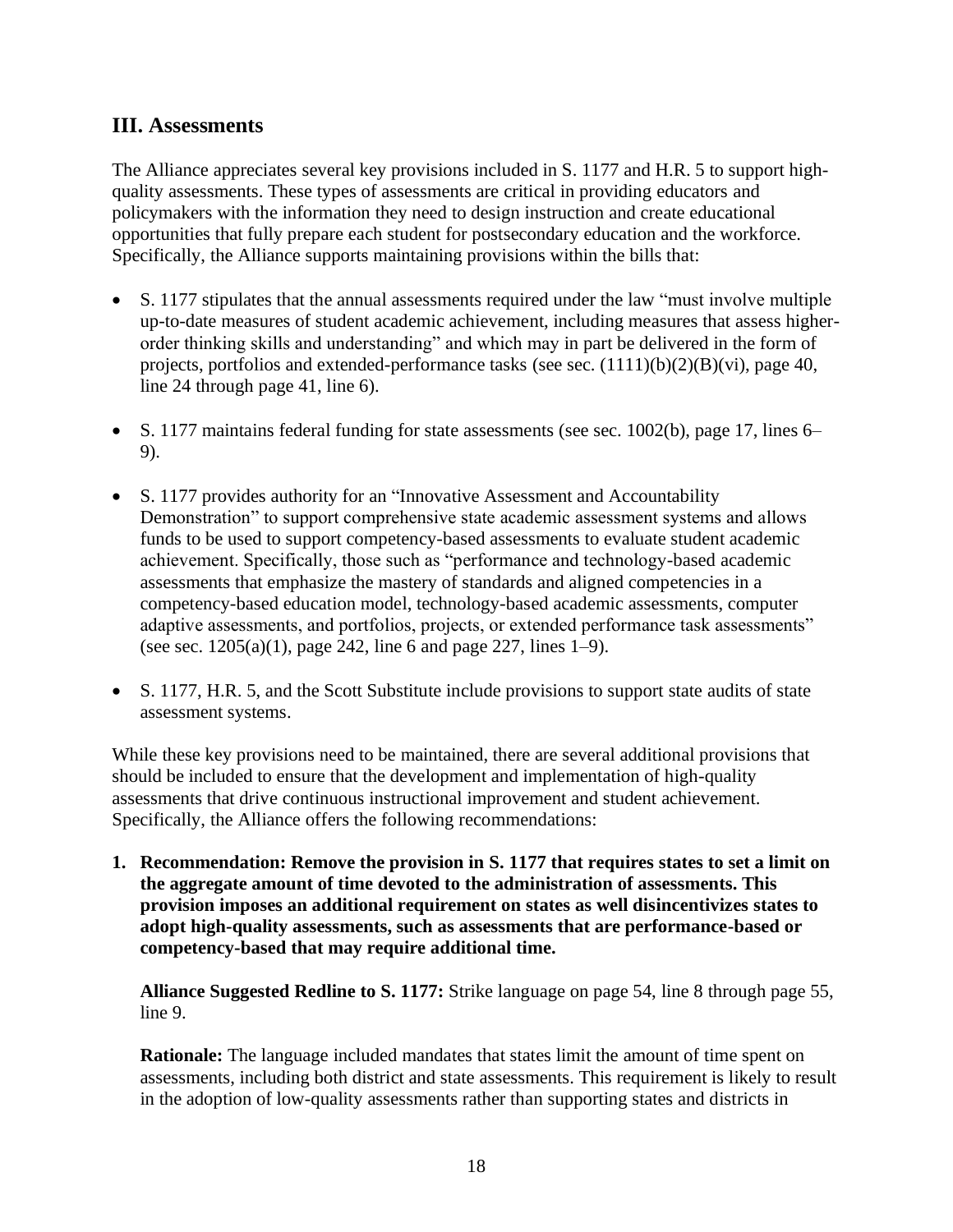adopting higher-quality assessments, such as performance-based assessments that may take additional time. Results from a recent RAND Corporation study showed the quality of state assessments to be remarkably low. Specifically, among the seventeen states with available data, fewer than 2 percent of mathematics items and only 21 percent of reading/writing items required higher-level processing and complex analyses.<sup>33</sup> Also, only 3–10 percent of elementary, middle, and high school students were assessed using extended activities that called for complex analyses and the ability to synthesize complex ideas.<sup>34</sup> One of the critiques of NCLB is that it resulted in the narrowing of the curriculum and increased the focus on multiple choice test preparation rather than on the development of postsecondary education and workforce-ready skills such as critical thinking, complex problem-solving, and effective communication.

These skills will only be valued in the classroom if they are assessed, and they can only be assessed through assessments that require extended time to complete. Federal policy should facilitate high-quality assessments, however, current language in S. 1177 sets an arbitrary cap on time and mandates a focus on time rather than quality. This could result in schools moving more toward lower-quality and less diagnostic assessments, such as those heavily reliant on multiple choice responses by students, instead of more robust, diagnostic assessments, such as extended-performance tasks and project-based assessments. The use of these types of higher-quality assessments throughout the school year will focus instruction on the development of higher-order thinking skills and mastery of the full range of college- and career-ready standards more effectively than relying on a single summative assessment.

According to a recent report by Jobs for the Future, high-quality assessments in turn fall "along a continuum, ranging from those that measure bits and pieces of a students' content knowledge and those that seek to capture student understanding in more integrated and holistic ways."<sup>35</sup> Those that are more holistic include teacher-developed performance tasks, standardized performance tasks, and project-centered tasks. Much like performance tasks, project-centered assessment engages students in open-ended, challenging problems.<sup>36</sup> These approaches vary in the "scope, complexity, and the time and resources they require. Projects tend to involve longer, multistep activities, such as research papers, the extended essay required for the IB diploma, or assignments that conclude with a major student presentation of a significant project or piece of research."<sup>37</sup>

#### **2. Recommendation: Maintain the requirement that at least 95 percent of students participate in statewide assessments.**

**Alliance Suggested Redline to H.R. 5:** Strike the opt-out language within sec.  $1111(b)(2)(B)(xiii)$  on page 31, lines  $18-24$ :

"(xiii) be administered to not less than 95 percent of all students, and not less than 95 percent of each subgroup of students described in paragraph  $(3)(B)(ii)(II)$ , except that State shall allow the parent of a student to opt such student out of the assessments required under this paragraph for any reason and shall not include such students in calculating the participation rate under this clause; and"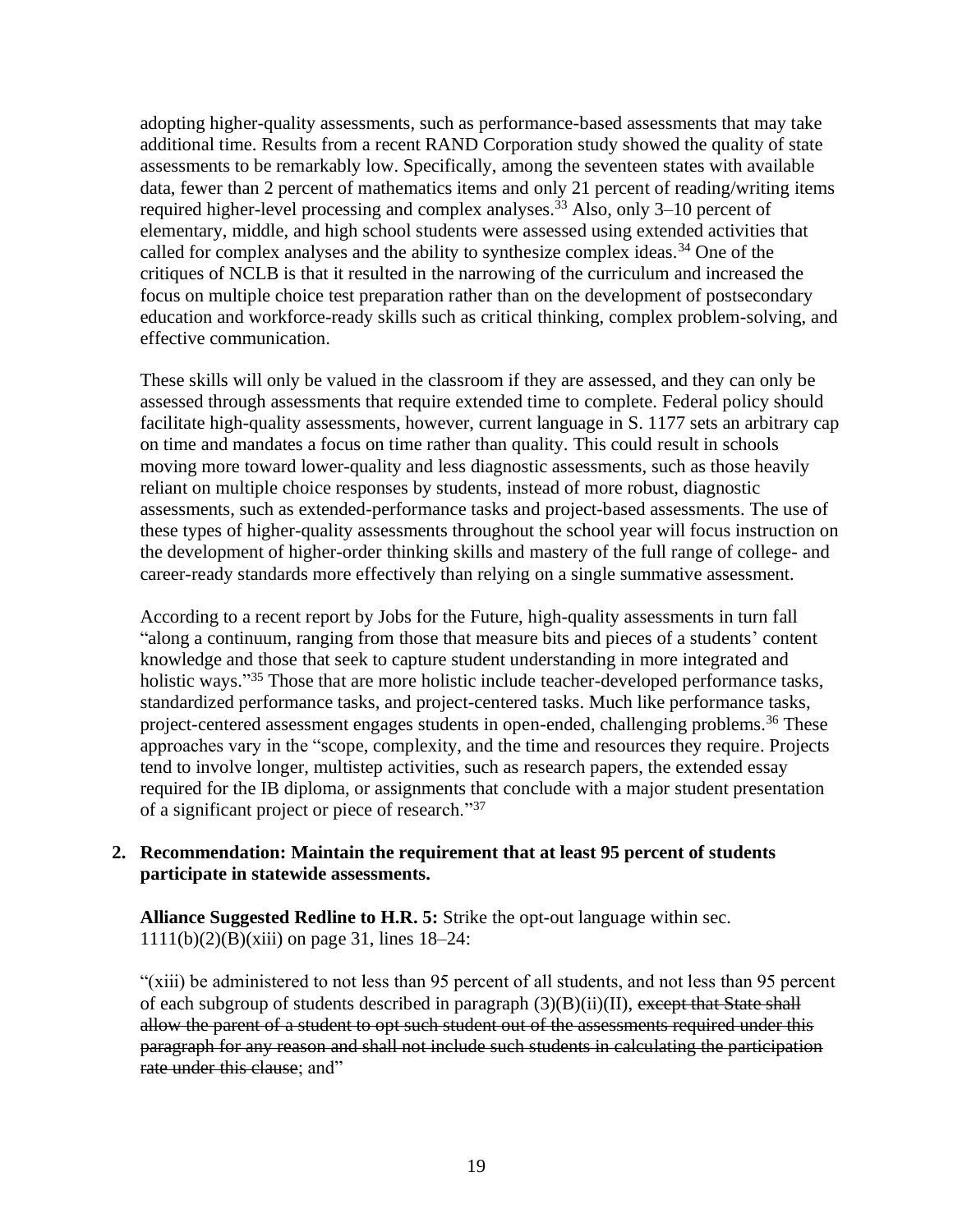**Rationale:** During debate on the S. 1177 in the Senate, Senator Lee offered Amendment 2162 to allow parents to opt their students out of assessments. This amendment was opposed by the Alliance and several other organizations including U.S. Chamber of Commerce, Business Roundtable, Leadership Conference on Civil and Human Rights, Council of Chief State School Officers, National Council of La Raza, Foundation for Excellence in Education, Education Trust, National Alliance for Public Charter Schools, and others. While a similar amendment passed in the House, the Lee amendment failed to pass the Senate by a vote of 32–64.

Under current federal law, each school is required to have a 95 percent student participation rate for state assessments or the state or LEA could face the loss of Title I dollars.<sup>38</sup> Unfortunately, without this requirement, students who are struggling academically could be pushed to opt-out of assessments that were designed to identify student subgroups who need additional support. If only certain groups of students are tested, the performance of *all* students could be masked.

- **3. Recommendation: Require that all data collected and reported by states in the aggregate and disaggregate also be cross-tabulated. In addition, require that assessment data be disaggregated by the same race response categories as the decennial census for districts with more than 1,000 Asian and Native Hawaiian/Pacific Islander students.**
	- **(a) Alliance Suggested Redline to S. 1177, sec. 1111(d):** On page 85, strike line 20 through page 87, line 25 and insert the following:

"(iii) TECHNICAL ASSISTANCE.—Upon request by a State or local educational agency, the Secretary shall provide technical assistance to States and local educational agencies in collecting, cross-tabulating, or disaggregating data in order to meet the requirements of this paragraph.

(C) MINIMUM REQUIREMENTS.—Each State report card required under this subsection shall include the following information:

(i) A clear and concise description of the State's accountability system under subsection 1111(b)(3), including the goals for all students and for each of the categories of students, as defined in subsection  $1111(b)(3)(A)$ , the indicators used in the accountability system to evaluate school performance described in subsection  $1111(b)(3)(B)$ , and the weights of the indicators used in the accountability system to evaluate school performance.

(ii) Information on student achievement on the academic assessments described in subsection  $1111(b)(2)$  at each level of achievement, as determined by the State under subsection 1111(b)(1), for all students and disaggregated and crosstabulated in accordance with the following:

(I) Such information shall be disaggregated by each category of students described in subsection  $1111(b)(2)(B)(xi)$ , homeless status, and status as a child in foster care and, within each category of students described in subsection  $1111(b)(2)(B)(xi)$ , cross-tabulated by—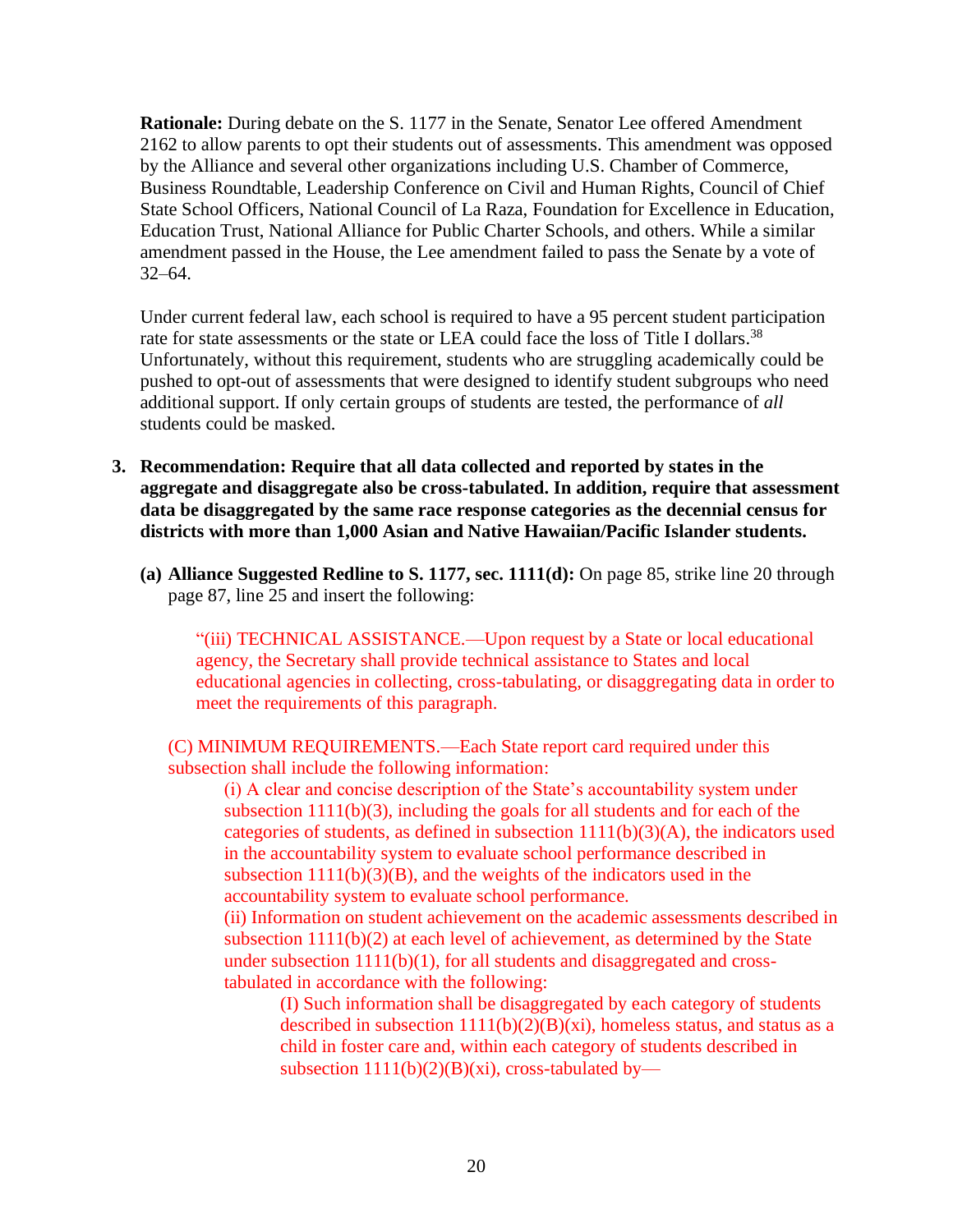(aa) each major racial and ethnic group, gender, English proficiency, and children with or without disabilities; and (bb) any other category of students that the State chooses to include.

(II) The disaggregation or cross-tabulation for a category described in subclause (I) shall not be required in a case in which the number of students in the category is insufficient to yield statistically reliable information or the results of such disaggregation or cross-tabulation would reveal personally identifiable information about an individual student.

(iii) For all students and disaggregated by each category of students described in subsection  $1111(b)(2)(B)(xi)$ , the percentage of students assessed and not assessed.

(iv) (I) For all students, and disaggregated and cross-tabulated in accordance with subclauses (II) and (III)—

> (aa) information on the performance on the other academic indicator under subsection  $1111(b)(3)(B)(ii)(II)(aa)$  used by the State in the State accountability system; and

(bb) high school graduation rates, including four-year adjusted cohort graduation rates and, at the State's discretion, extended-year adjusted cohort graduation rates.

(II) The information described in subclause (I) shall be disaggregated by each of the categories of students, as defined in subsection 1111(b)(3)(A), and, within each such disaggregation category, cross-tabulated by—

(aa) each major racial and ethnic group, gender, English proficiency, and children with or without disabilities; and (bb) any other category of students that the State chooses to include.

(III) The disaggregation or cross-tabulation for a category described in subclause (II) shall not be required in a case in which the number of students in the category is insufficient to yield statistically reliable information or the results of such disaggregation or cross-tabulation would reveal personally identifiable information about an individual student."

Page 103, between lines 5 and 6, insert the following and renumber accordingly:

## (5) CROSS-TABULATION PROVISIONS.—

(A) CROSS-TABULATION DATA NOT USED FOR ACCOUNTABILITY.— Nothing in this subsection shall be construed to require groups of students obtained by cross-tabulating data under this subsection to be considered categories of students under subsection  $1111(b)(3)(A)$  for purposes of the State accountability system under subsection 1111(b)(3) or section 1114. (B) CROSS-TABULATED DATA IMPLEMENTATION.—Information obtained by cross-tabulating data under this subsection shall be widely accessible to the public in accordance with paragraph  $(1)(B)(i)(III)$  and, upon request, by any additional public means that the State determines.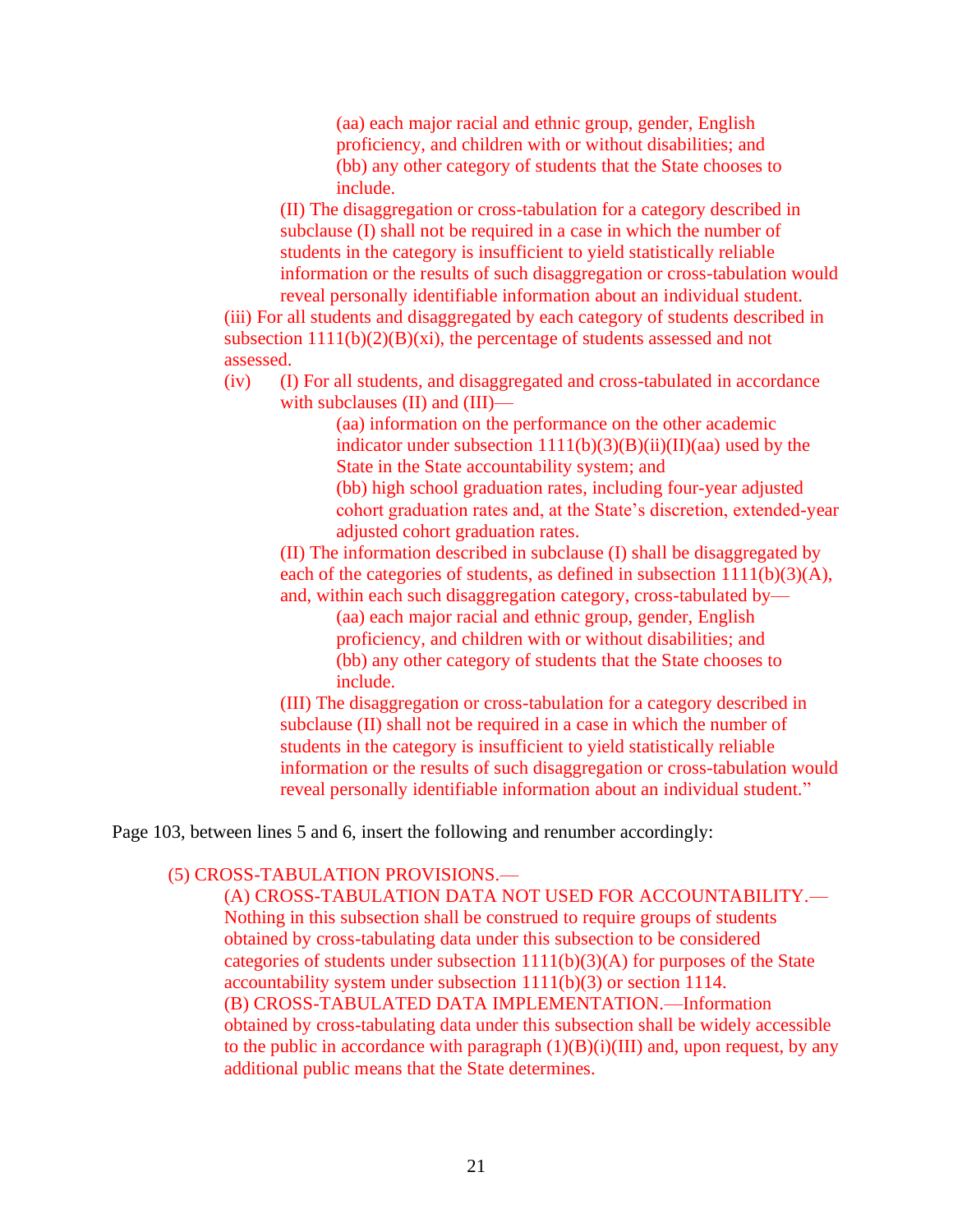**NOTE:** This language is similar to language included in the Scott Substitute, page 62, line 18 through page 63, line 9, and Senator Warren and Senator Gardner Amendment 2120 submitted on the Senate floor.

**(b) Alliance Suggested Redline to S. 1177, sec. 1111(b)(2)(B)(xi), page 45:** Insert after line 1 and renumber accordingly: "(V) for local educational agencies with not less than 1,000 total Asian and Native Hawaiian/Pacific Islander students, the same race response categories as the decennial census of the population;"

**NOTE:** This language is similar to the Senator Hirono and Senator Heller Amendment 2109 submitted on the Senate floor.

**Rationale:** Cross-tabulation allows reported data to be segmented by more than one subgroup (e.g., by race and gender or race and disability status) while also protecting student identity. This allows for more tailored and targeted intervention. Cross-tabulating data is not burdensome and does not require the collection of new data, rather that the data currently collected and reported be presented in a format that allows for cross-tabulation. In regard to the disaggregation of data for Asian and Native Hawaiian/Pacific Islander students, in a number of states this population is made up of a diverse set of subpopulations, including Chinese, Filipino, Japanese, Vietnamese, and Korean students. Additional disaggregation of assessment data for this subgroup would prevent the masking of subpopulation performance within this broad subgroup. Further, it would impact less than 3 percent of schools districts nationwide<sup>39</sup> and apply only to reporting of data, not accountability.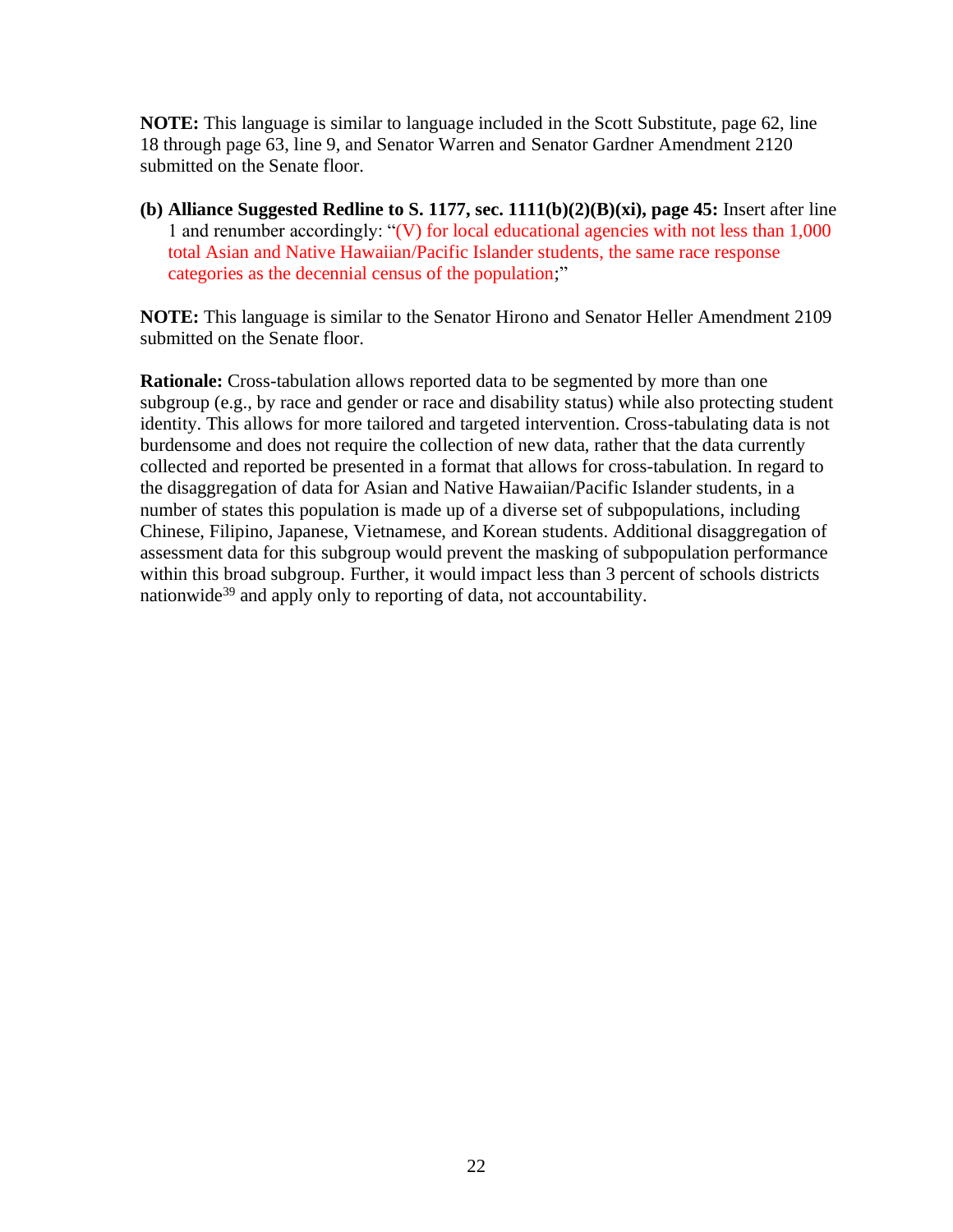## **IV. Postsecondary Education and Workforce Readiness**

The Alliance appreciates several key provisions included within S. 1177 intended to ensure that all students graduate from high school fully prepared for postsecondary education and the workforce. These provisions within S. 1177 include:

- Requiring states to demonstrate that they have adopted standards that are aligned with entrance requirements for a system of institutions of higher education within the state (see sec. 1111(b)(1)(D)(i), page 34, lines 15–21).
- Allowing states to include indicators of college and career readiness within the state accountability system, including "measures that integrate preparation for postsecondary education and the workforce, including performance in course work sequences that integrate rigorous academics, work-based learning, and career and technical education" (see sec.  $1111(b)(3)(B)(ii)(IV)(aa)$ , page 59, line 9 through page 61, line 23).
- Requiring state report cards to include rates of enrollment in postsecondary education, and remediation rates (where available) for high schools (see sec.  $1111(d)(1)(C)(\overline{\mathrm{x}}\mathrm{i}\mathrm{x})$  and  $(\overline{\mathrm{x}}\mathrm{x})$ , page 95, line 8 through page 96, line 23).
- Including career and technical education as a "core academic subject" (see sec. 9101(11) page 883, lines 6–14).
- Encouraging states and LEAs to support early college high schools and dual or concurrent enrollment through Title II professional development and state and local Title I plans.
- Including the Accelerated Learning (Title V, Part E) and the American Dream Accounts programs (Title X, Part C).

However, there are several key provisions that should be included to ensure that all students are well-positioned and fully prepared to make a successful transition into postsecondary education and the workforce.

#### **Recommendations:**

**1. Recommendation: Provide clarity regarding what it means for all students to graduate from high school fully prepared for college and a career. Specifically, a new ESEA should articulate that all students should graduate with the skills and competencies to successfully transition into and succeed in postsecondary education and the workforce.**

### **Alliance Suggested Language from House Amendments:**

**(a) Scott Substitute**, page 6, lines 3–9, sec. 1001(4), Statement of Purpose: "(4) holding schools, local educational agencies, and States accountable for improving the academic achievement for all students including the mastery of content knowledge and the ability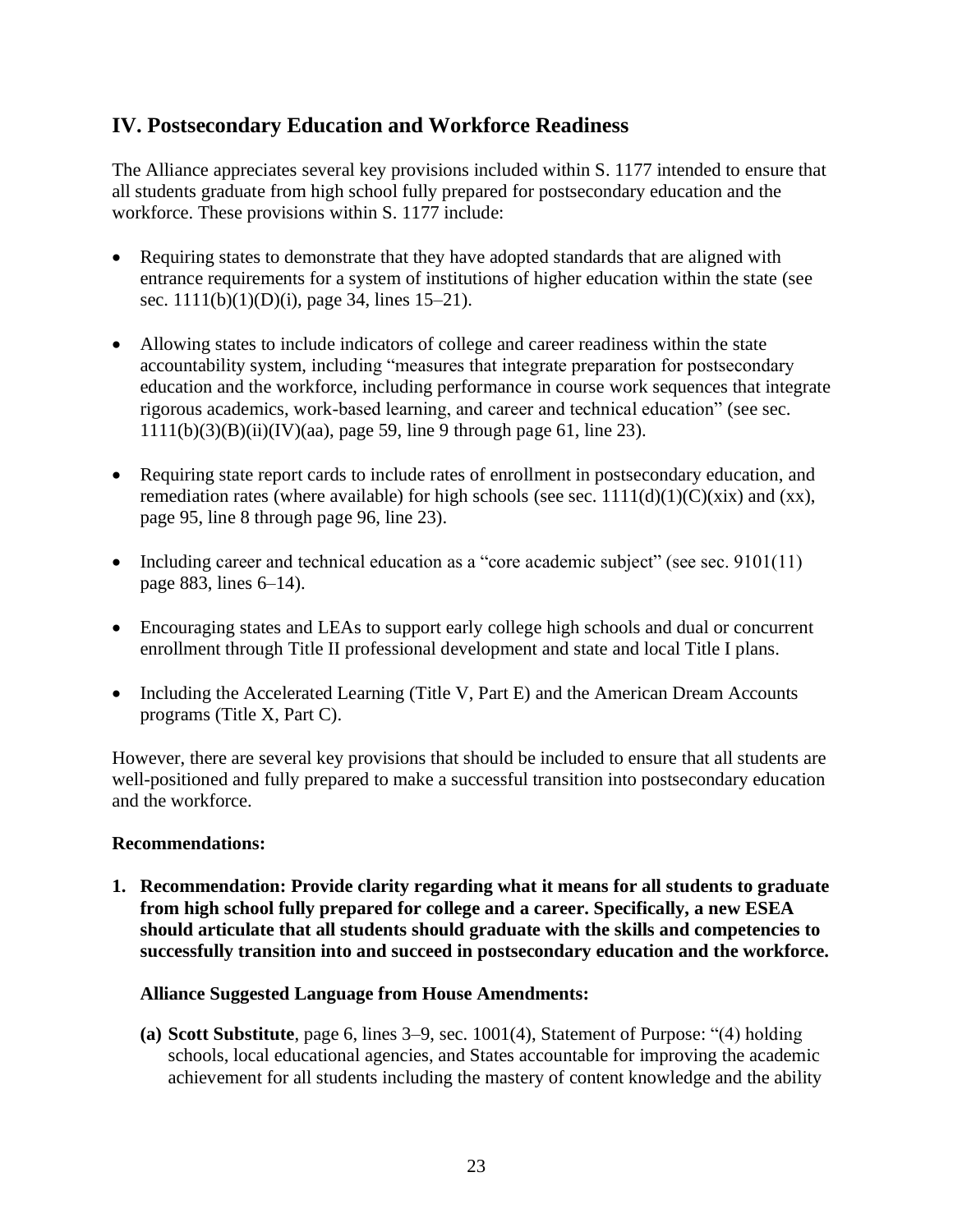to think critically, solve problems, and communicate effectively, ensuring all students graduate ready to succeed in college and the workforce;"

- **(b) Scott Substitute**, page 10, lines 13–17, sec. 1111(b)(2)(C)(ii), State Plans, College and Career Ready Content Standards, Elements: "(ii) be rigorous, internationally benchmarked, and evidence-based, requiring students to demonstrate the ability to think critically, solve problems, and communicate effectively;"
- **(c) Scott Substitute**, page 15, lines 1–5, sec. 1111(b)(3)(B)(vi), State Plans, High-Quality Assessments, Elements: "(vi) allow for complex demonstrations or applications of knowledge and skills including the ability to think critically, solve problems, and communicate effectively;"

**Rationale:** In 2012, the National Research Council (NRC) of the National Academies issued a report analyzing the range of college- and career-ready skills and competencies needed by students in the twenty-first century.<sup>40</sup> These recommendations embed the broad range of competencies discussed by the NRC into the following components of the bill: purpose of Title I, requirements of standards, and assessments.<sup>41</sup> These sections of the bill have been selected because, together, they are high-leverage policy levers that drive toward a robust college- and career-ready education experience for all students.

Today's increasingly complex world requires that young people learn more, process more, and produce more, but the nation's education infrastructure is not currently designed to support these increasing demands. American schools tend to offer a two-tiered curriculum. Too many students—primarily those from low-income families and students of color—have been focused almost exclusively on basic skills and knowledge, while primarily white and relatively affluent students have had opportunities for content mastery as well the ability to develop the crucial competencies of critical thinking, problem solving, communication, and collaboration. These "deeper learning" competencies, combined with mastery of rigorous academic content, comprise the outcomes of a K–12 education system focused on college and career readiness.

### **2. Recommendation: Support the Fast Track to College Act (included within the Scott Substitute, pages 575–595, Title V, Subtitle E) to increase access to dual-enrollment and early college high school programs for students from low-income families and other students underrepresented in higher education.**

**Rationale:** The recognized goal of K–12 education is to prepare all students fully for college and a career. Research shows that participation in dual-enrollment courses can increase high school graduation rates and increase college enrollment and persistence. Ninety percent of students in early college high schools graduate from high school and 30 percent earn an associate's degree or other postsecondary education credential while in high school.<sup>42</sup> Further, a comprehensive evaluation of early college high schools finds that 22 percent of early college students earned a college degree compared to just 2 percent of comparison students who did not attend an early college high school.<sup>43</sup>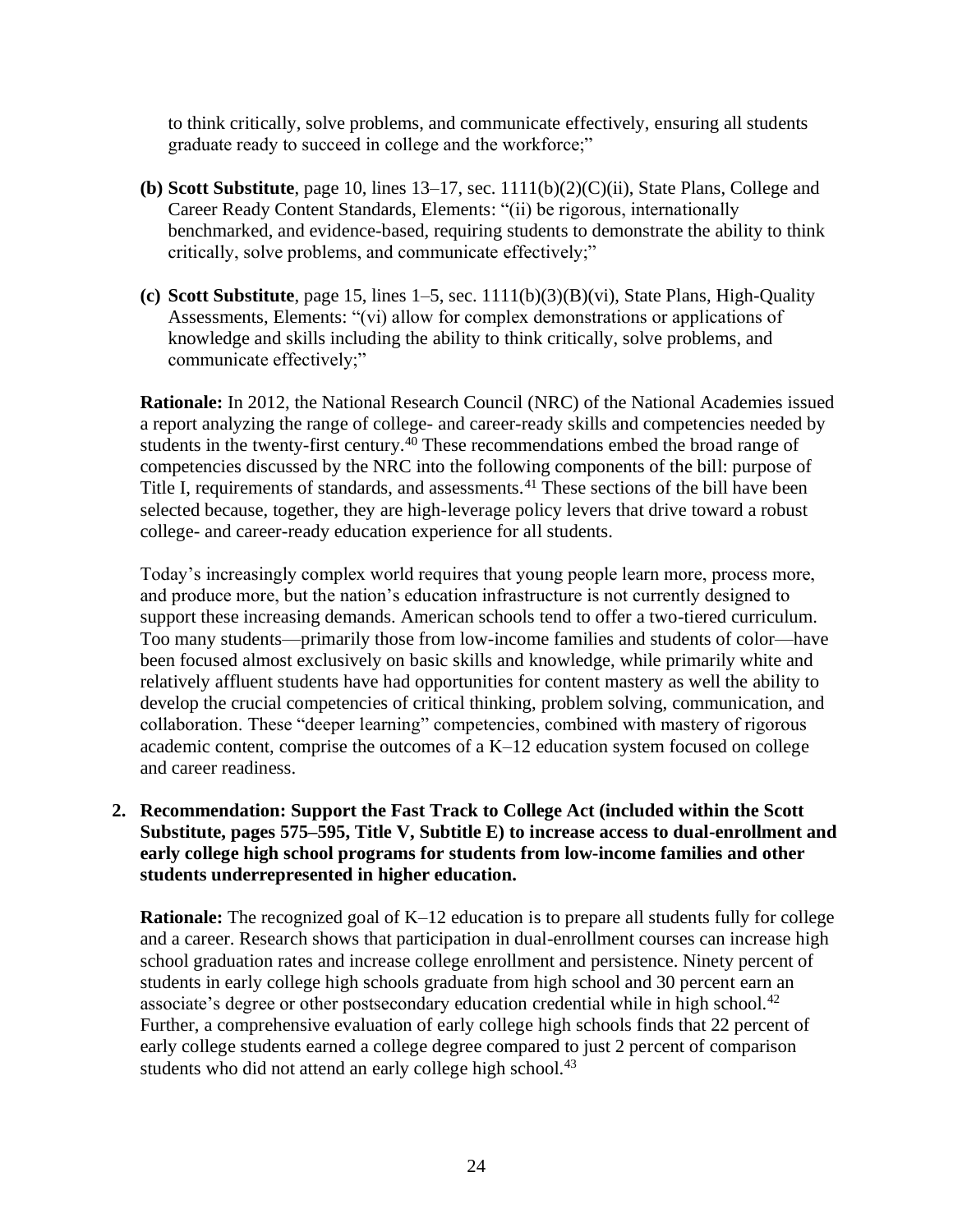## **V. Access to Effective Teaching**

The Alliance appreciates several provisions included within S. 1177 and H.R. 5 that support effective teaching. Specifically:

- S. 1177 includes several provisions to build teacher and principal capacity through improved preparation, performance assessments, residency and induction programs, and continued opportunities for professional learning, growth, and leadership (see sec.  $2101(c)(4)$ , page 321, line 17 through page 332, line 14).
- S. 1177 requires LEAs to identify and address any disparities that result in students from low-income families and students of color being taught at higher rates than other students by ineffective, out-of-field, and inexperienced teachers (see sec.  $1111(c)(1)(F)$ , page 71, line 3– 11).
- S. 1177 allows for state activities related to professional development to include training teachers, principals and other schools leaders in the effective use and integration of technology into curricula and instruction (see sec.  $2101(c)(4)(B)(ix)$ , page 328, line 23 through page 329, line 7 and sec.  $2103(b)(4)(E)(i)$ , page 350, lines 4–9).
- S. 1177 allows for state activities and local use of funds related to professional development to support the integration of career and technical education into instructional practice including advanced course work and initiatives under the Workforce Innovation and Opportunity Act (see sec. 2101(c)(4)(B)(xix), page 331, lines 4–25 and sec. 2103(b)(4)(U), page 354, line 20 through page 355, line 3).
- S. 1177 allows for district-level professional development to support the understanding and use of data and assessments to improve student learning and classroom practice (see sec.  $2102$  (b) $(2)(B)(vi)$ , page 341, lines 3–5) and assist with selecting, designing, and implementing classroom-based assessments and using data from such assessments to improve instruction and student achievement (see sec. 2103(b)(4)(H), page 351, line 23 through page 352, line 7).
- S. 1177 ensures increased access to STEM-related fields for underrepresented students (see sec. 2504(b)(3)(C), page 425, lines 4–12).
- H.R. 5 includes as an allowable use of Title II funding professional development that includes specialized knowledge about child development and learning, developmentallyappropriate curricula and teaching practices (see sec. 2123(6)(I), page 249, lines 3–10).
- H.R. 5 includes as an allowable use of Title II funding for professional development on restorative justice and conflict resolution (see sec. 2123(6)(L), page 249, lines 19–20).
- H.R. 5 includes as an allowable use of Title II funding professional development based on the current science of learning, which includes research on positive brain change and cognitive development (see sec. 2123(6)(E), page 248, lines 8–11).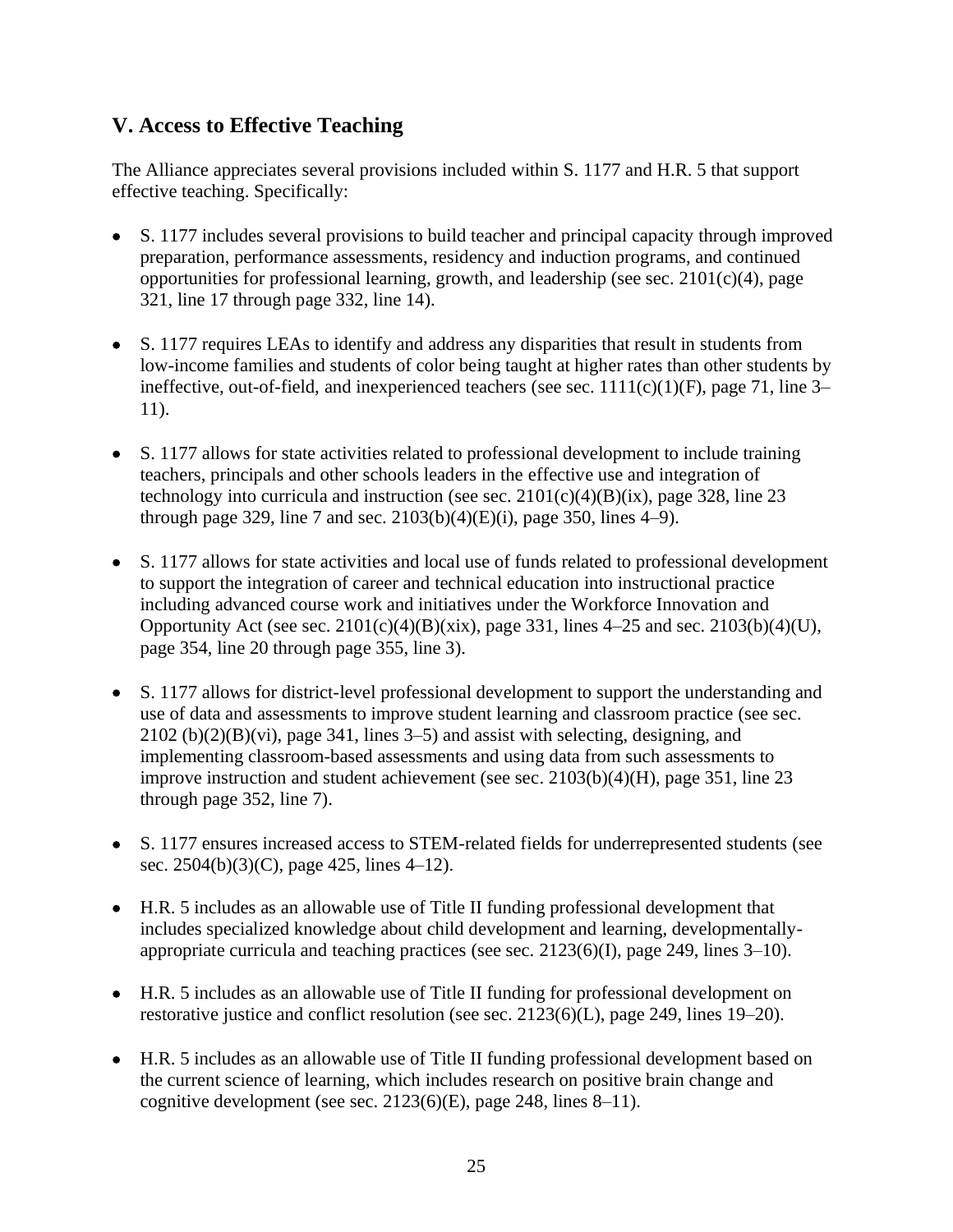• H.R. 5 includes as an allowable use of Title II funding professional development on integrated, interdisciplinary, and project-based teaching strategies, including for career and technical education teachers and STEM teachers (see sec. 2123(6)(G), page 248, lines 15– 22).

However, the Alliance also recommends including the following provisions to ensure that all students, particularly those who are traditionally underserved, have access to the effective teaching that fully prepares them for the challenges of postsecondary education and the workforce.

**1. Recommendation: Expand the S. 1177 provision, which requires LEAs to identify and address any disparities that result in students from low-income families and students of color being taught at higher rates than other students by ineffective, inexperienced, and out-of-field teachers to include students with disabilities and English language learners.**

#### **Alliance Suggested Redline to S. 1177, sec. 1112(b)(3)(B), page 116, lines 10–16:**

"(B) identify and address, as required under State plans as described in section  $1111(c)(1)(F)$ , any disparities that result in low-income students, and minority students, students with disabilities, and English language learners being taught at higher rates than other students by ineffective, inexperienced, and out-of-field teachers;"

**Rationale:** Research indicates that teacher quality is the most important school factor impacting student achievement. Yet students from low-income families and students of color are far less likely to have access to effective, experienced, and in-field teachers, as are students with disabilities and English learners.

In California, state data shows that English language learners and students with disabilities are less likely to be taught by fully-prepared, experienced, or effective educators. Specifically, nearly 60 percent of intern teachers in California are teaching in special education settings.<sup>44</sup> Research further demonstrates that English language learners are negatively impacted by shortages of bilingual teachers.<sup>45</sup> In addition to being in-field, disparities exist in regard to experience. For example, in Alaska, Mississippi, and Montana, the gap between the percentages of English learners and non-English learners attending schools where more than 20 percent of the teachers are in their first year of teaching, is more than 5 percentage points.<sup>46</sup>

#### **2. Recommendation: Emphasize in Title II that teachers should be assigned within their license/certification area, particularly at the high school level.**

#### **Alliance Suggested Language from House Amendments:**

**(a) Scott Substitute, page 239, lines 4–20:**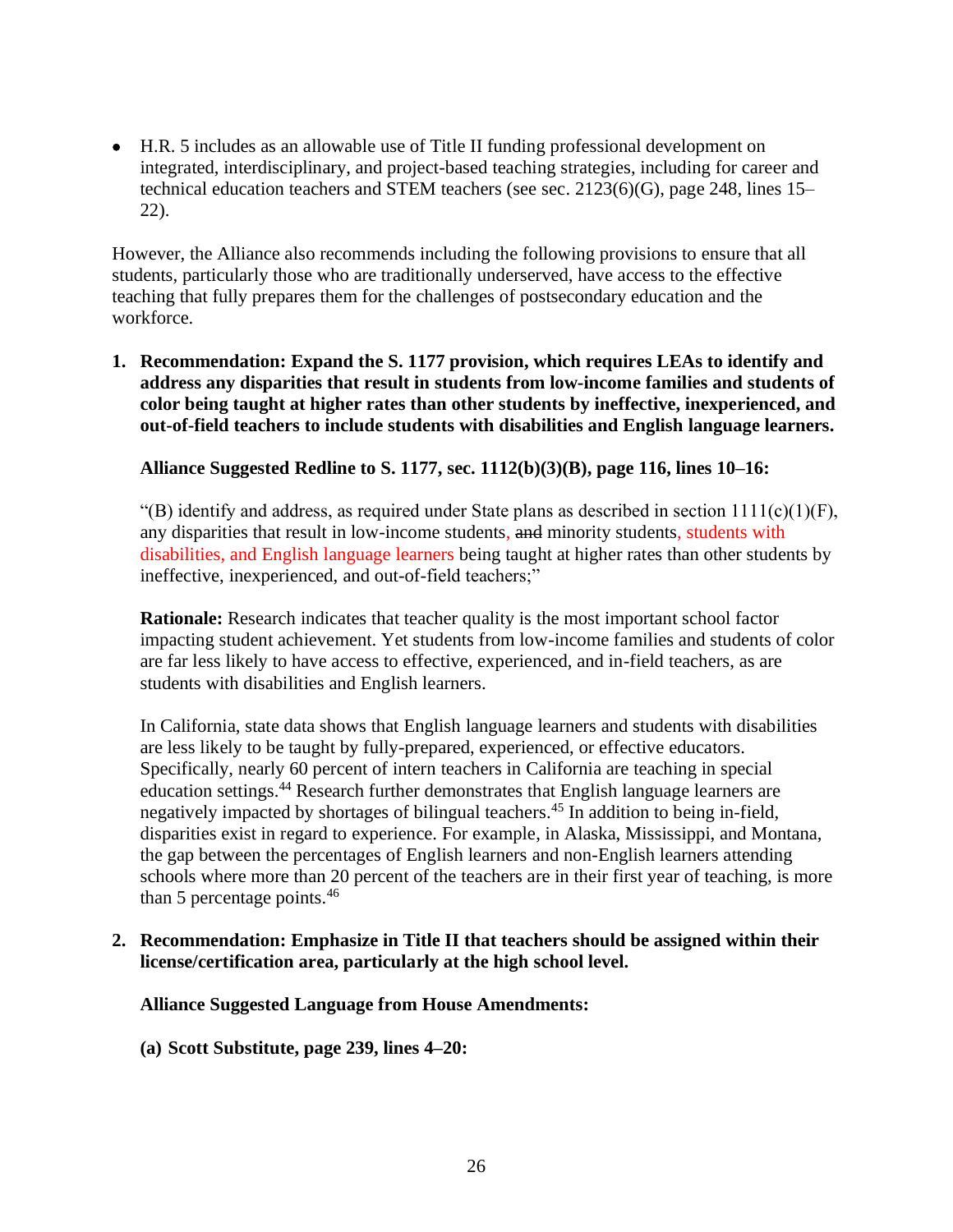"(1) With respect to the State overall and for each local educational agency in the State, disaggregated by poverty quartile and minority quartile—

(A) the number and percentage of teachers and principals, for each grant year, who—

(i) are classified as qualified;

(ii) are effective, where applicable;

(iii) have taught for less than one full school year; and

(iv) have demonstrated content knowledge in the subject or subjects the teachers are assigned to teach;

(B) with respect to middle and high schools, the percentage of core academic courses taught by teachers who have met State licensure requirements for that course;"

### **(b) Scott Substitute, page 231, lines 11–14:**

"(3) Progress toward meeting the equitable distribution requirements under section  $2112(b)(5)$ ."

**Rationale:** The implementation of rigorous and advanced curriculum requires, in part, teachers with strong content knowledge. Schools serving students from low-income families and students in urban communities are more likely to employ teachers who are not certified in the subject they teach.<sup>47</sup> Students in these schools have only a 50 percent chance of being taught math and science by a teacher who holds a degree and a license in the field they teach.<sup>48</sup> One study of teacher assignment shows that only 8 percent of public school teachers in wealthier schools teach without a major or minor in their main academic assignment, compared to 33 percent of teachers in high-poverty schools.<sup>49</sup> Title II funding should support increasing student access to teachers with the strong content knowledge in the content area assigned and have met the full certification requirements as well.

**3. Recommendation: Require states and LEAs to evaluate the effectiveness of professional development in improving instructional practice and be based on ambitious standards for teaching and student learning. Require states and LEAs to set clear goals for improvement in teacher practice, use validated measures to assess effectiveness, and provide teachers with specific and actionable feedback of their own performance and progress.**

**Alliance Suggested Redline to S. 1177 and H.R. 5:**

**(a) S. 1177, sec. 2101(d)(2), page 335, line 4, insert new subparagraph (I) and renumber accordingly; or H.R. 5, sec. 2112(a), page 234, line 24, insert a new subparagraph (4) and renumber accordingly:**

"A description of how the State educational agency will support local educational agencies in setting clear goals for the improvement of instructional practice, use validated measures to assess the effectiveness of activities under this Title in meeting those goals, evaluate the effectiveness of the professional development activities in improving instructional practice, and provide teachers with specific and actionable feedback of their own performance and progress."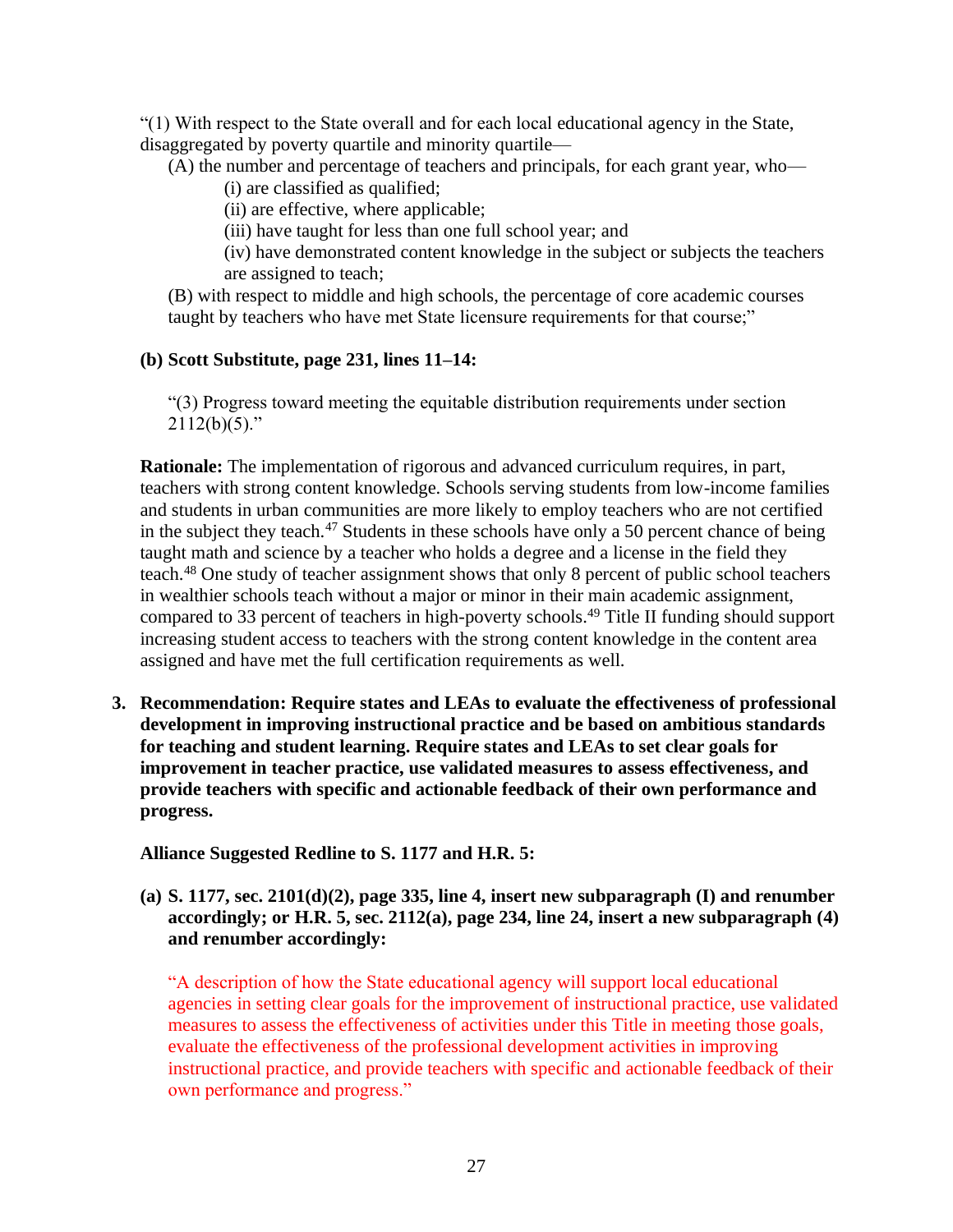**(b) S. 1177, sec. 2102(b)(4), page 344, line 4, insert new subparagraph (C) and renumber accordingly; or H.R. 5, sec. 2122(1), page 245, line 11, insert a new subparagraph (C) and renumber accordingly:**

"(C) A description of how the local educational agency will set clear goals for the improvement of instructional practice, use validated measures to assess the effectiveness of activities under this Title in meeting those goals, evaluate the effectiveness of the professional development activities in improving instructional practice, and provide teachers with specific and actionable feedback of their own performance and progress."

**Rationale**: States and LEAs invest heavily in professional development based on assumptions about which approaches work best without collecting evidence of its demonstrated impact on improving teachers' practice and student learning. Funds are most often spent on models that are *known to be ineffective*. <sup>50</sup> Furthermore, states and LEAs too often fail to use well-validated observational systems that provide data on teacher behaviors that can be (1) applied across all content areas and grades and (2) used for purposes of feedback and continuous improvement.<sup>51</sup>

**4. Recommendation: Allow Title II funding to be used to support teachers in developing instructional strategies that create opportunities to develop college- and career-ready skills, such as critical thinking, complex problem-solving, effective communication, peer collaboration, and self-direction.** 

**Alliance Suggested Language:** 

**(a) S. 1177, sec. 2103(b)(4)(E), page 350, line 21, insert new subclause (vi); or (b) H.R. 5, sec. 2222(a)(2), page 267, line 17, after subparagraph (G), insert:**

"effectively provide strong content knowledge and support student acquisition of critical thinking, complex problem solving, and effective communication and collaboration skills, including through implementing innovative practices, such as project-based learning and applied learning."

**Rationale: See rationale from section IV, recommendation 1 (page 25).** It is critical that teachers receive the professional development and support needed to create classroom environments that provide ongoing opportunities for all students to develop the deeper learning competencies previously described and graduate ready for college and a career.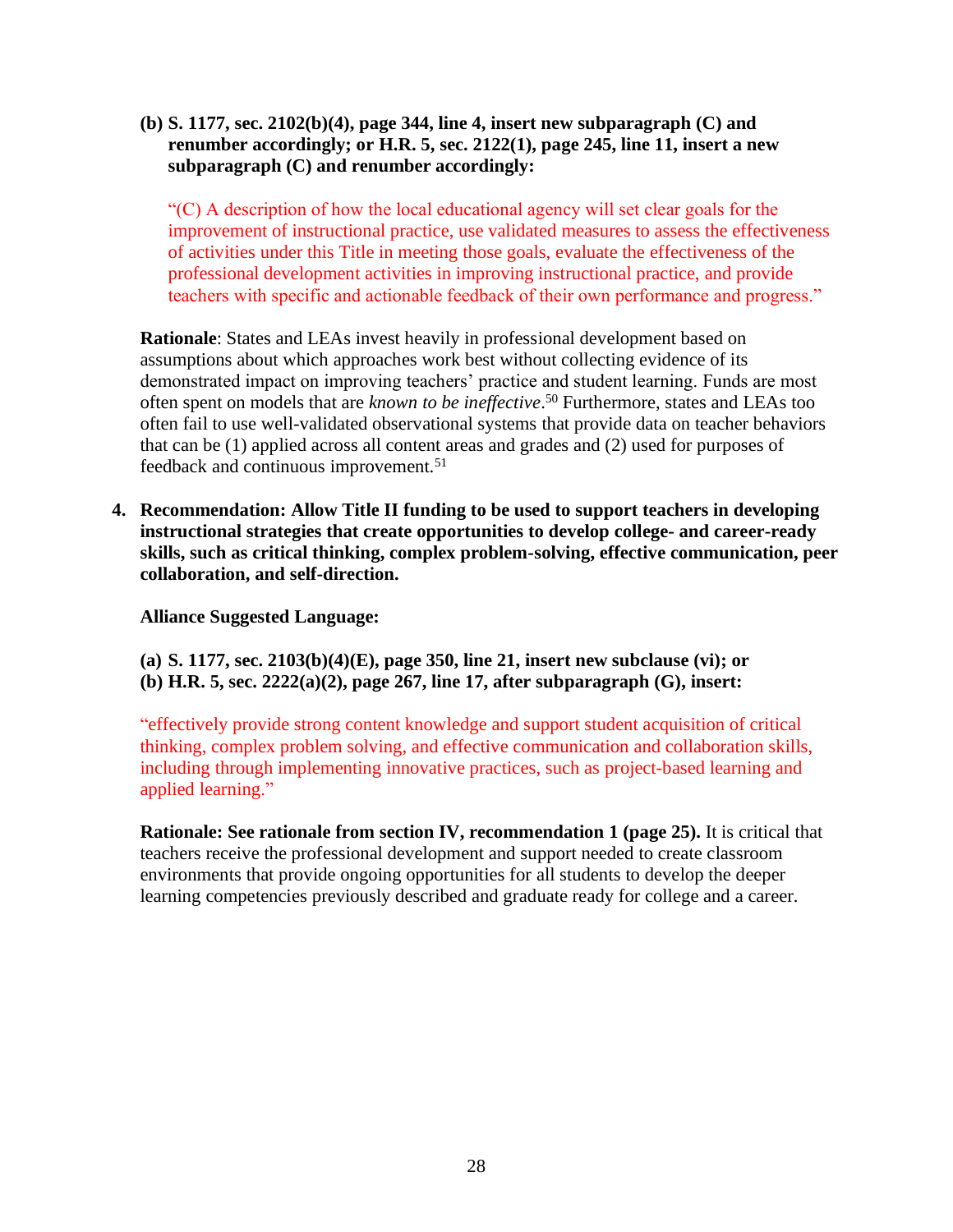## **VI. Digital Learning**

The Alliance appreciates several provisions included within S. 1177 and H.R. 5 to support digital learning. Specifically,

- S. 1177 includes the Innovative Technology Expands Children's Horizons (I-TECH) program (see sec. 5008, pages 651–676) and H.R. 5 includes the Schools of the Future Act (see Title IX, pages  $639-654$ );
- State I-TECH funds and Schools of the Future grants may be used to support the learning needs of children with disabilities and English learners (see S. 1177, sec. 5705(c)(2)(B), page 663, lines 10–14 and H.R. 5, sec. 906(b)(3), page 649, lines 18–20);
- Schools of the Future grants support opportunities for credit recovery for students who are not on track to graduate from high school or who have already dropped out (see sec. 906(a)(4)(B), page 647, lines 19–22);
- Rural and remote areas, persistently lowest-achieving schools, and low-income schools are prioritized for I-TECH grants (see sec.  $5706(a)(2)(B)(iii)$ , page 668, line 21 through page 669, line 11);
- S. 1177 supports educator training to effectively integrate technology into instruction (see sec.  $2101(c)(4)(B)(ix)$ , page 328, line 23 through page 329, line 7 and sec.  $2103(b)(4)(E)$ , page 349, line 22 through page 350, line 9);
- S. 1177 includes a Student Privacy Policy Committee (see sec. 1018, pages 302–307); and
- S. 1177 includes an Institute of Education Sciences report on students' home access to digital learning resources (see sec.1019, pages 307–311).

In an increasingly digital world, students' access to digital learning will prepare them for a modern workforce. Moreover, educators need professional development on how to use digital resources in order to fully realize the potential of those tools for their students. It is also important for educators to be able to support their students in using technology. As educators' and students' use of technology in the classroom increases, access to digital resources outside of the school day and ensuring student privacy when using technology become critical to learning. Therefore, the Alliance recommends the following additions to strengthen the aforementioned policies:

**1. Recommendation: Include individuals with expertise in student data privacy in I-TECH teams and Schools of the Future partnerships.**

**Alliance Suggested Redline to S. 1177, sec. 5706(b)(4), page 670, lines 15–23:** Edit as follows: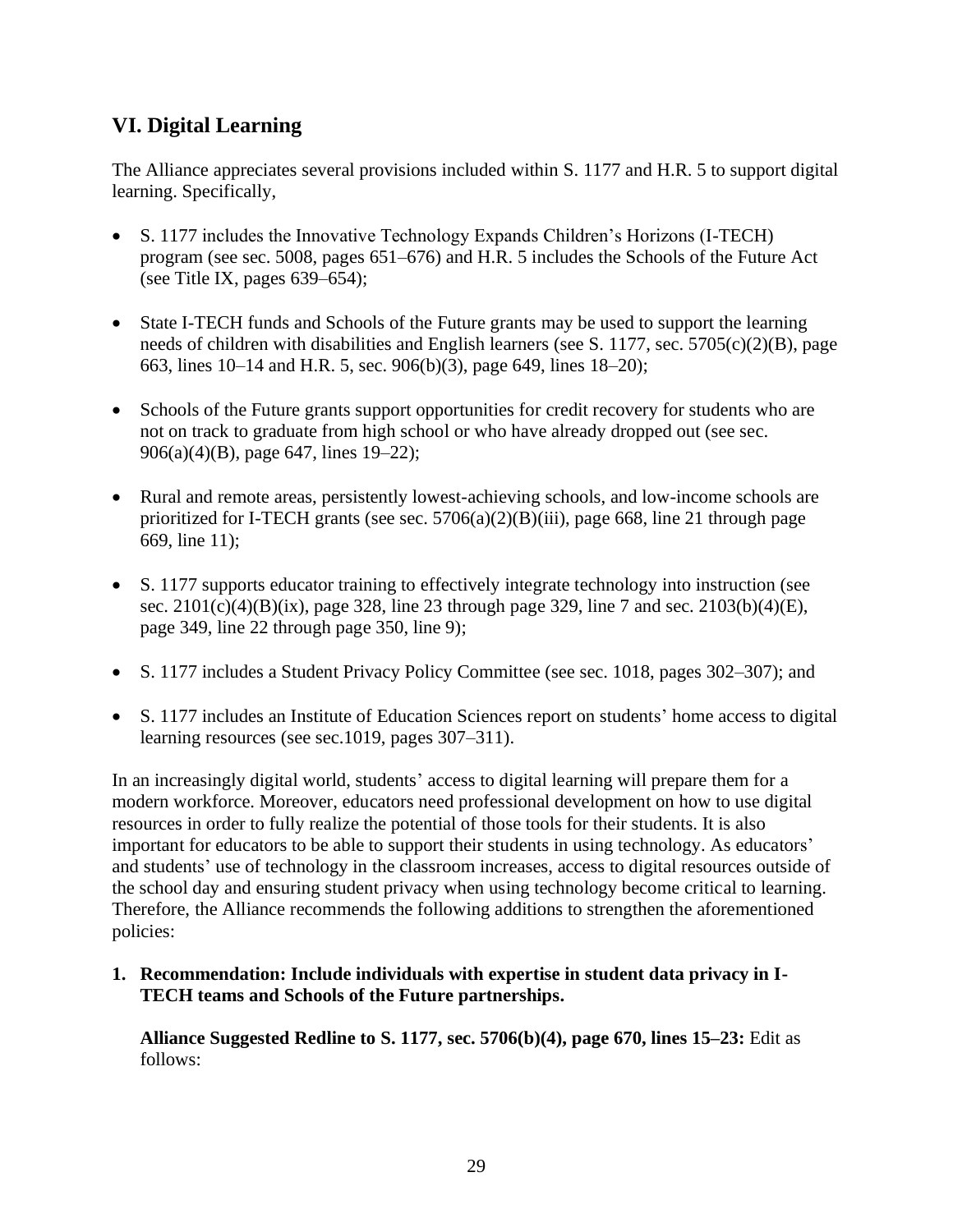"(4) a description of the team of educators who will coordinate and carry out the activities under this section, including individuals with responsibility and expertise in instructional technology, individuals with responsibility and expertise in student data privacy, teachers who specialize in supporting students who are children with disabilities and English learners, other school leaders, school librarians and media personnel, technology officers, and staff responsible for assessments and data;"

### **Alliance Suggested Redline to H.R. 5, sec. 904(1), page 642, lines 3–5:** Edit as follows:

"(1) A description of the eligible partnership, including the name of each of the partners and their respective roles and responsibilities, including which partner has expertise in student data privacy."

**Rationale:** Educators need guidelines to follow regarding school district policies on data privacy. Districts need to develop strong privacy protection policies, data breach response plans, and designate a single point of contact on privacy. Policies and contracts regarding student data should be transparent and easy for parents and guardians to understand and access.<sup>52</sup> In an increasingly digital world and classroom, districts need to update their policies to meet these new learning environments.

### **2. Recommendation: Align LEA I-TECH grantee activities with school improvement plans.**

**Alliance Suggested Redline to S. 1177, sec. 5706(b), page 671, line 5:** Insert new (6) and renumber accordingly:

"(6) a description of how the local educational agency will align activities funded under subsection (a) with the local educational agency plans described under section 1112 and the school improvement plans described under section  $1114(b)(1)(D)$ , when applicable;"

**Rationale:** Broadband access, digital resources, data platforms, and personal internet devices will not achieve the desired results without proper district- and school-level planning which includes appropriate professional development to personalize learning. A systematic implementation plan for technology should include curriculum planning, teacher training, technology planning, and the reallocation of resources aligned with the goal for personalized, student achievement.<sup>53</sup>

Technology plans and I-TECH grantee activities should be created in coordination with other school improvement plans to ensure that LEAs are thinking strategically about how technology can be used to accelerate teaching and learning to further support student learning goals.

**3. Recommendation: Include examples of how funds** *may* **be used to provide specific professional development in digital learning. Examples of educator and leader professional development strategies regarding technology literacy, data analysis, and technology coaches in the Scott Substitute should be included.**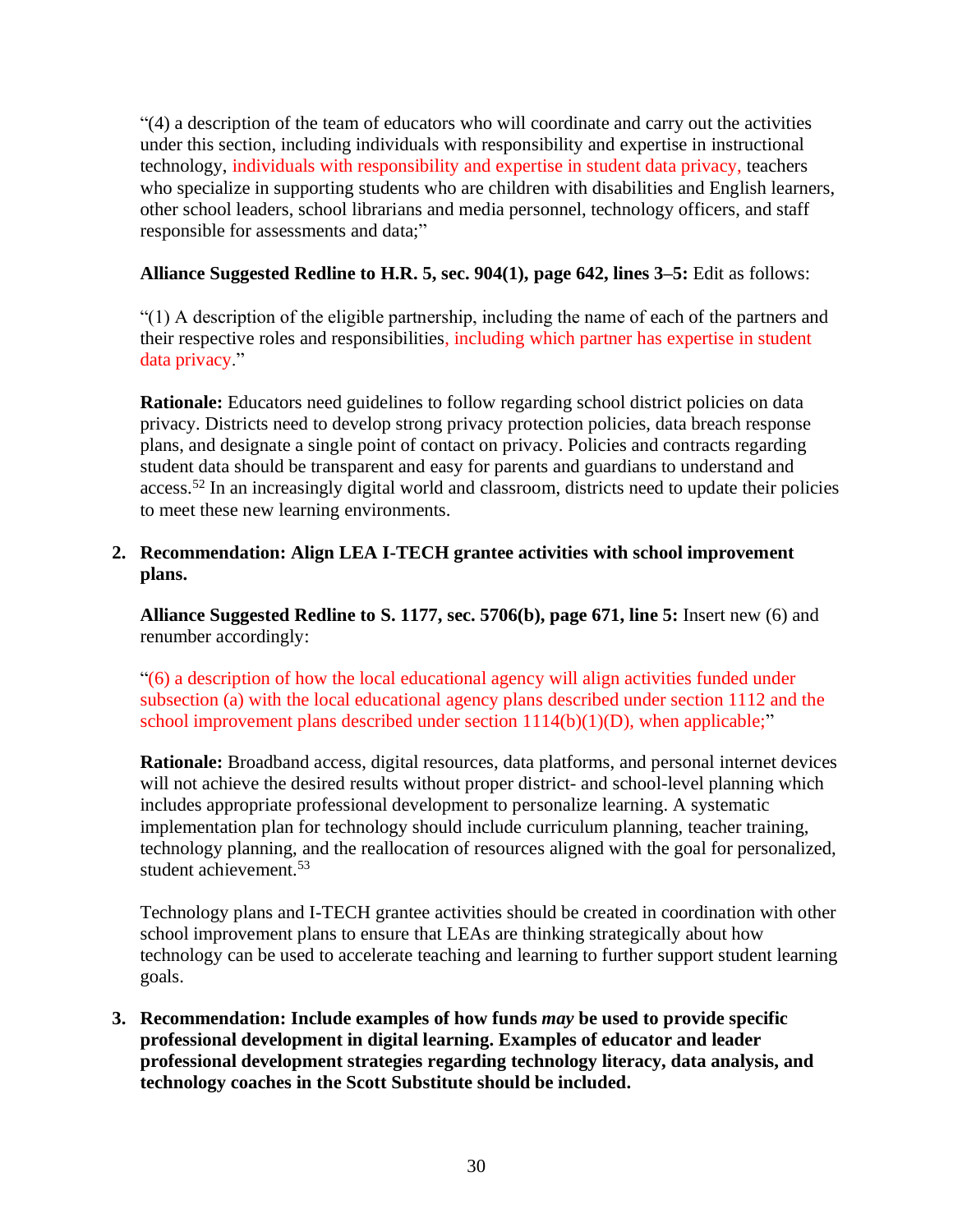## **Alliance Suggested Redline to S. 1177, sec. 5706(c)(1), page 671, lines 15–25:** At the end, add the following:

"(1) Professional Development in Digital Learning.—Subject to paragraph (3), a local educational agency receiving a subgrant under subsection (a) shall use not less than 50 percent of such funds to carry out professional development in digital learning for teachers, principals, other school leaders, paraprofessionals, school librarians and media personnel, specialized instructional support personnel, technology coordinators, and administrators, in the use of technology to support student learning, such as—"

(A) ongoing professional development in the use of educational technologies to ensure every educator achieves and maintains technology literacy, including processing and maintaining the knowledge and skills to use technology—

(i) across the curriculum for student learning;

(ii) for real-time data analysis and online or digital assessment to enable individualized instruction; and

(iii) to develop and maintain student technology literacy;

(B) ongoing professional development for school leaders to provide and promote leadership in the use of—

(i) educational technology to ensure a digital-age learning environment, including the capacity to lead the reform or redesign of curriculum, instruction, assessment; and

(ii) data through the use of technology in order to increase student learning opportunity, student technology literacy, student access to technology, and student engagement in learning; and

(C) use of technology coaches to work directly with teachers, including through the preparation of teachers as technology leaders or master teachers—

(i) who are provided with the means to serve as experts and to create professional development opportunities for other teachers in the effective use of technology;

(D) review of the effectiveness of the professional development and regular intervals of learner feedback and data;"

**Alliance Suggested Redline to H.R. 5, sec. 906(b)(4), page 649, lines 21–23:** At the end, add the following:

"(4) provide technology-based professional development or professional development on how to maximize the utility of technology, such as—

(A) ongoing professional development in the use of educational technologies to ensure every educator achieves and maintains technology literacy, including processing and maintaining the knowledge and skills to use technology—

(i) across the curriculum for student learning;

(ii) for real-time data analysis and online or digital assessment to enable individualized instruction; and

(iii) to develop and maintain student technology literacy;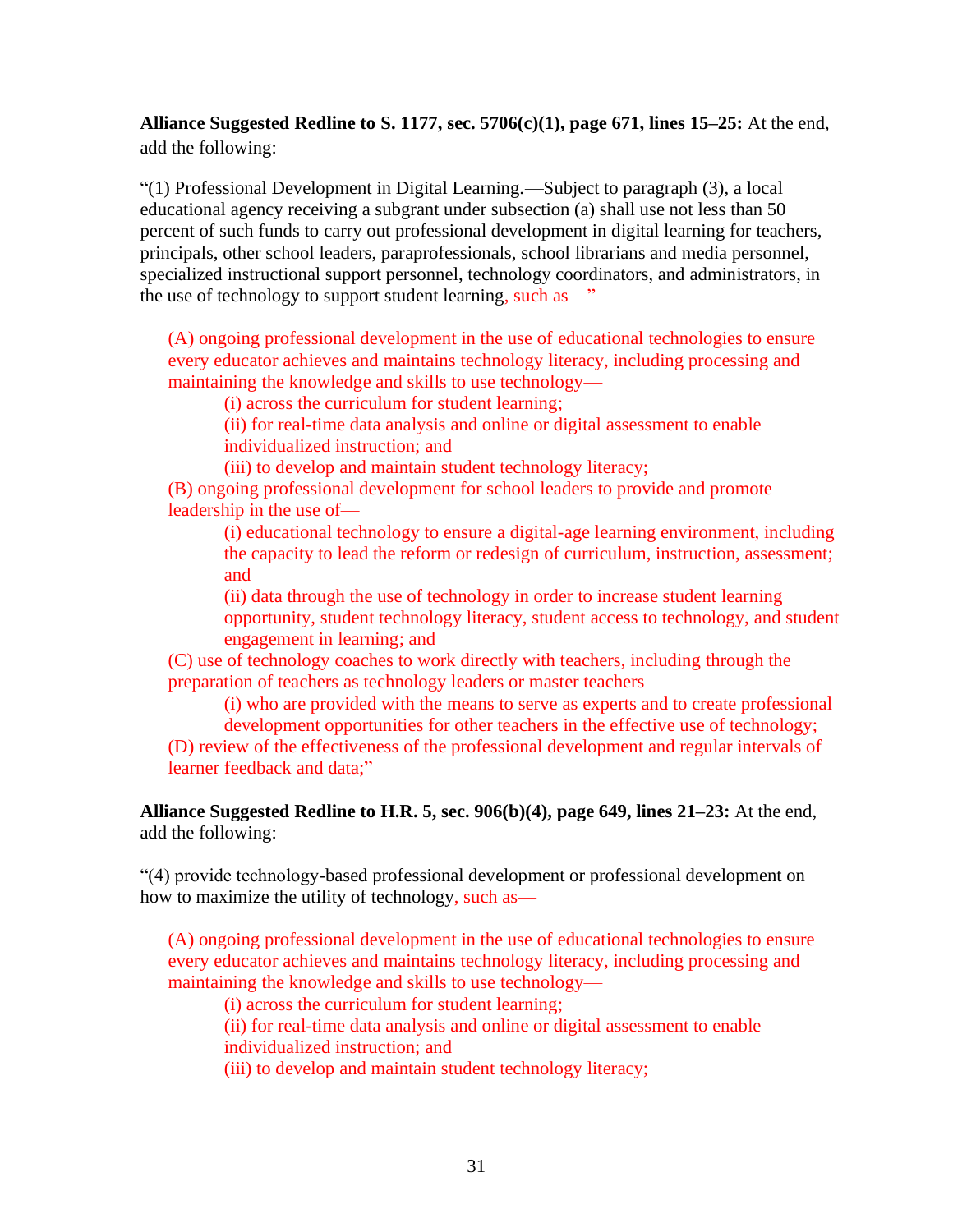(B) ongoing professional development for school leaders to provide and promote leadership in the use of—

(i) educational technology to ensure a digital-age learning environment, including the capacity to lead the reform or redesign of curriculum, instruction, assessment; and

(ii) data through the use of technology in order to increase student learning opportunity, student technology literacy, student access to technology, and student engagement in learning; and

(C) use of technology coaches to work directly with teachers, including through the preparation of teachers as technology leaders or master teachers—

(i) who are provided with the means to serve as experts and to create professional development opportunities for other teachers in the effective use of technology;

(D) review of the effectiveness of the professional development and regular intervals of learner feedback and data;"

**NOTE:** This language is similar to language included in the Scott Substitute, page 539, line 10 through page 540, line 24.

**Rationale:** According to a recent report by TNTP, *The Mirage: Confronting the Hard Truths About Our Quest for Teacher Development*, school systems are largely failing to help teachers understand how to improve their instruction with or without technology.<sup>54</sup> A report from the Alliance for Excellent Education, *Creating Anytime, Anywhere Learning for All Students: Key Elements of a Comprehensive Digital Infrastructure*, also reinforces this point by urging that schools move toward more continuous and comprehensive professional learning models as opposed to episodic, hours-based, "sit-and-get" approaches that fail to change instructional practice in meaningful ways.<sup>55</sup>

These findings underscore the importance of ensuring that schools and districts are designing professional development activities and programs that improve teachers' instruction and fully leverage the potential of digital learning. Regular evaluation of professional development activities is highly encouraged and ensures that funding does not continue to be used for activities with minimal impact on instructional practice.

Effective school leadership is also a vital part of ensuring that schools are providing highquality digital learning environments. Allocating professional development funds specifically for the purpose of building the capacity of school leaders is also highly encouraged.

#### **4. Recommendation: Require the inclusion of information on student outcomes in the grant report/evaluation.**

**Alliance Suggested Redline to S. 1177, sec. 5707(c), page 676, lines 4–5:** Insert new (5):

- $\degree$ (5) information on the impact of the grant on students and student outcomes, such as— (A) number of and demographic information about students who are served under this subpart;
	- (B) student achievement, student growth, and high school graduation rates of students;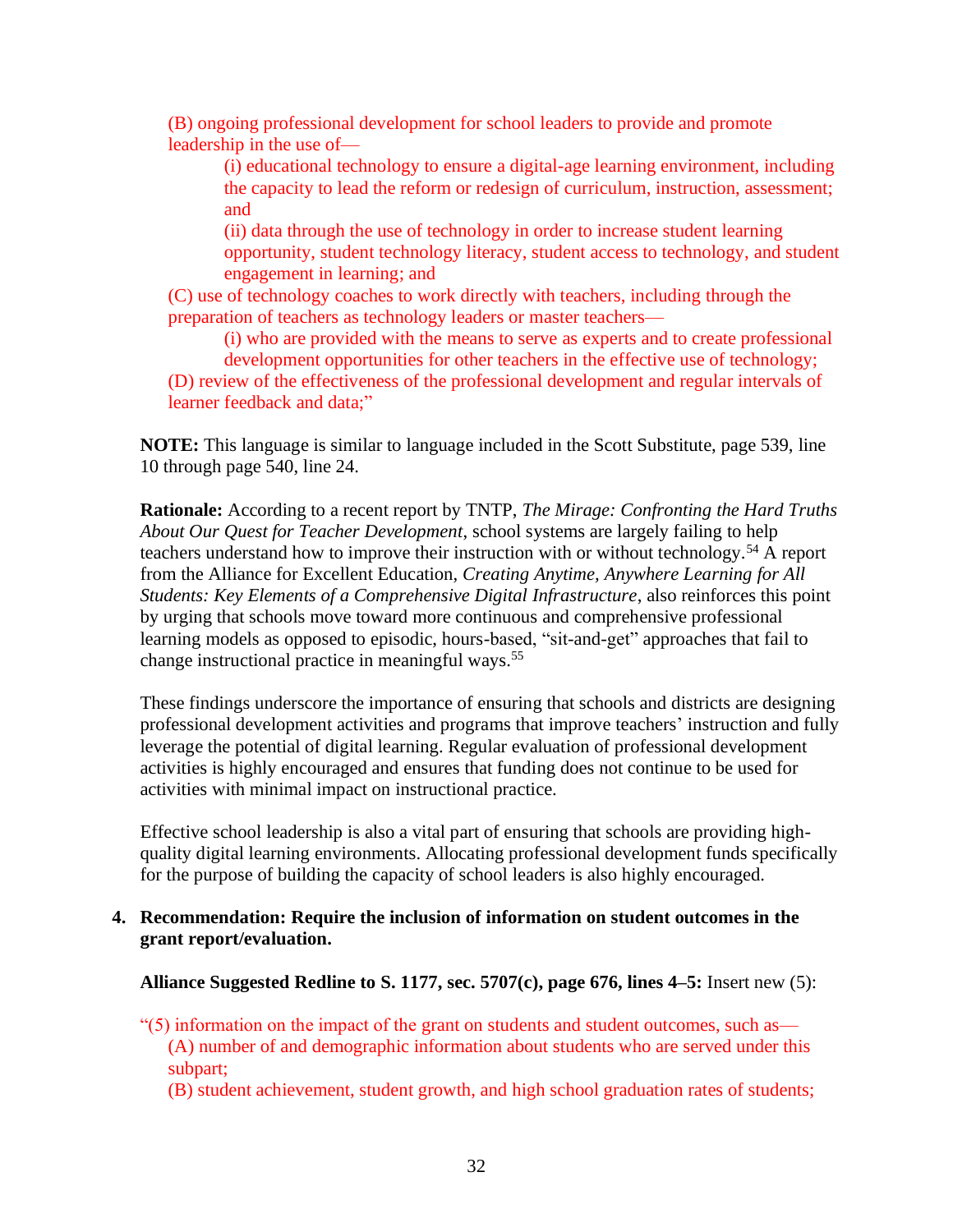(C) college readiness data about such students, including rates of credit accumulation, course taking and completion; and college enrollment and persistence;

- (D) student attendance and participation rates;
- (E) student engagement and discipline;
- (F) school climate and teacher working conditions; and
- (G) increases in inclusion of students with disabilities and English learners."

**Alliance Suggested Redline to H.R. 5, sec. 907(a)(3), page 651:** Delete lines 9–15 and insert the following:

- "(3) information on the impact of the grant on students and student outcomes, such as— (A) number of and demographic information about students who are served under this subpart;
	- (B) student achievement, student growth, and high school graduation rates of students; (C) college readiness data about such students, including rates of credit accumulation, course taking and completion; and college enrollment and persistence;
	- (D) student attendance and participation rates;
	- (E) student engagement and discipline;
	- (F) school climate and teacher working conditions;
	- (G) increases in inclusion of students with disabilities and English learners; and"

**NOTE:** This language is similar to language included in the Scott Substitute, page 543, line 17 through page 544, line 15.

**Rationale:** Although equitable access to technology is an important first step in closing the digital divide and the "homework gap," the extent to which technology is used effectively to support the needs of at-risk students varies considerably between schools and districts. Furthermore, a variety of learning outcomes is possible, ranging from affective/emotional and behavioral—which can be measured by indicators such as attendance, engagement, and discipline rates—to skills-based outcomes that result in improvements in student achievement, high school graduation rates, and college readiness.<sup>56</sup> Including information on student outcomes in the I-TECH and Schools of the Future report will ensure a continued focus on implementing high-quality digital learning strategies that are not only closing the digital divide but are part of a comprehensive plan focused on closing achievement gaps between subgroups.

**5. Recommendation: Ensure that professional development funding supports the effective use of technology to create blended learning environments and support school leaders in developing systemic implementation plans.**

**(a) Alliance Suggested Redline to S. 1177, sec. 2101(c)(4)(B)(ix), page 328, line 23 to page 329, line7:** Edit as follows:

"(ix) Supporting efforts to train teachers, principals, and other school leaders to effectively integrate technology into curricula and instruction, which may include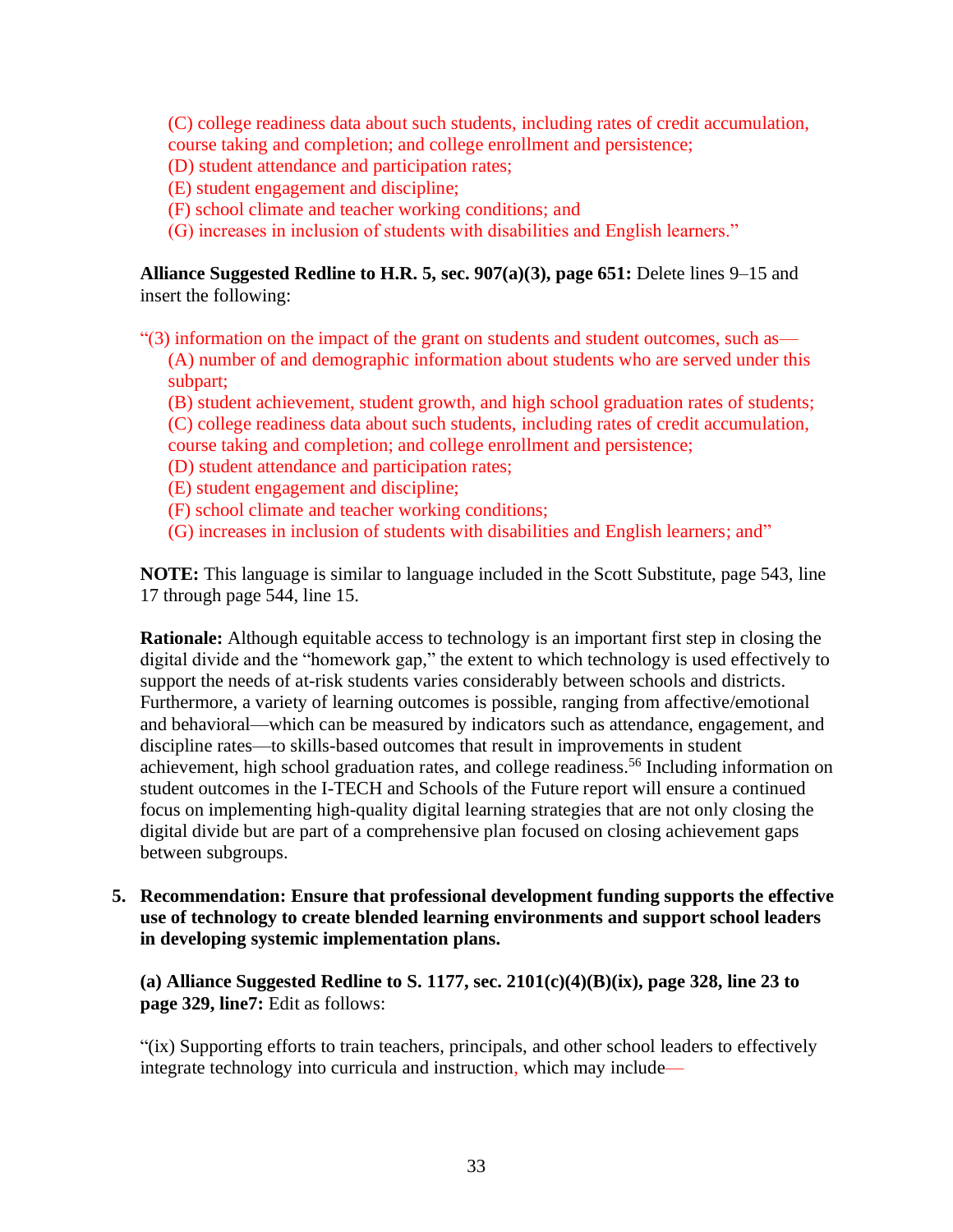(I) blended learning projects that include an element of online learning, combined with supervised learning time and student-led learning, in which the elements are connected to provide an integrated learning experience; and (II) development of a systemic implementation plan that considers the availability of community partnerships, protecting and sharing data, digital infrastructure available, and sustainability of programming."

### **(b) Alliance Suggested Redline to S. 1177, sec. 2103(b)(4)(E)(ii), page 350, lines 8–9:** Edit as follows:

"(ii) collect, interpret, and use data from such technology to inform instructional practice and improve student achievement;"

**Rationale:** A report from the Alliance for Excellent Education, *Creating Anytime, Anywhere Learning for all Students: Key Elements of a Comprehensive Digital Infrastructure*, urges that adequate broadband access and digital tools be accompanied by a comprehensive "digital infrastructure" that unlocks the potential of technology to enhance student learning.<sup>57</sup> The report adopts a broader definition of digital infrastructure that includes professional learning, changes in pedagogy, parent and community engagement, and assessment and data systems.<sup>58</sup> This notion of a digital infrastructure is also supported by the Aspen Institute's report on student-centered learning in a digital world.<sup>59</sup>

Specifically, educators need professional development on how to use digital resources and student data in order to fully realize the potential of those tools and information. In a study of the implementation of student information systems (SIS) and learning management systems (LMS), Gartner, Inc. found that almost 70 percent of information technology (IT) professionals reported that the use of data by the teacher was not a focus of the systems implementation plan.<sup>60</sup> Therefore, providing educators with professional development on strategies for utilizing digital resources while effectively using student data is extremely important.

**6. Recommendation: Require that the Institute of Education Sciences (IES) report on student home access to digital learning resources in S. 1177 evaluates student ability to participate in online opportunities to earn secondary and postsecondary education credits.**

**Alliance Suggested Redline to S. 1177, sec. 1019(a)(6)(A), page 309, line 9**–**11:** Edit as follows:

"(A) student participation in the classroom, including the ability to complete homework, earn secondary and postsecondary education credits, and participate in innovative learning models;"

**Rationale:** Both research and practice demonstrate how digital learning strengthens the ability of high schools to prepare students for postsecondary education and allows them to earn postsecondary education credit while in high school. Such outcomes should be included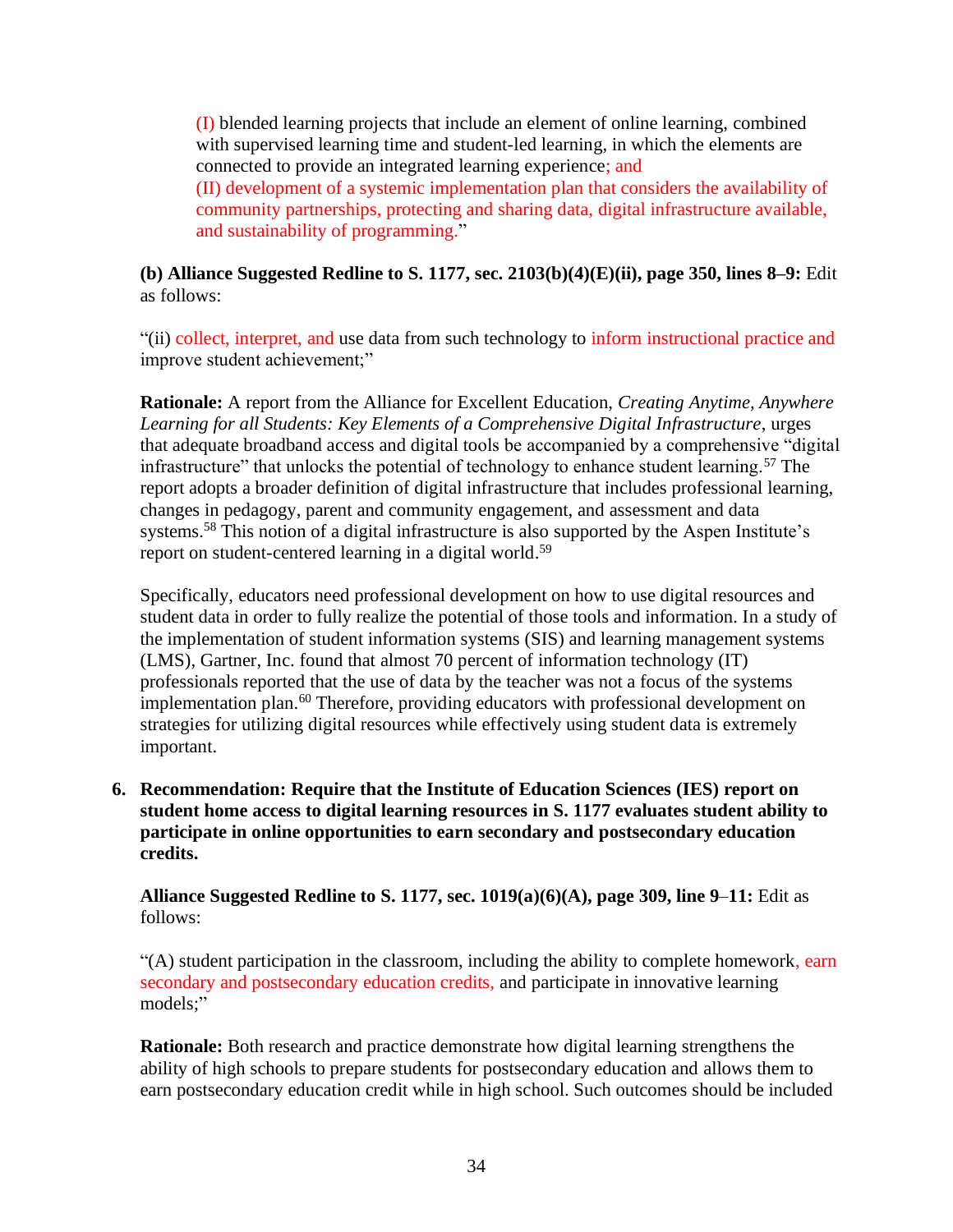in the proposed IES report. For example, in Eminence Independent Schools (EIS), a singleschool district located in central Kentucky, serving approximately 650 students predominantly from low-income families, internet access is supporting several key initiatives. Students are taking self-paced courses online, providing the flexibility to advance upon demonstration of competency in a subject area. EIS has a partnership with Bellarmine University that provides students with the opportunity to earn up to twenty-five credits within two years. EIS provides students with transportation to the University and has equipped its buses with internet access to allow students to use the 1-hour commute each way to complete course work. Prior to the restructuring and integrated use of technology, only 39 percent of EIS graduates were college and career ready based on a Kentucky rubric. Two years later, 100 percent of graduating seniors are ready for both college and a career.<sup>61</sup>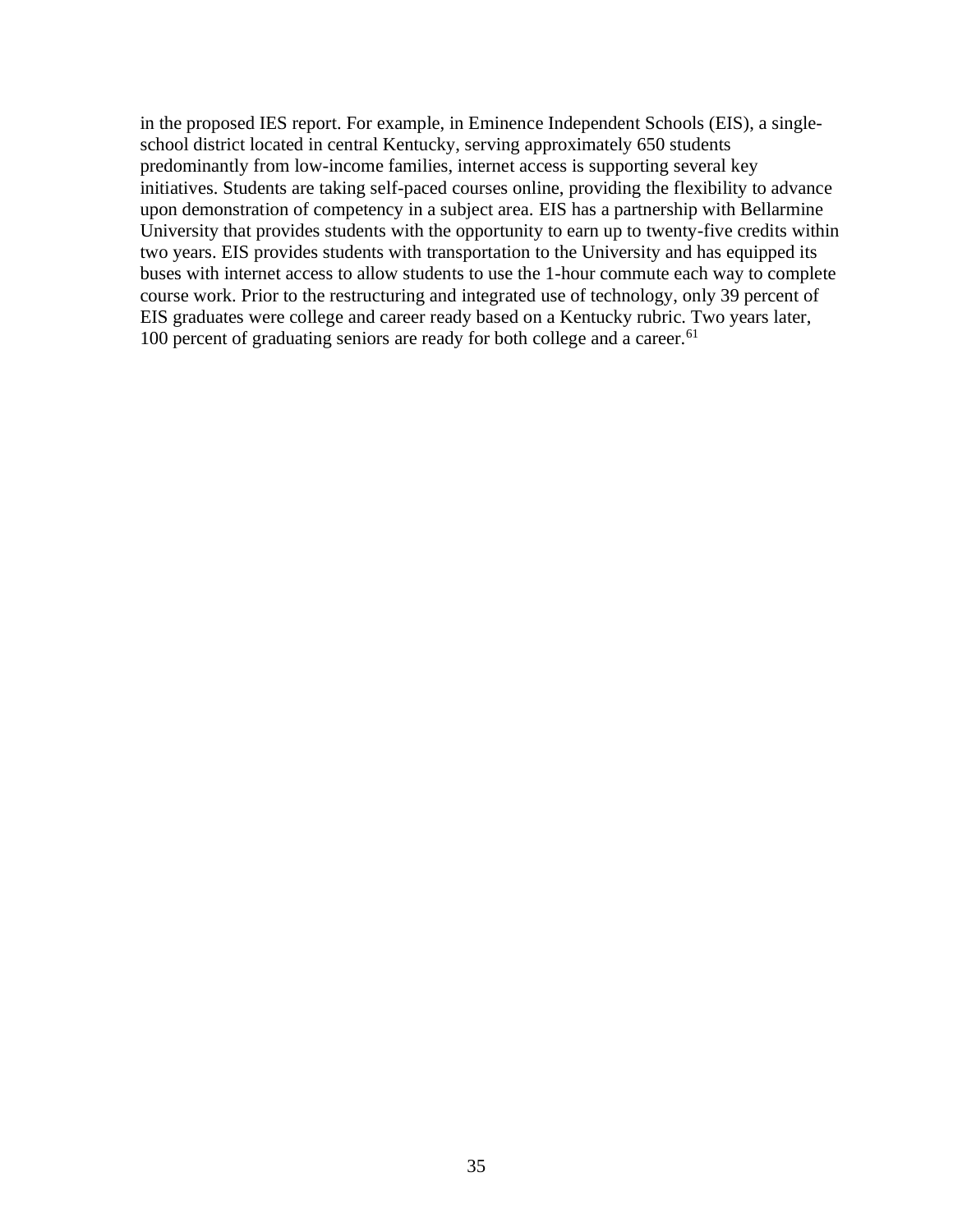## **VII. Literacy**

The Alliance strongly supports that S. 1177 includes a version of the Literacy Education for All, Results for a Nation (LEARN) Act, which would provide federal funding to states for comprehensive literacy programs across the continuum from early childhood through high school. LEARN focuses on broad improvement by supporting all teachers in improving the quality and consistency of their literacy instruction (in reading and writing). A key component of LEARN, and a priority of the Alliance, is the focus on literacy improvement at each level of the education system—early education, elementary, middle, *and* high school. Funding for the program is distributed so that each individual grade span gets their fair share: 15 percent to early childhood; 40 percent to elementary schools; and 40 percent to secondary schools (split evenly between middle and high schools).

A paper recently released by the Alliance for Excellent Education, *The Next Chapter: Supporting Literacy Within ESEA*, reports recent results from the National Assessment of Educational Progress (NAEP) showing that more than 60 percent of fourth graders and 60 percent of eighth graders struggle with reading and require targeted instructional support.<sup>62</sup> The paper examines why students struggle to read and highlights LEARN as a solution to this issue.

**The Alliance recommends that the LEARN Act provisions included in S. 1177 (sec. 2004, page 395, line 18 through page 418, line 5) are maintained in conference.**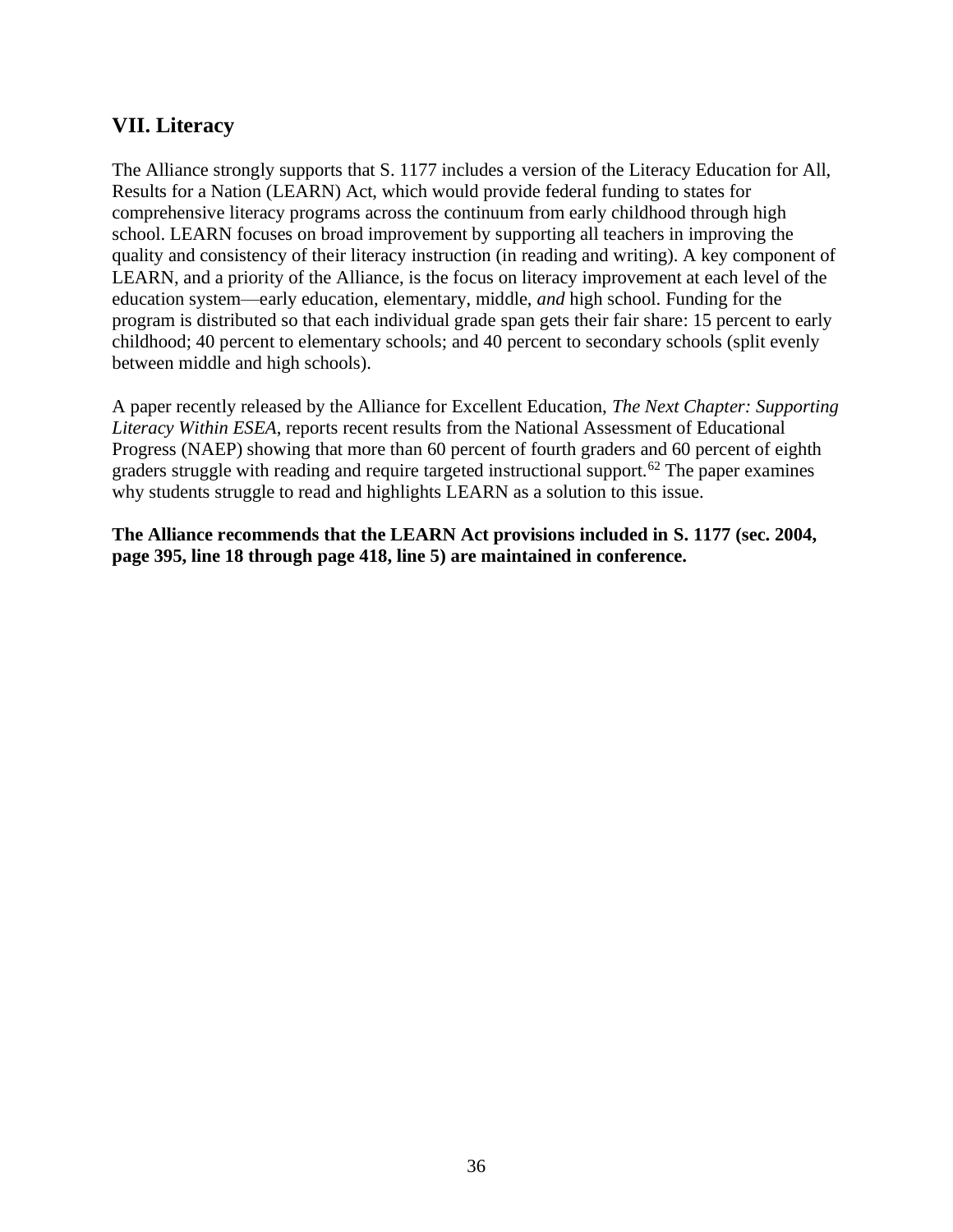## **VIII. Focusing on Traditionally Underserved Students**

The primary purpose of Title I of ESEA is to improve the educational opportunities and outcomes for traditionally disadvantaged students. Several key additions to S. 1177 support this purpose. For example, under S. 1177, states' report cards are required to include performance and achievement data, such as high school graduation rates, for two subgroups of traditionally disadvantaged students, which includes those who are homeless or in foster care (see page 86, lines 9–23 and page 87, lines 4–25). However, there are several provisions within S. 1177 that should be strengthened to provide a greater assurance that traditionally underserved students receive the resources and support they need to graduate fully prepared for postsecondary education and the workforce. The Alliance recommends the followings changes to programs that serve neglected and delinquent students as well as provisions regarding resource equity:

**1. Recommendation: Maintain provisions in current law under Part D, Prevention and Intervention Programs For Children and Youth who are Neglected, Delinquent, or At-Risk that (1) require state plans to describe the performance measures of the program and (2) include meeting program evaluation requirements as an allowable use of funds.**

#### **Alliance Suggested Redline to S. 1177:**

(a) Page 281, strike lines 1–6 (striking the language that strikes the requirement that the content of the state plan describe the performance measures of the program).

(b) Page 286, strike lines 9–10 (striking the language that removes as an allowable use of funds the cost of meeting program evaluation requirements).

**Rationale:** Removing these two provisions as proposed by S. 1177 will inhibit the ability to assess program outcomes and support and replicate best practices. Developing and utilizing meaningful performance measures regarding demonstrated effective practices ensures that programs with successful performance outcomes are funded. Because there is such limited information regarding effective practices among this particularly challenging population to serve, it makes it even more critical to establish clear performance measures and determine which programs are the most effective.

**2. Recommendation: Ensure that the provision included in S. 1177 under Part D (Prevention and Intervention Programs For Children and Youth who are Neglected, Delinquent, or At-Risk) to support a "pay-for-success" initiative (see page 285, lines 6– 10 and page 291, lines 1–4) does not provide a disincentive for programs to serve individuals with the greatest need.** 

**Alliance Suggested Redline to S. 1177, sec. 1401, page 291, lines 1–4:** "(7) pay-for-success initiatives that produce a measurable, clearly defined outcome, that establish metrics to serve students with the greatest need, and that results in social benefit and direct cost savings to the local, State, or Federal government."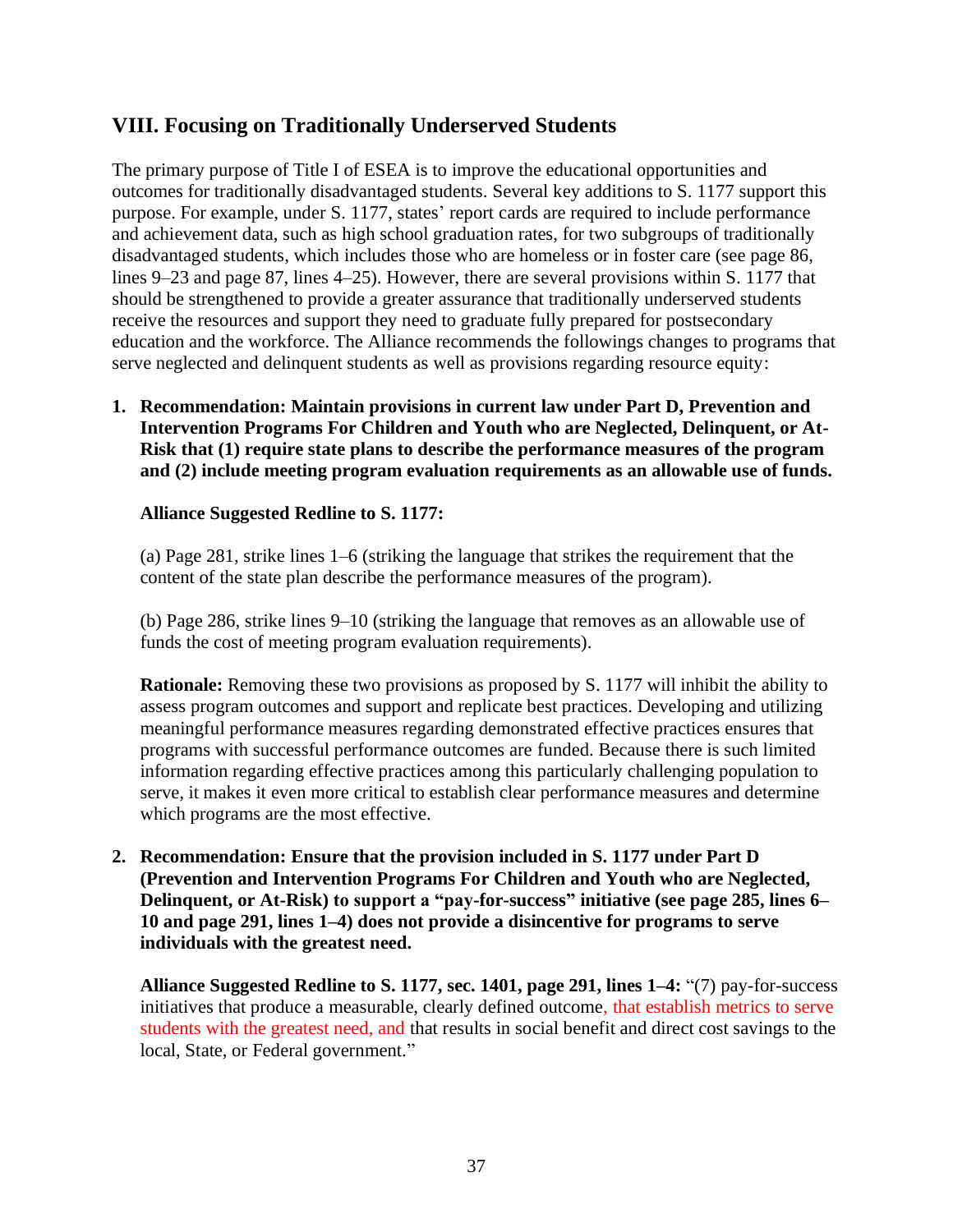**Rationale:** Part D funding is intended to serve students with the greatest. To ensure that programs are incentivized to serve students with the greatest need, for example, students who are significantly over-aged and under-credited or with multiple risk factors, the metrics established for pay-for-success need to support and reflect progress made in serving these students and their successful outcomes.

**3. Recommendation: Ensure that only high-poverty schools have access to Title I funding**. **Under S. 1177, LEAs, rather than the Secretary as required under current law, can waive the requirement that a school must have at least 40 percent of their students be from low-income families in order to implement a Schoolwide Program.**

**Alliance Suggested Redline to S. 1177, sec. 1113(c)(1)(B), page 144, lines 3–19:**

''(B) EXCEPTION.—A school that serves an eligible school attendance area in which less than 40 percent of the children are from low-income families, or a school for which less than 40 percent of the children enrolled in the school are from such families, may operate a schoolwide program under this section if—

(i) the local State educational agency in which the school is located allows such school to do so; and

(ii) the school is identified as in need of intervention and support under section 1114 results of the comprehensive needs assessment conducted under subsection (b)(2) determine a schoolwide program will best serve the needs of the students in the school served under this part in improving academic achievement and other factors.

**Rationale:** The purpose of Title I is to serve traditionally underserved students. Use of Title I funds for schoolwide programs should be reserved for schools serving a significant number of students from low-income families. The proposed language change in S. 1177 would allow LEAs to use limited federal resources in schools that do not serve a significant number of students from low-income families. The intent of Title I funding should be preserved and any attempt to waive this require should require both state approval and be reserved for schools that may be slightly under the 40 percent requirement, yet are identified for intervention and support.

**4. Recommendation: Encourage states to use resource and other equity indicators within their accountability and improvement system for** *diagnostic***, not accountability purposes.**

**Alliance Suggested Redline to S. 1177, sec. 1111(b)(3)(B)(ii)(IV), page 58, line 24 through page 63, line 8:** Strike language and replace with the following:

"(IV) equity indicators to diagnose school challenges and measure school progress, including for all students and each subgroup described in paragraph  $(3)(A)$ —

(aa) academic learning, such as—

(AA) percentage of students successfully completing rigorous course work that aligns with college- and career-ready standards described under subsection (b)(2), such as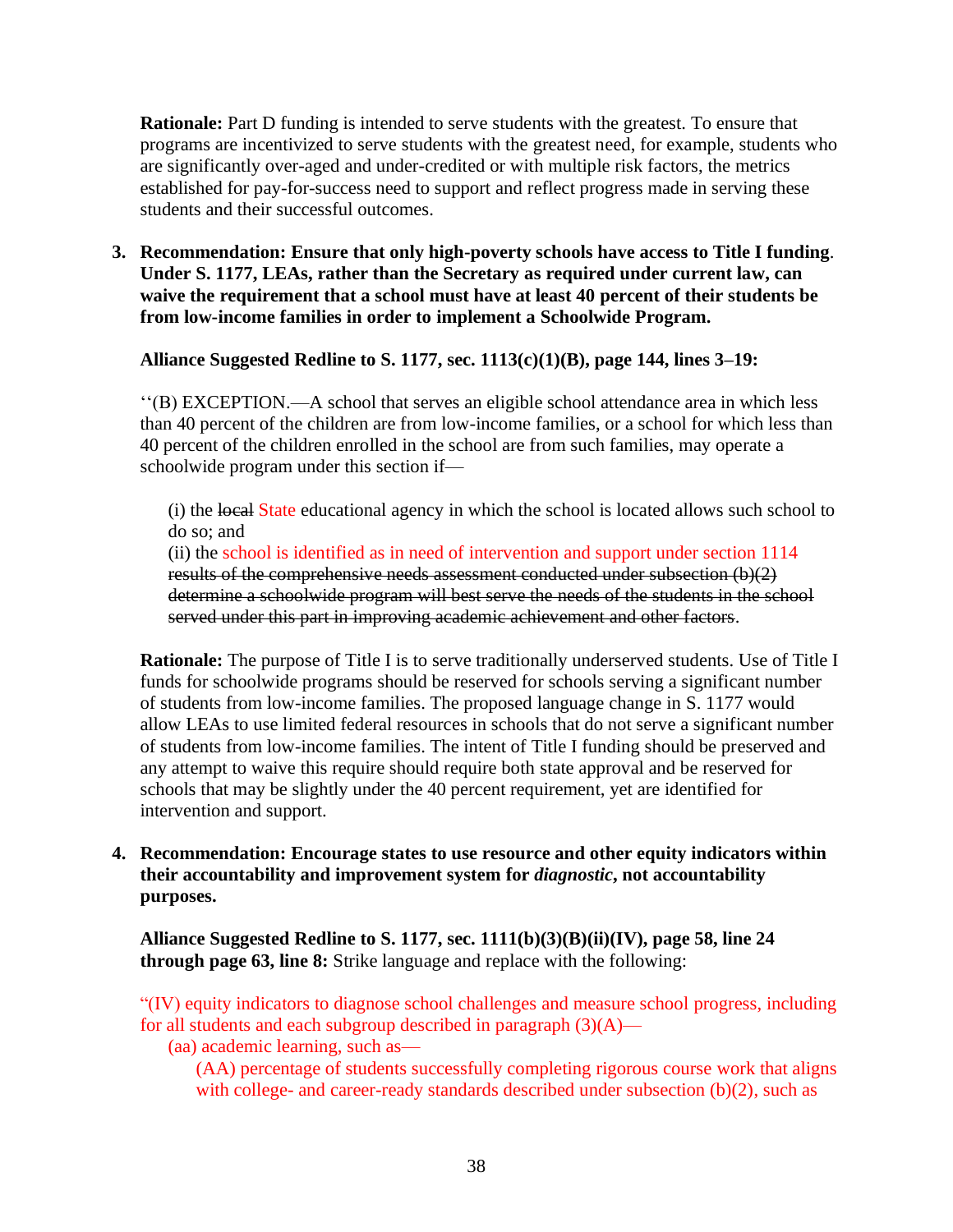dual enrollment, Advanced Placement (AP), or International Baccalaureate (IB) courses;

(BB) percentage of students enrolled in music and the arts courses;

(CC) student success on State or local educational agency end-of-course examinations; and

(DD) student success on performance-based assessments that are valid, reliable, and comparable across a local educational agency and meet the requirements of paragraph  $(3)(B);$ 

(bb) student engagement, such as—

(AA) student attendance and chronic absenteeism rates;

(BB) student discipline data, including suspension and expulsion rates;

(CC) incidents of bullying and harassment; and

(DD) surveys of student engagement and satisfaction;

(cc) student advancement, such as—

(AA) student on-time promotion rates;

(BB) on-time credit accumulation rates;

(CC) course failure rates; and

(DD) postsecondary education and workforce entry rates;

(dd) student health and wellness;

(ee) student access to instructional quality, such as—

(AA) number of qualified teachers and paraprofessionals;

(BB) number of specialized instructional support personnel;

(CC) instructional personnel attendance, vacancies, and turnover; and

(DD) rates of effective teachers and principals, as determined by the State or local educational agency;

(ff) school climate and conditions for student success, such as—

(AA) the availability of up-to-date instructional materials, technology, high-speed internet access, and supplies;

(BB) measures of school safety;

(CC) the condition of school facilities; including accounting for well-equipped instructional spaces; and

(gg) family and community engagement in education;

(VII) use the equity indicators established under section  $1111(b)(3)(B)(ii)(IV)$ , to diagnose school challenges and measure school progress in carrying out the school improvement activities under this section."

**NOTE:** This language is similar to language included in the Scott Substitute, page 28, line 13 through page 31, line 5 and page 86, lines 3–7.

**Rationale:** Consensus among policymakers and educators is that strong state accountability and improvement systems are ones that include a broad set of indicators, including student achievement and attainment, attendance, access to early education, effective teaching, and rigorous course work, school climate and postsecondary education outcomes. However, each of these indicators serve distinct purposes with some much better suited to measure *how* student are performing, meaning the "outcomes," and other indicators much better suited to measure the reasons *why* students are not achieving, such as "inputs" and "opportunities."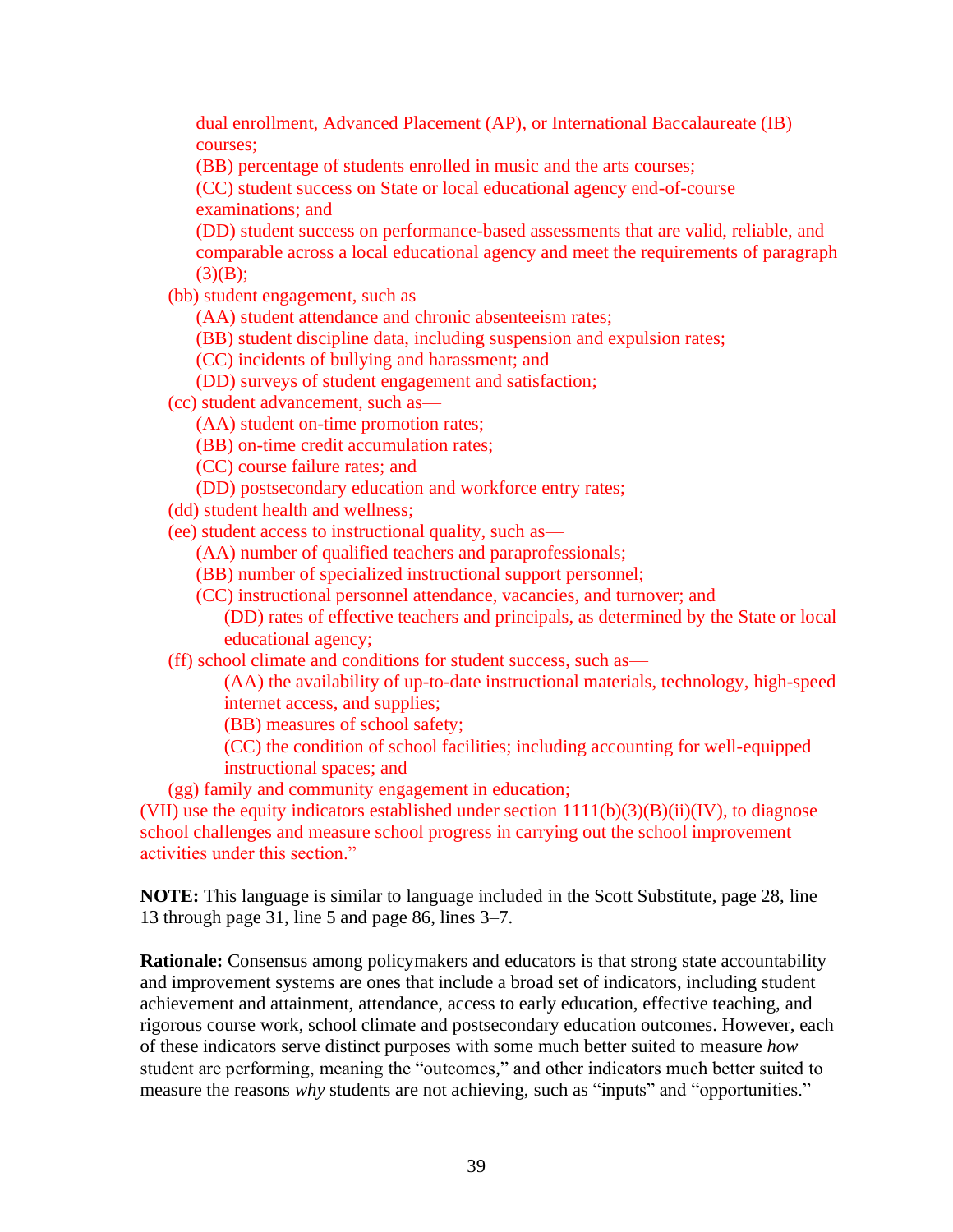Specifically, indicators of student achievement and attainment (as measured by high school graduation rates) are clear "outcome" indicators, demonstrating how well students are performing. Indicators such as attendance, retention, and access to rigorous course work are clear indicators of why students reached a certain performance level. School identification should be the result of "how" students, overall and by subgroup, perform. Once a school is identified, a comprehensive set of "why" indictors should be use for diagnostic and intervention purposes.

The two-fold purpose of ESEA is to (1) ensure that traditionally underserved students receive the resources and opportunities they need to succeed, and (2) set a bar for success that is equally high for all students. The latter requires accurately measuring whether this goal is being met for individual subgroups. Indicators of achievement and attainment clearly and objectively reflect whether this goal is being met. To combine these outcome indicators with other indicators that are better suited for diagnostic purposes would be counterproductive to meeting this goal.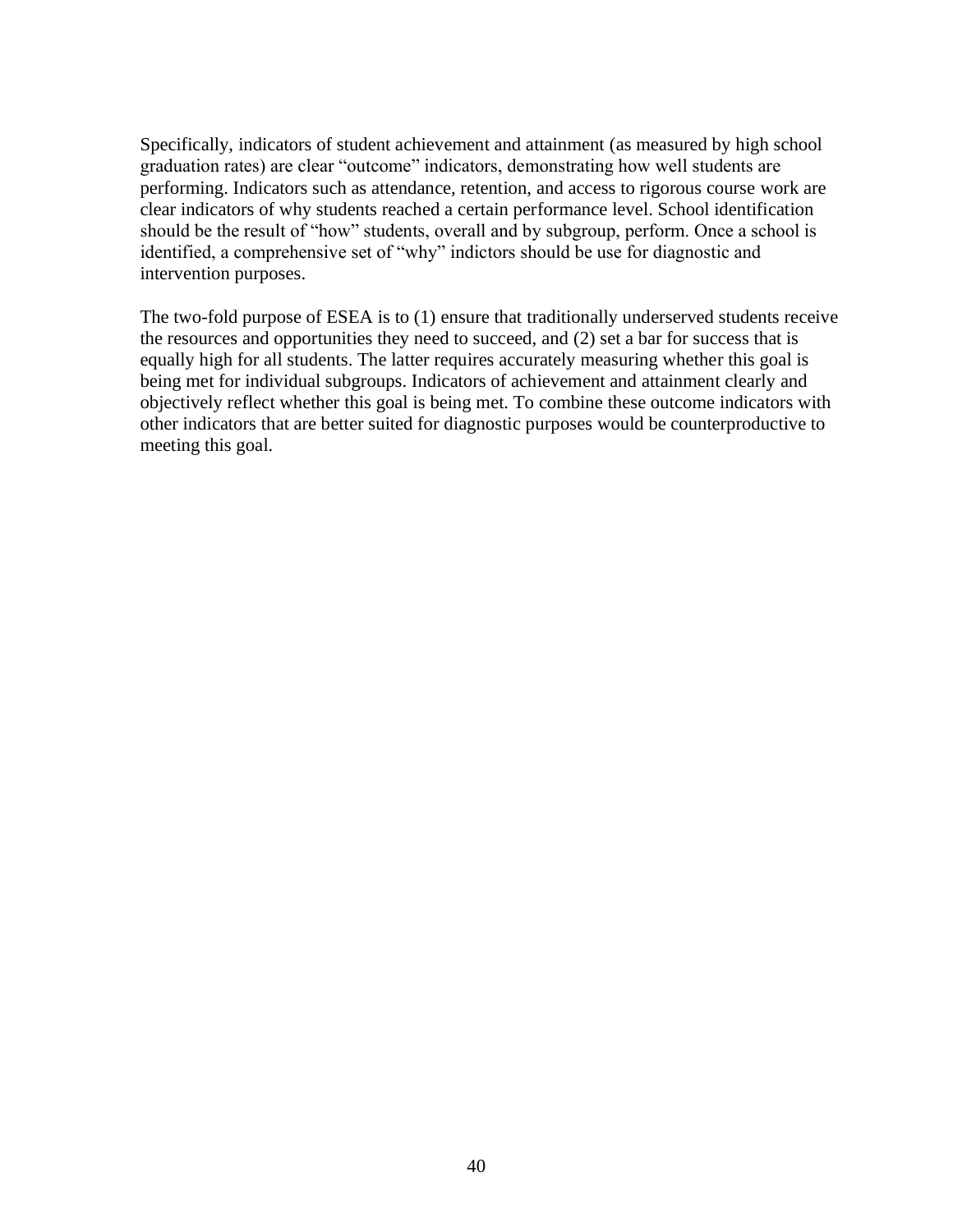## **Appendix A: S.A. 2190**

Senators Baldwin and Whitehouse filed the following amendment to S. 1177:

### PART J—IMPROVING SECONDARY SCHOOLS

#### SEC. 5910. PURPOSES

The purposes of this part are to support student dropout prevention, intervention, and recovery and increase the number and percentage of students who—

(1) successfully matriculate from middle school to high school;

(2) graduate from high school college and career ready with the ability to use knowledge to solve complex problems, think critically, communicate effectively, collaborate with others, and develop academic mindsets;

(3) successfully complete sequencing of coursework that integrates rigorous academics with career-based learning and workplace experiences, and earn college credit and postsecondary credentials, including industry-based credentials, such as through early college high school courses and dual or concurrent enrollment while in high school; and

(4) graduate from high school prepared to pursue postsecondary degrees in science, technology, engineering, and mathematics (referred to in this part as 'STEM'), particularly for student groups historically underrepresented in these fields.

#### SEC. 5911. DEFINITIONS.

In this part:

- (1) Eligible entity.—The term 'eligible entity' means a State or local educational agency or a consortium of local educational agencies—
	- (A) in partnership with—
		- (i) 1 or more institutions of higher education; and
		- (ii) 1 or more employers, which may be a nonprofit organization, community-based organization, State or local government agency, business, or an industry-related organization; and
	- (B) that may include 1 or more external partners, such as a qualified intermediary.
- (2) Eligible high school.— The term 'eligible high school' means a high school that—
	- (A) does not receive funding under section 1114(c);
	- (B) serves a student population of which not less than 40 percent are from low-income families as determined by the local educational agency serving such school; and
	- (C) has a 4-year adjusted cohort graduation rate for all students or for multiple subgroups of students at or below 67 percent, except in the case of a high school that, at the time of applying for the grant under this part, is a new high school, as determined by the Secretary.
- (3) Eligible middle school.—The term 'eligible middle school' means a middle school— (A) that does not receive funding under section 1114(c);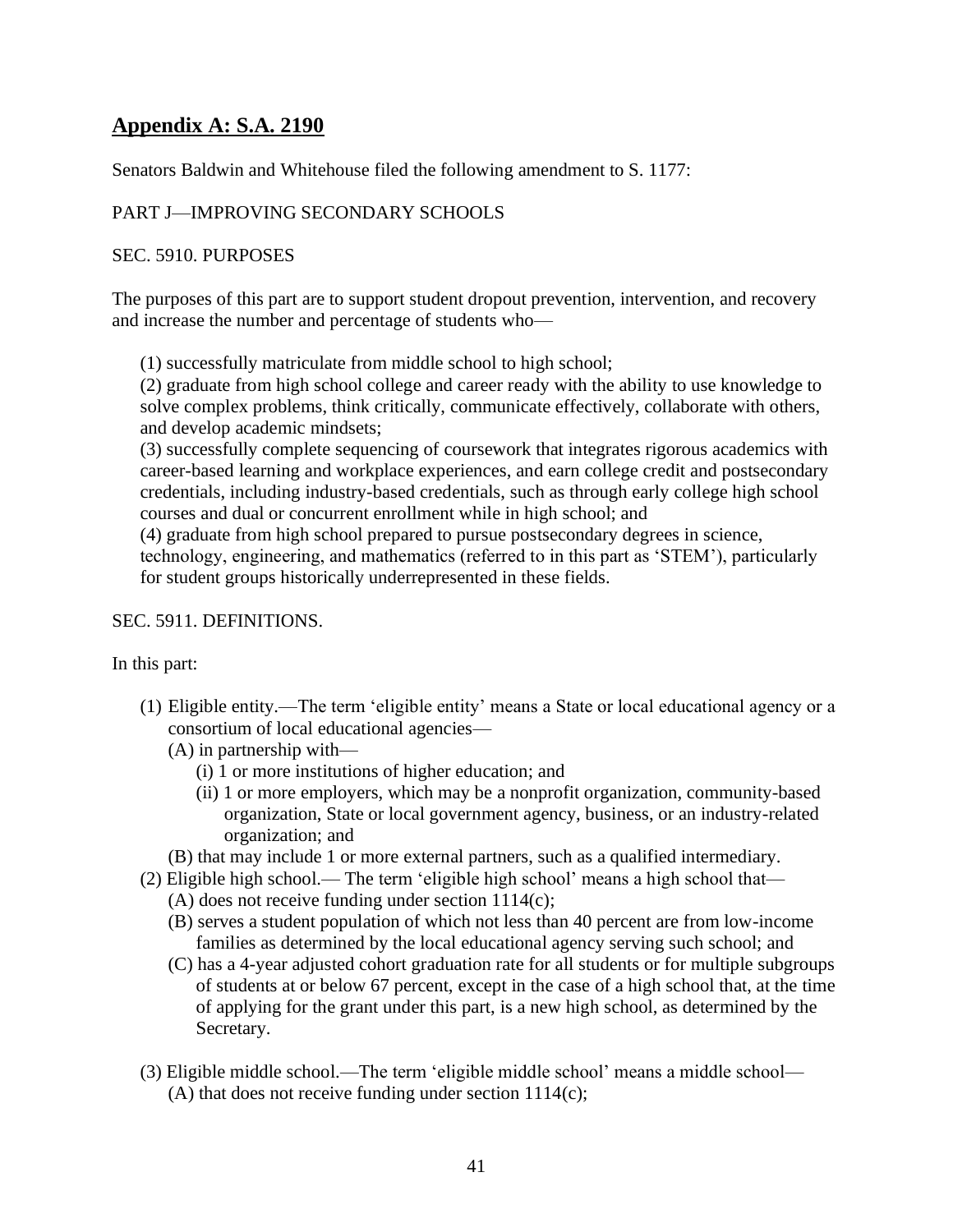- (B) that serves a student population of which not less than 40 percent are from lowincome families as determined by the local educational agency serving such school; and
- (C) from which a significant number or percentage of students go on to attend an eligible high school.

#### SEC. 5912. GRANTS AUTHORIZED

- (a) Program Authorized.—The Secretary shall award grants to geographically and regionally diverse, including rural and remote areas, eligible entities to achieve the purposes of this part.
- (b) Grant Duration.—Grants awarded under this part shall be for a period of 5 years, including 1 year which may be used for planning purposes, and may be renewable based on performance on indicators described in section 5913(b)(5).

#### SEC. 5913. APPLICATIONS

- (a) In General.—In order to receive a grant for any fiscal year, an eligible entity shall submit an application to the Secretary at such time, in such manner, and containing such information as the Secretary may reasonably require.
- (b) Contents.—Each application submitted under subsection (a) shall include, at a minimum, the following:
	- (1) A description of how the eligible entity will use funds awarded under this section to carry out the evidenced-based activities described in subsection (c) and provide personalized learning experiences, applied learning opportunities, and studentcentered learning approaches, that are accessible and developmentally appropriate to all students.
	- (2) A description of how the eligible entity will sustain the activities proposed, including the availability of funds from non-Federal sources and coordination with other Federal, State, and local funds.
	- (3) A plan to use current regional labor market information and engage employers and community-based organizations in the development of work-based learning opportunities, particularly those in STEM-related fields, including computer science, and other curriculum revisions under subsection (c).
	- (4) A plan to address the needs of students with disabilities, English language learners, and students who are significantly over-aged and under-credited, in the activities under subsection (c).
	- (5) The performance indicators and targets the eligible entity will use to assess the effectiveness of the activities implemented under this section disaggregated by the categories of students described in section  $1111(b)(2)(B)(xi)$ , including — (A) the number and percentage of students who successfully transitioned from 8th to 9th grade;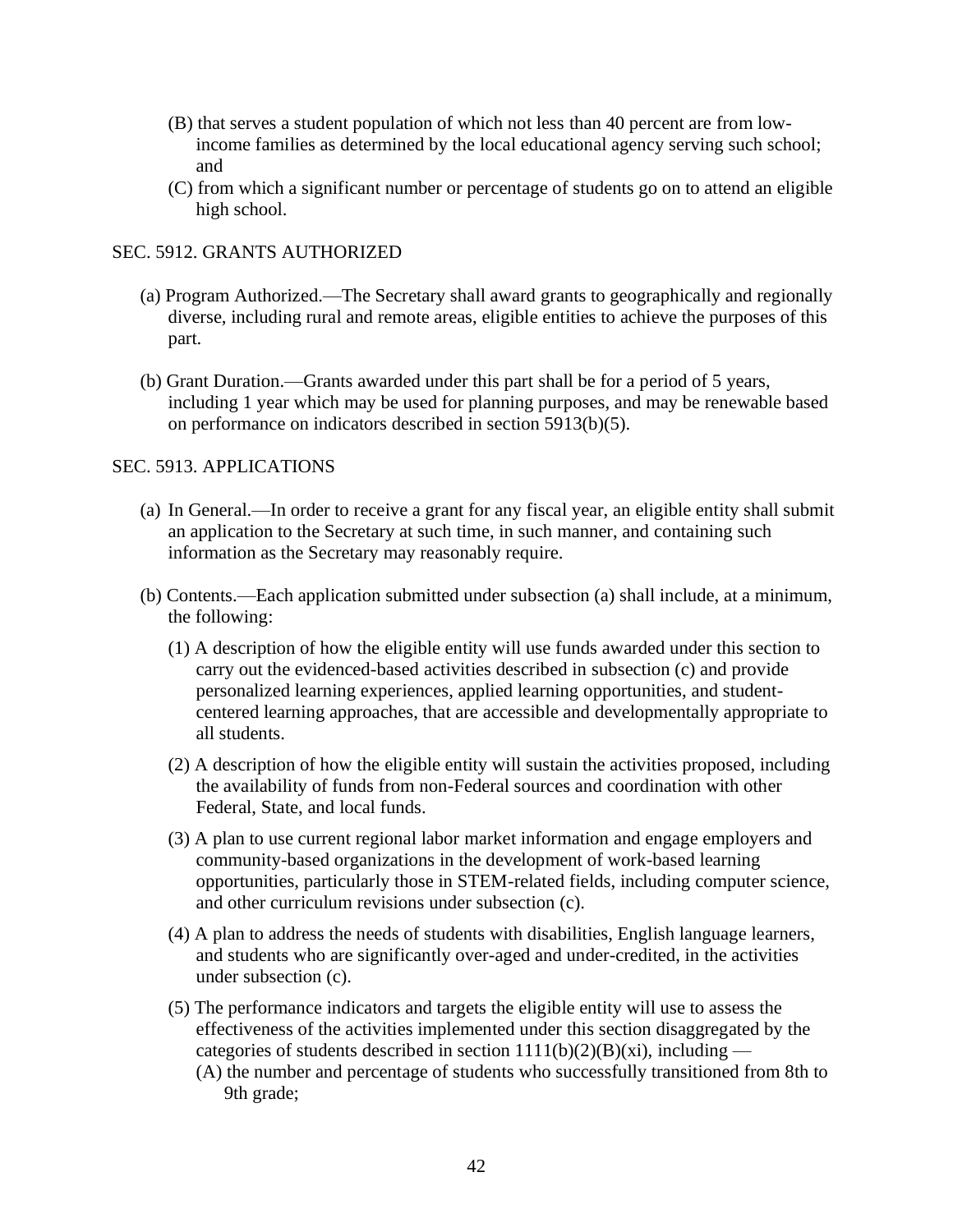- (B) student achievement data, including the number and percentage of students performing at a proficient level on State academic assessments required under section 1111(b)(2);
- (C) the number and percentage of students earning credit toward a postsecondary education credential, an industry-based credential, or a postsecondary credential; and
- (D) the number and percentage of students who are on-track to graduate from high school, high school graduation rates, and dropout recovery (re-entry) rates.
- (6) A description of the articulation agreement that will be entered into with each institution of higher education that will receive funding under this part that requires postsecondary education credit earned as a result of the successful completion of a dual or concurrent enrollment course funded under this part to be treated as credit earned at the institution in the same manner as such credit would otherwise be earned at such institution.
- (c) Required Uses of Funds.—An eligible entity that receives a grant under this section shall use funds to—
	- (1) provide college and career pathways through such activities as—
		- (A) implementing a college- and career-ready curriculum that integrates rigorous academics, career and technical education, and work-based learning for high school, including in STEM-related subject areas, including computer science;
		- (B) in the case of eligible high schools, providing dual or concurrent enrollment courses, early college high school courses, or accelerated learning courses and other opportunities to earn transferable postsecondary education credit and industry-based credentials; and
		- (C) designing curricula and sequences of courses so that students may simultaneously earn credits toward a high school diploma and earn an associate degree or at least 12 transferable postsecondary education credits toward a postsecondary education degree at no cost to students or their families;
	- (2) implement an early-warning indicator system in eligible middle schools and eligible high schools to promote the continuous use of student data that results in actionable steps to inform and differentiate instruction and support and improve school climate, which may include the use of timely data reports that measures attendance, course performance, disciplinary actions, secondary and postsecondary education credit accumulation, and other on-track indicators for all students;
	- (3) in the case of an eligible middle school, provide all students with the prerequisite course work necessary to prepare students for participation in rigorous and advanced course work at the high school level, including in STEM-related areas of course work, including computer science;
	- (4) provide credit recovery and dropout recovery programs;
	- (5) provide evidence-based middle school to high school, and high school to postsecondary education, transition programs and supports; and
	- (6) provide teachers, principals, and other school leaders with ongoing high-quality professional development to support the activities described under this subsection.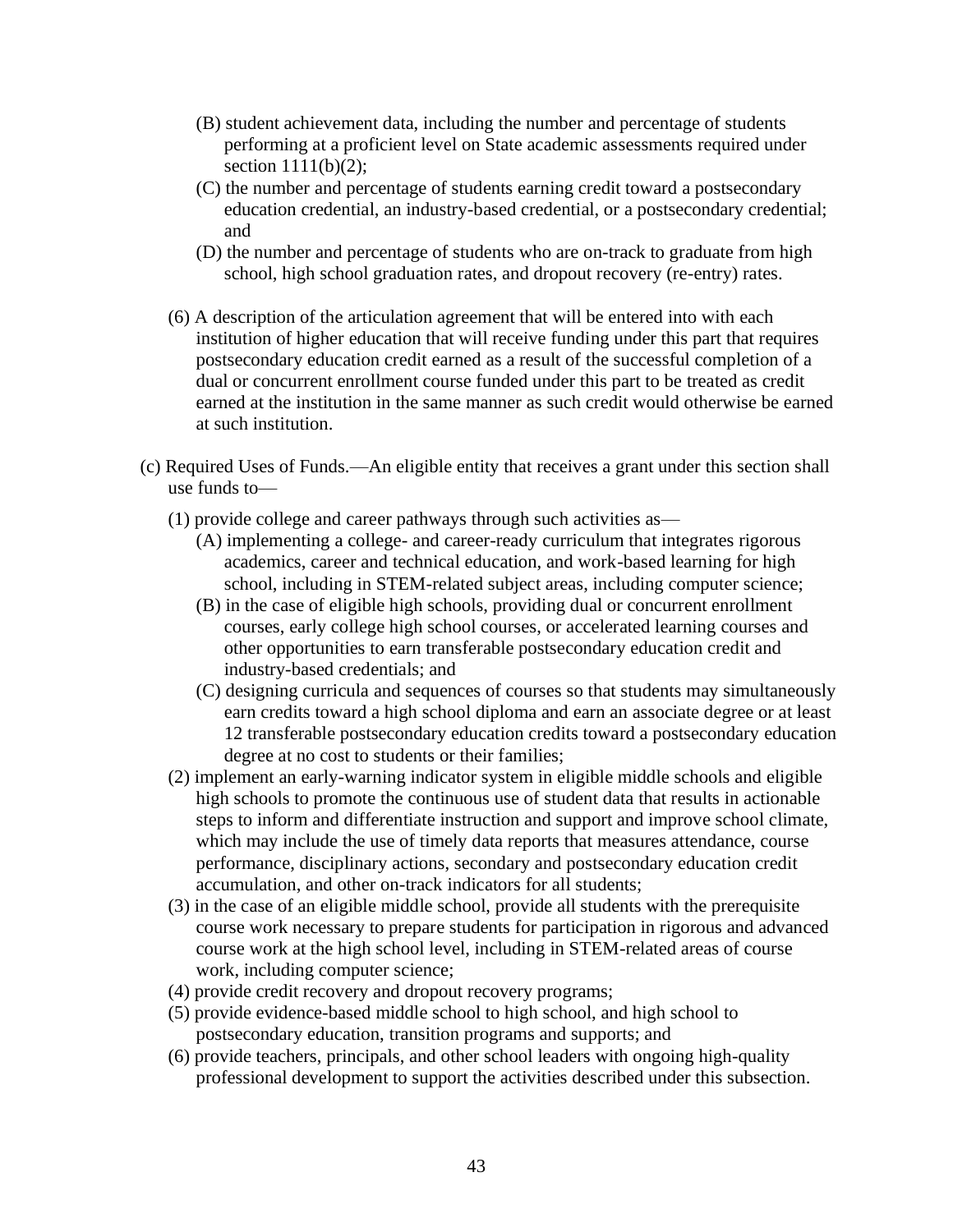(d) Supplement Not Supplant.—An eligible entity shall use Federal funds received under this part only to supplement the funds that would, in the absence of such Federal funds, be made available from other Federal and non-Federal sources for the activities described in this section, and not to supplant such funds.

SEC. 5914. REPORTS.

Each eligible entity receiving a grant under this part shall collect and report annually to the public and the Secretary such information on the results of the activities assisted under the grant as the Secretary may reasonably require, including performance on the indicators described in section 5913(b)(5) disaggregated by each of the categories of students, as defined in section  $1111(b)(3)(A).$ 

SEC. 5915. AUTHORIZATION OF APPROPRIATIONS.

There are authorized to be appropriated to carry out this part such sums as may be necessary for each of fiscal years 2016 through 2021.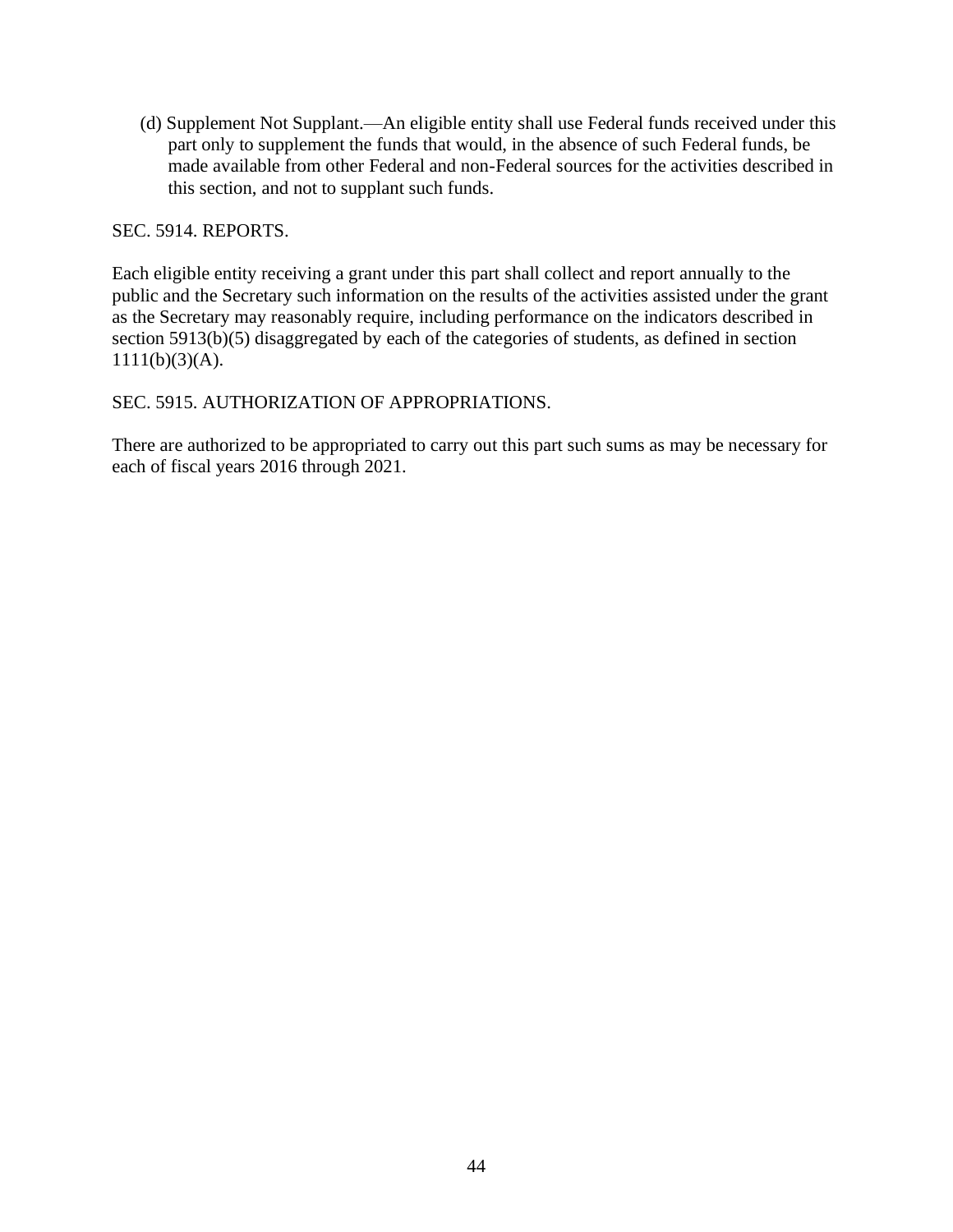| <b>State</b>                   | <b>High Schools with</b><br><b>Grad Rates</b><br>at or Below 67 Percent | <b>High Schools with</b><br><b>Grad Rates</b><br>at or Below 67 Percent<br><b>Not Receiving</b><br><b>Title I Funding</b> | <b>High Schools with</b><br><b>Grad Rates</b><br>at or Below 67 Percent<br>Not Identified as<br><b>Priority/Focus</b> |
|--------------------------------|-------------------------------------------------------------------------|---------------------------------------------------------------------------------------------------------------------------|-----------------------------------------------------------------------------------------------------------------------|
| <b>Alabama</b>                 | 54                                                                      | 18                                                                                                                        | 46                                                                                                                    |
| <b>Alaska</b>                  | $\overline{4}$                                                          | $\boldsymbol{0}$                                                                                                          | $\overline{2}$                                                                                                        |
| <b>Arizona</b>                 | 41                                                                      | 12                                                                                                                        | 20                                                                                                                    |
| <b>Arkansas</b>                | 6                                                                       | 3                                                                                                                         | $\overline{4}$                                                                                                        |
| California                     | 105                                                                     | 9                                                                                                                         | 98                                                                                                                    |
| Colorado                       | 24                                                                      | 14                                                                                                                        | 18                                                                                                                    |
| <b>Connecticut</b>             | 13                                                                      | $\overline{4}$                                                                                                            | $\overline{7}$                                                                                                        |
| <b>Delaware</b>                | 3                                                                       | $\overline{2}$                                                                                                            | 3                                                                                                                     |
| <b>District of</b><br>Columbia | 13                                                                      | $\boldsymbol{0}$                                                                                                          | 5                                                                                                                     |
| Florida                        | 60                                                                      | 24                                                                                                                        | 40                                                                                                                    |
| Georgia                        | 115                                                                     | 32                                                                                                                        | 61                                                                                                                    |
| Hawaii                         | 3                                                                       | $\mathfrak{2}$                                                                                                            | $\boldsymbol{0}$                                                                                                      |
| <b>Illinois</b>                | 51                                                                      | 5                                                                                                                         | 15                                                                                                                    |
| <b>Indiana</b>                 | 19                                                                      | 6                                                                                                                         | t                                                                                                                     |
| <b>Kansas</b>                  | 5                                                                       | 5                                                                                                                         | 5                                                                                                                     |
| Louisiana                      | 37                                                                      | $\overline{7}$                                                                                                            | 24                                                                                                                    |
| <b>Maine</b>                   | $\mathbf{1}$                                                            | $\mathbf{0}$                                                                                                              | $\overline{0}$                                                                                                        |
| <b>Maryland</b>                | 17                                                                      | 15                                                                                                                        | 15                                                                                                                    |
| <b>Massachusetts</b>           | 24                                                                      | $\overline{2}$                                                                                                            | $\overline{2}$                                                                                                        |
| <b>Michigan</b>                | 30                                                                      | 3                                                                                                                         | 10                                                                                                                    |
| <b>Minnesota</b>               | 10                                                                      | 5                                                                                                                         | 6                                                                                                                     |
| Mississippi                    | 51                                                                      | 9                                                                                                                         | 30                                                                                                                    |
| Missouri                       | 11                                                                      | $\overline{3}$                                                                                                            | 9                                                                                                                     |
| <b>Montana</b>                 | $\mathbf{1}$                                                            | $\boldsymbol{0}$                                                                                                          | $\dagger$                                                                                                             |
| <b>Nebraska</b>                | $\mathbf{1}$                                                            | $\mathbf{1}$                                                                                                              | $\dagger$                                                                                                             |
| <b>Nevada</b>                  | 35                                                                      | 33                                                                                                                        | 21                                                                                                                    |
| <b>New</b><br>Hampshire        | $\mathbf{1}$                                                            | $\mathbf{1}$                                                                                                              | $\dagger$                                                                                                             |
| <b>New Jersey</b>              | 26                                                                      | $\overline{2}$                                                                                                            | 3                                                                                                                     |
| <b>New Mexico</b>              | 22                                                                      | $\sqrt{6}$                                                                                                                | 18                                                                                                                    |

# **Appendix B: Low-Graduation-Rate High Schools**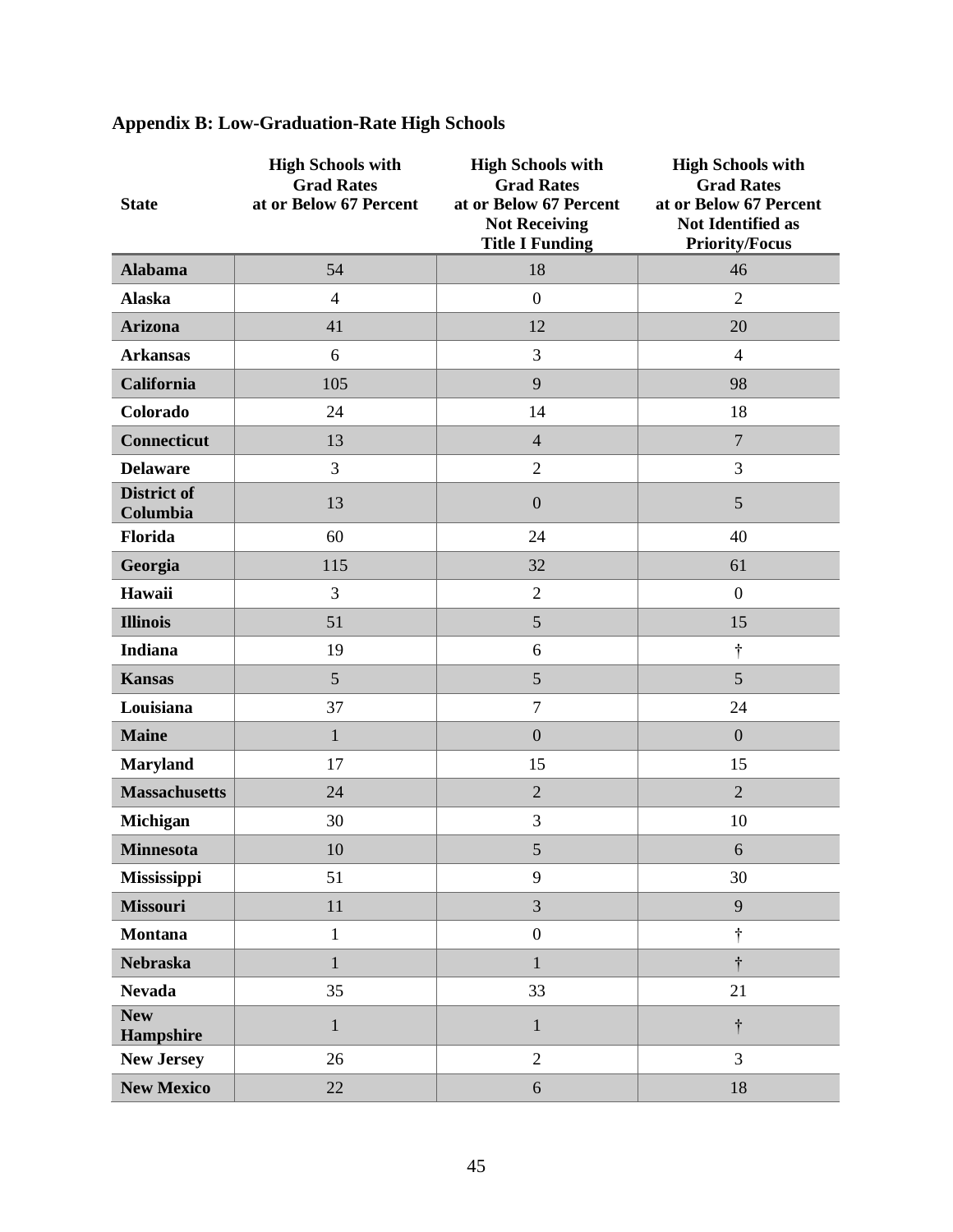| <b>New York</b>          | 199            | ÷                | 89               |
|--------------------------|----------------|------------------|------------------|
| <b>North</b><br>Carolina | 16             | 6                | 12               |
| <b>North Dakota</b>      | $\mathbf{1}$   | ÷                | $\dagger$        |
| Ohio                     | 47             | 10               | 9                |
| Oregon                   | 35             | 32               | 32               |
| Pennsylvania             | 46             | $\overline{7}$   | 15               |
| <b>Rhode Island</b>      | 9              | $\mathbf{1}$     | 3                |
| <b>South</b><br>Carolina | 23             | 15               | 19               |
| <b>South Dakota</b>      | 1              | $\boldsymbol{0}$ | $\overline{0}$   |
| <b>Tennessee</b>         | 14             | $\overline{0}$   | 3                |
| <b>Texas</b>             | 9              | $\overline{2}$   | 8                |
| <b>Utah</b>              | 10             | $\overline{4}$   | 6                |
| <b>Vermont</b>           | $\overline{2}$ | $\boldsymbol{0}$ | $\boldsymbol{0}$ |
| <b>Virginia</b>          | 9              | $\overline{7}$   | 6                |
| Washington               | 12             | 8                | 11               |
| <b>West Virginia</b>     | 6              | 6                | 3                |
| Wisconsin                | 13             | 5                | 5                |
| <b>TOTAL</b>             | 1,235          | 326              | 683              |

† Insufficient data (no Title I status codes provided or no/unclear information about number of schools not identified as Priority/Focus).

Note: The total count of low-performing high schools with a 2012 adjusted cohort graduation rate (ACGR) at or below 67 percent was provided by Everyone Graduates Center at Johns Hopkins University. Figures include regular and vocational high schools with 300 or more students with an ACGR below 67 percent. State waivers and state department priority and focus lists were used to obtain the count of schools identified as priority or focus within each state. Among states, the graduation years used to identify ESEA high schools may vary and may result in under- or over-identification of priority and focus schools in this table.

Due to a waiver granted from the U.S. Department of Education, Idaho, Kentucky, and Oklahoma have not reported School Year (SY) 2011–12 ACGR data; therefore, ACGR figures cannot be calculated for these states to determine the schools with an ACGR at or below 67 percent.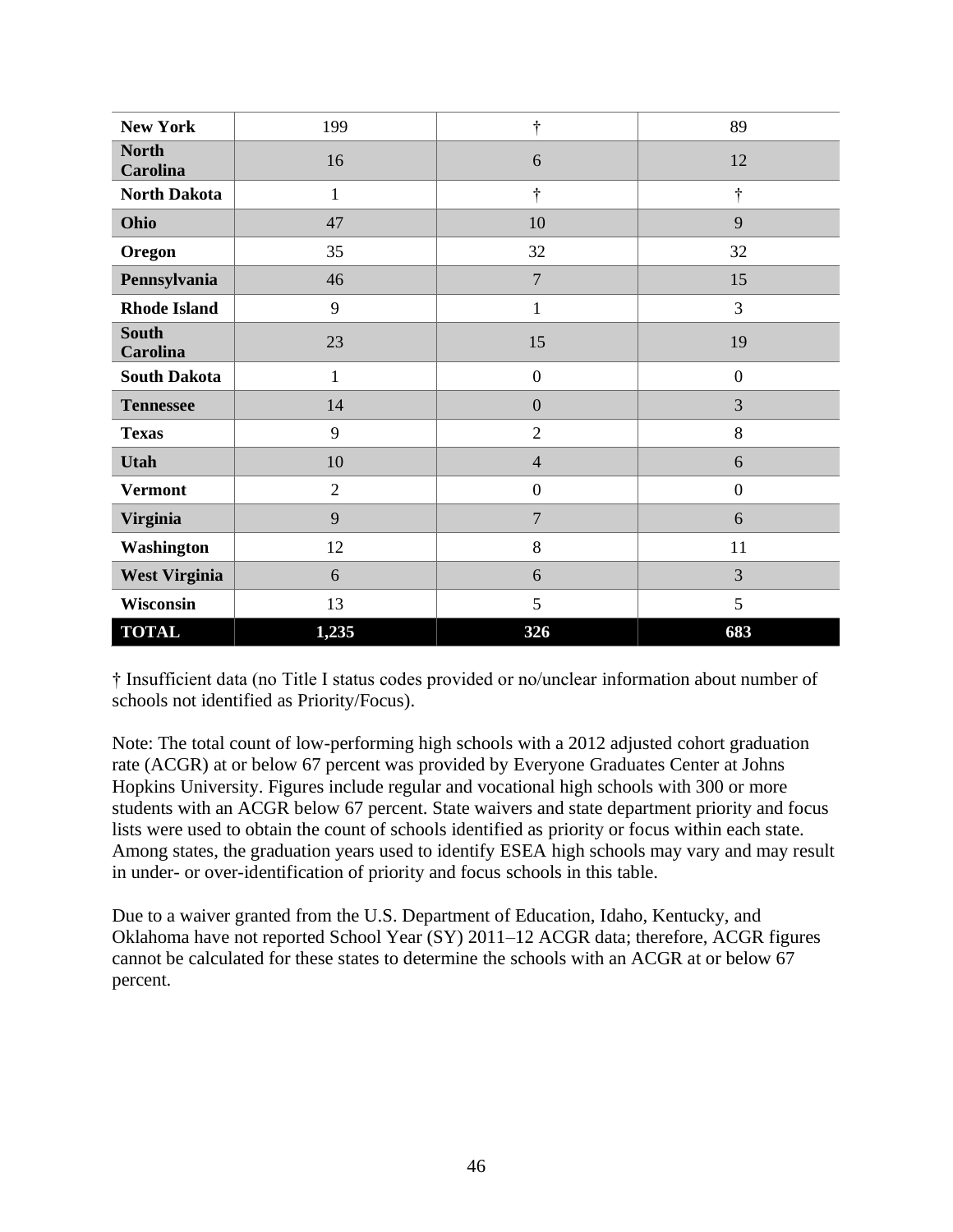#### **End Notes**

- 4 J. Chambers et al., *State and Local Implementation of the No Child Left Behind Act, Volume IV—Targeting the Uses of Federal Education Funds* (Washington, DC: U.S. Department of Education, 2009), p. 49, <http://www2.ed.gov/rschstat/eval/disadv/nclb-targeting/nclb-targeting.pdf> (accessed September 28, 2015).
- 5 J. L. DePaoli et al., *Building a Grad Nation: Progress and Challenge in Ending the High School Dropout Epidemic*  (Washington, DC: Civic Enterprises, Everyone Graduates Center at the School of Education at Johns Hopkins University, America's Promise Alliance, and Alliance for Excellent Education, 2015), http://gradnation.org/sites/default/files/18006 CE\_BGN\_Full\_vFNL.pdf (accessed September 28, 2015).
- <sup>6</sup> Twelve states with ESEA flexibility waivers were approved by ED to utilize a measure of high school completion that is inconsistent with the requirements of the 2008 regulations. Specifically, the regulations stipulate that only the adjusted cohort graduation rate (ACGR) be used for accountability purposes to measure the percentage of students graduating from high school. For example, under current waivers two states are permitted to include General Education Diplomas (GEDs) in their accountability systems. Under the 2008 regulations, only a regular high school diploma may be included in the accountability system. In addition, four states are allowed to combine dropout rates with the ACGR, two states, the leaver rate, and one state the completer rate, for accountability purposes. This is problematic, because methods for determining dropout status and the leaver and completer rate are often inconsistent or may not be completely accurate. For additional information, see P. Lovell, J. Cardichon, and F. Jones, *The Effect of ESEA Waiver Plans on High School Graduation Rate Accountability* (Washington, DC: Alliance for Excellent Education, 2013), [http://all4ed.org/reports-factsheets/the-effect-of-esea-waiver-plans](http://all4ed.org/reports-factsheets/the-effect-of-esea-waiver-plans-on-high-school-graduation-rate-accountability/)[on-high-school-graduation-rate-accountability/](http://all4ed.org/reports-factsheets/the-effect-of-esea-waiver-plans-on-high-school-graduation-rate-accountability/) (accessed September 10, 2015).
- <sup>7</sup> S. Elliot, "Waivers Allow Graduation for Nearly 27% in IPS Who Failed State Tests," *Indystar.com*, July 1, 2012. Indianapolis Public Schools is an urban school district; 82 percent of its students are from low-income families, and 77 percent of its students are nonwhite. Carmel Clay School District is an affluent suburban school district, with 9.7 percent of its students from low-income families and just 21.7 percent nonwhite students. See "Indianapolis Public Schools Fact Sheet 2011–12,"

[http://archive.indystar.com/article/20120630/NEWS04/207010353/Waivers-allow-graduation-nearly-27-IPS-who](http://archive.indystar.com/article/20120630/NEWS04/207010353/Waivers-allow-graduation-nearly-27-IPS-who-failed-state-tests)[failed-state-tests](http://archive.indystar.com/article/20120630/NEWS04/207010353/Waivers-allow-graduation-nearly-27-IPS-who-failed-state-tests) (accessed August 24, 2015); "Carmel Clay District Dashboard,"

- <http://www1.ccs.k12.in.us/uploads/attachments/0001/1059/dashboard.pdf> (accessed August 24, 2015).
- <sup>8</sup> 15. U.S. Government Accountability Office, No Child Left Behind Act of 2001.
- <sup>9</sup> Chambers et al., *State and Local Implementation of the No Child Left Behind Act, Volume VI*.
- <sup>10</sup> Unpublished data analysis of public school data from the 2012–13 Common Core of Data by the Alliance for Excellent Education, 2015.
- <sup>11</sup> Chambers et al., *State and Local Implementation of the No Child Left Behind Act, Volume VI*, p. 133.
- $12$  Unpublished data analysis of public school data from the 2012–13 Common Core of Data by the Alliance for Excellent Education, 2015. Under current law, local educational agencies must identify as eligible schools that have a percentage of students from low-income families that is greater than the district average. They may also deem schools with a percentage of students from low-income families that exceeds 35 percent. As a result, many high-poverty high schools are not classified as eligible for Title I funding.
- <sup>13</sup> For additional information, see The Alliance for Excellent Education, *Beyond High School: Efforts to Improve Postsecondary Transitions Through Linked Learning* (Washington, DC, Author, 2014)[, http://all4ed.org/reports](http://all4ed.org/reports-factsheets/beyondhs/)[factsheets/beyondhs/](http://all4ed.org/reports-factsheets/beyondhs/) (accessed October 5, 2015).
- <sup>14</sup> M. Webb and C. Gerwin, *Early College Expansion: Propelling Students to Postsecondary Success, at a School Near You* (Washington, DC: Jobs for the Future, 2014), [http://www.jff.org/sites/default/files/publications/materials/Early-College-Expansion\\_031414.pdf](http://www.jff.org/sites/default/files/publications/materials/Early-College-Expansion_031414.pdf) (accessed January 7, 2015).
- <sup>15</sup> American Institutes for Research, *Early College, Early Success: Early College High School Initiative Impact Study*. (Washington, DC: American Institutes for Research, 2013), [http://www.air.org/sites/default/files/](http://www.air.org/sites/default/files/downloads/report/ECHSI_Impact_Study_Report_Final1_0.pdf) [downloads/report/ECHSI\\_Impact\\_Study\\_Report\\_Final1\\_0.pdf](http://www.air.org/sites/default/files/downloads/report/ECHSI_Impact_Study_Report_Final1_0.pdf) (accessed February 1, 2015.

<sup>&</sup>lt;sup>1</sup> J. Cardichon and P. Lovell, *Below the Surface: Solving the Hidden Graduation Rate Crisis* (Washington, D.C.: Alliance for Excellent Education, 2015).

<sup>2</sup> Ibid.

<sup>3</sup> Ibid.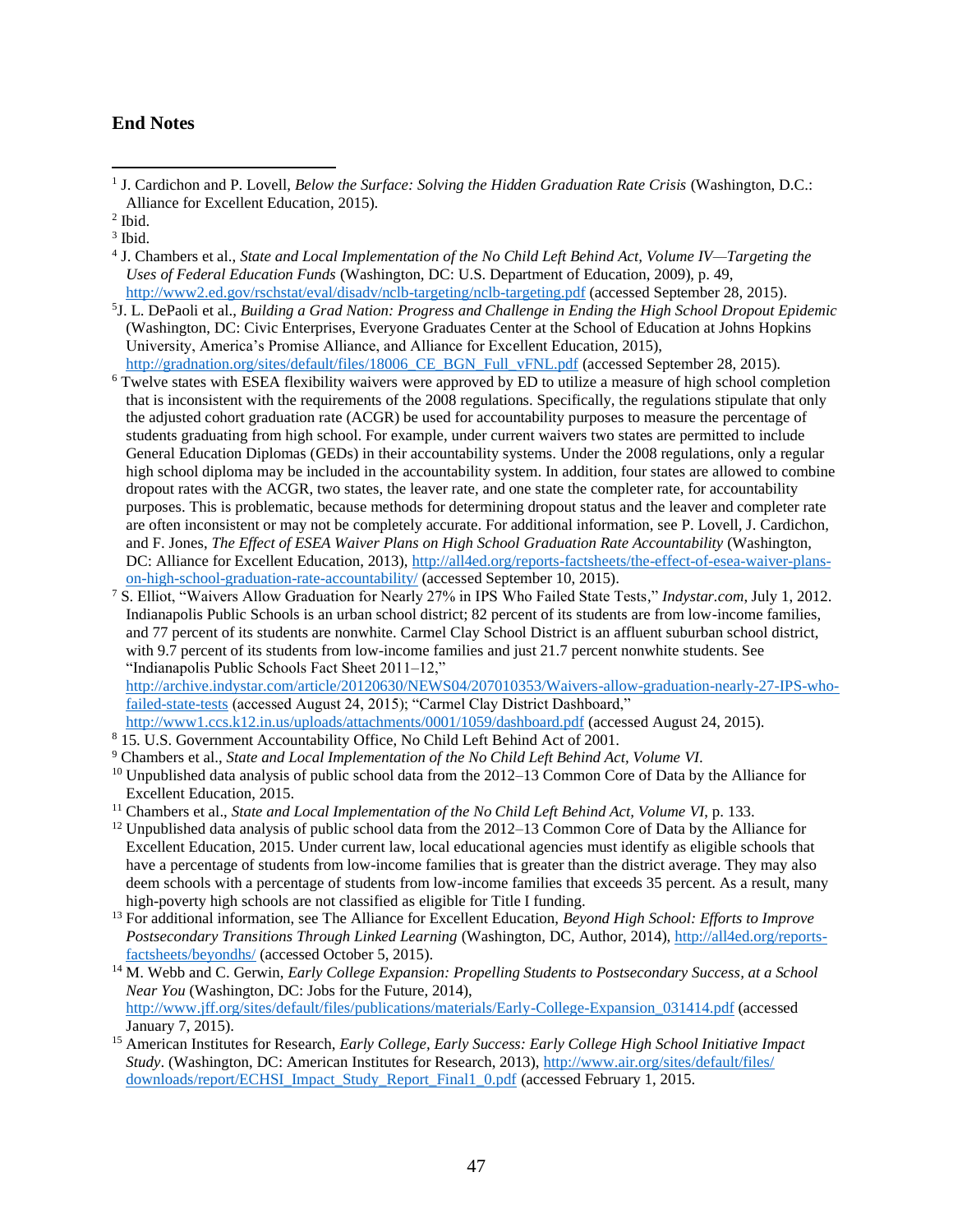<sup>16</sup> H. S. Bloom and R. Unterman, *Sustained Progress: New Findings About the Effectiveness and Operation of Small Public High Schools of Choice in New York City* (New York, NY: MDRC, 2013); American Institutes for Research, *Findings from the Study of Deeper Learning: Opportunities and Outcomes* (Washington, DC: Author, 2014).

- <sup>19</sup> For more information, visit [http://diplomasnow.org/about/what-we-do/.](http://diplomasnow.org/about/what-we-do/)
- <sup>20</sup> W. Corrin et al., *Laying Tracks to Graduation: The First Year of Implementing Diplomas Now (New York, NY:* MDRC, 2014).
- <sup>21</sup> M. Roderick et al., *Preventable Failure: Improvements in Long Term Outcomes when High Schools Focused on the Ninth Grade Year* (Chicago, IL: The University of Chicago Consortium on Chicago School Research, 2014). <https://ccsr.uchicago.edu/sites/default/files/publications/On-Track%20Validation%20RS.pdf> (accessed March 10, 2015).
- <sup>22</sup> K. D. Mattern, J. Marini, and E. J. Shaw, *Are AP Students More Likely to Graduate from College on Time?* (Washington, DC: College Board, 2013) [http://research.collegeboard.org/sites/default/files/publications/](http://research.collegeboard.org/sites/default/files/publications/2014/1/research-report-2013-5-are-ap-students-more-likely-graduate-college.pdf) [2014/1/research-report-2013-5-are-ap-students-more-likely-graduate-college.pdf](http://research.collegeboard.org/sites/default/files/publications/2014/1/research-report-2013-5-are-ap-students-more-likely-graduate-college.pdf) (accessed September 14, 2015).
- <sup>23</sup> K. D. Mattern, E. J. Shaw, and M. Ewing, *Advanced Placement® Exam Preparation:Is AP Exam Participation and Performance Related to Choice of College Major?* (New York: College Board, 2011) [http://research.collegeboard.org/sites/default/files/publications/2012/7/researchreport-2011-6-ap-participation](http://research.collegeboard.org/sites/default/files/publications/2012/7/researchreport-2011-6-ap-participation-performance-major-choice.pdf)[performance-major-choice.pdf](http://research.collegeboard.org/sites/default/files/publications/2012/7/researchreport-2011-6-ap-participation-performance-major-choice.pdf) (accessed September 3, 2015).
- <sup>24</sup> M. Gordon, "International Baccalaureate Programmes in Title I Schools in the United States: Accessibility, Participation and University Enrollment," International Baccalaureate Organization 2015, [http://www.ibo.org/](http://www.ibo.org/globalassets/publications/ib-research/title-1-schools-research.pdf) [globalassets/publications/ib-research/title-1-schools-research.pdf](http://www.ibo.org/globalassets/publications/ib-research/title-1-schools-research.pdf) (accessed September 3, 2015).

- <sup>26</sup> L. Darling-Hammond, M. B. Zielezinski, and S. Goldman, "Using Technology to Support At-Risk Students" (Stanford Center for Opportunity Policy in Education and Alliance for Excellent Education, September 2014).
- <sup>27</sup> Ibid.
- <sup>28</sup> Ibid.
- $29$  Ibid.
- <sup>30</sup> M. Stetser and R. Stillwell, *Public High School Four-Year On-Time Graduation Rates and Event Dropout Rates: School Years 2010–11 and 2011–12. First Look (NCES 2014-391),* (U.S. Department of Education, Washington, DC: National Center for Education Statistics), [http://nces.ed.gov/pubs2014/2014391.pdf,](http://nces.ed.gov/pubs2014/2014391.pdf) (accessed September 1, 2015).
- <sup>31</sup> Alliance for Excellent Education, "The High Cost of High School Dropouts: What the Nation Pays for Inadequate High Schools" (Washington, DC: Author), November 2011[, https://education.alaska.gov/tls/sped/pdf/Indicators/](https://education.alaska.gov/tls/sped/pdf/Indicators/Indicator1&2/Article-Presentations/TheHighCostofHighSchoolDropouts.pdf) [Indicator1&2/Article-Presentations/TheHighCostofHighSchoolDropouts.pdf](https://education.alaska.gov/tls/sped/pdf/Indicators/Indicator1&2/Article-Presentations/TheHighCostofHighSchoolDropouts.pdf) (accessed September 14, 2015).
- <sup>32</sup> Committee for Education Funding, *Budget Response: Fiscal Year 2011* (Washington, DC: Author, 2010), <http://cef.org/wp-content/uploads/2011/04/Budget-Response-FY-11-final2.pdf> (accessed March 26, 2015); —, *Fiscal Year 2016 Discretionary Funding for Selected Department of Education and Related Programs* (Washington, DC: Author, February 6, 2015), [http://cef.org/wp-content/uploads/2015/02/FY-2016-Education](http://cef.org/wp-content/uploads/2015/02/FY-2016-Education-funding-table-2.61.pdf)[funding-table-2.61.pdf](http://cef.org/wp-content/uploads/2015/02/FY-2016-Education-funding-table-2.61.pdf) (accessed March 26, 2015).
- <sup>33</sup> Alliance for Excellent Education analysis of Tables 4.1, 4.2, and 4.3 in K. Yuan and V. Le, *Estimating the Percentage of Students Who Were Tested on Cognitively Demanding Items Through the State Achievement Tests*  (Santa Monica, CA: RAND Corporation, 2012).
- <sup>34</sup> Yuan and Le, *Estimating the Percentage of Students*, xiv.
- <sup>35</sup> D. T. Conley, *A New Era for Educational Assessment. Students at the Center: Deeper Learning Research Series* (Boston, MA: Jobs for the Future, 2014).
- <sup>36</sup> J. Soland, L. S. Hamilton, and B. M. Stecher, *Measuring 21st Century Competencies: Guidance for Educators* (New York, NY: Asia Society/RAND Corporation, 2013).

<sup>38</sup> L. Camera, "State Seek Guidance in Face of 'Opt-Out' Push," *Education Week* 34, no. 26 (2015), [http://www.edweek.org/ew/articles/2015/04/01/states-seek-guidance-in-face-of-opt](http://www.edweek.org/ew/articles/2015/04/01/states-seek-guidance-in-face-of-opt-out.html?r=101501942&r=1916177377&preview=1)[out.html?r=101501942&r=1916177377&preview=1](http://www.edweek.org/ew/articles/2015/04/01/states-seek-guidance-in-face-of-opt-out.html?r=101501942&r=1916177377&preview=1) (accessed August 31, 2015).

<sup>&</sup>lt;sup>17</sup> Ibid.

<sup>18</sup> Ibid.

 $25$  Ibid.

<sup>37</sup> Ibid.